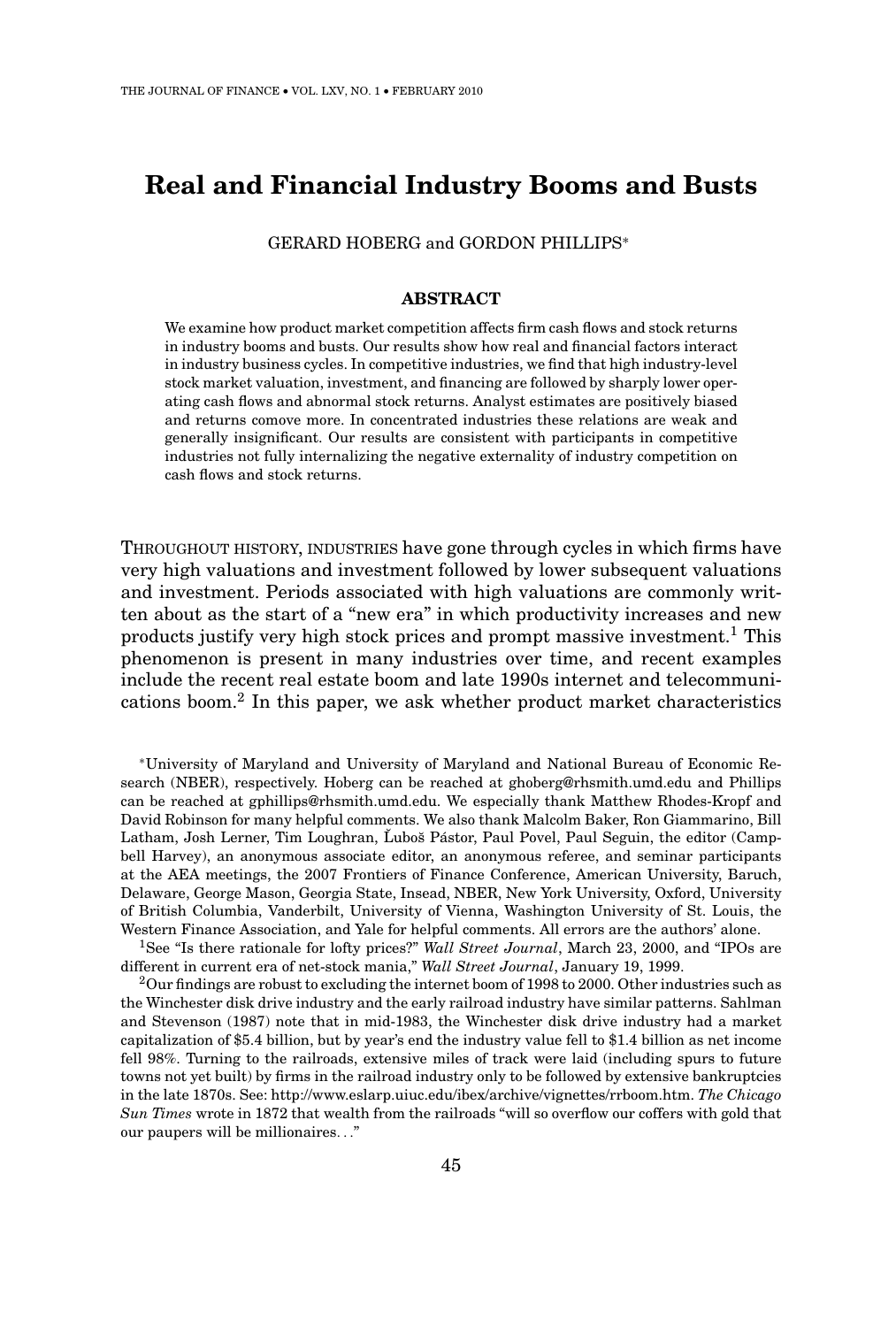and industry competition affect the predictability of real and financial cycles of booms and busts.

We find strong support for the conclusion that market participants in competitive industries do not fully internalize the negative externality of industry competition on cash flows and stock returns. We find that changes in operating performance and future abnormal stock returns are negatively related to ex ante industry-level valuation (our measure of industry booms) and new financing in competitive growth industries but much less so in concentrated industries. High stock market valuations in these competitive industries are likely to be followed by subsequent downturns in cash flows and stock returns, especially when there is substantial new financing and investment by firms in the industry. These findings are significantly more negative than similar relations in concentrated industries, and cannot be explained by standard size and value/growth proxies. Our results also persist after controlling for recent changes in capital expenditures and potential mean reversion in operating cash flows.<sup>3</sup> We also find that predictable busts are associated with high comovement of firm returns within competitive industries.

These findings are economically significant—both for operating cash flows and stock returns. In competitive industries, a one standard deviation increase in relative industry valuation is associated with a 3% decline in operating cash flows, and a one standard deviation increase in industry financing is associated with a 5.5% decline in operating cash flows. In competitive growth industries, annual abnormal stock returns for an industry-level portfolio in the highest quintile of relative industry valuation are over 3 percentage points lower than those for a portfolio in the lowest quintile. If we weight by firm rather than by industry, this abnormal return difference exceeds 10% points. In concentrated industries, quintile returns are nonmonotonic, and magnitudes are less than half as large.

Although the effect of competition on cash flows may be natural and expected, the predictability of abnormal stock returns following booms and busts is more puzzling. This predictability remains after adjusting for style characteristics and the Fama and French (1993) factors. We thus investigate whether our evidence is consistent with the predictions of recent rational models of booms and busts that focus on changes in risk (Aguerrevere (2009), Carlson, Fisher, and Giammarino (2004), and Pástor and Veronesi (2009)) and relative wealth concerns (DeMarzo, Kaniel, and Kremer (2007, 2008)).

We find that, consistent with the recent model of Pástor and Veronesi (2009), market betas increase and idiosyncratic risk decreases after industry booms. We also find that adjusting stock returns by ex post measured changes in risk reduces the magnitude of the return predictability we document. However, in industries with the highest valuations, nearly all of the return predictability persists after adjusting for these changes. Hence, change in risk-based

<sup>&</sup>lt;sup>3</sup>Related research in economics has examined theoretically whether there can be excessive competition and entry within industries. Weizsacker (1980), Perry (1984), Mankiw and Whinston (1986), and Scharfstein (1988) present models addressing this question. We discuss this literature more extensively in the next section.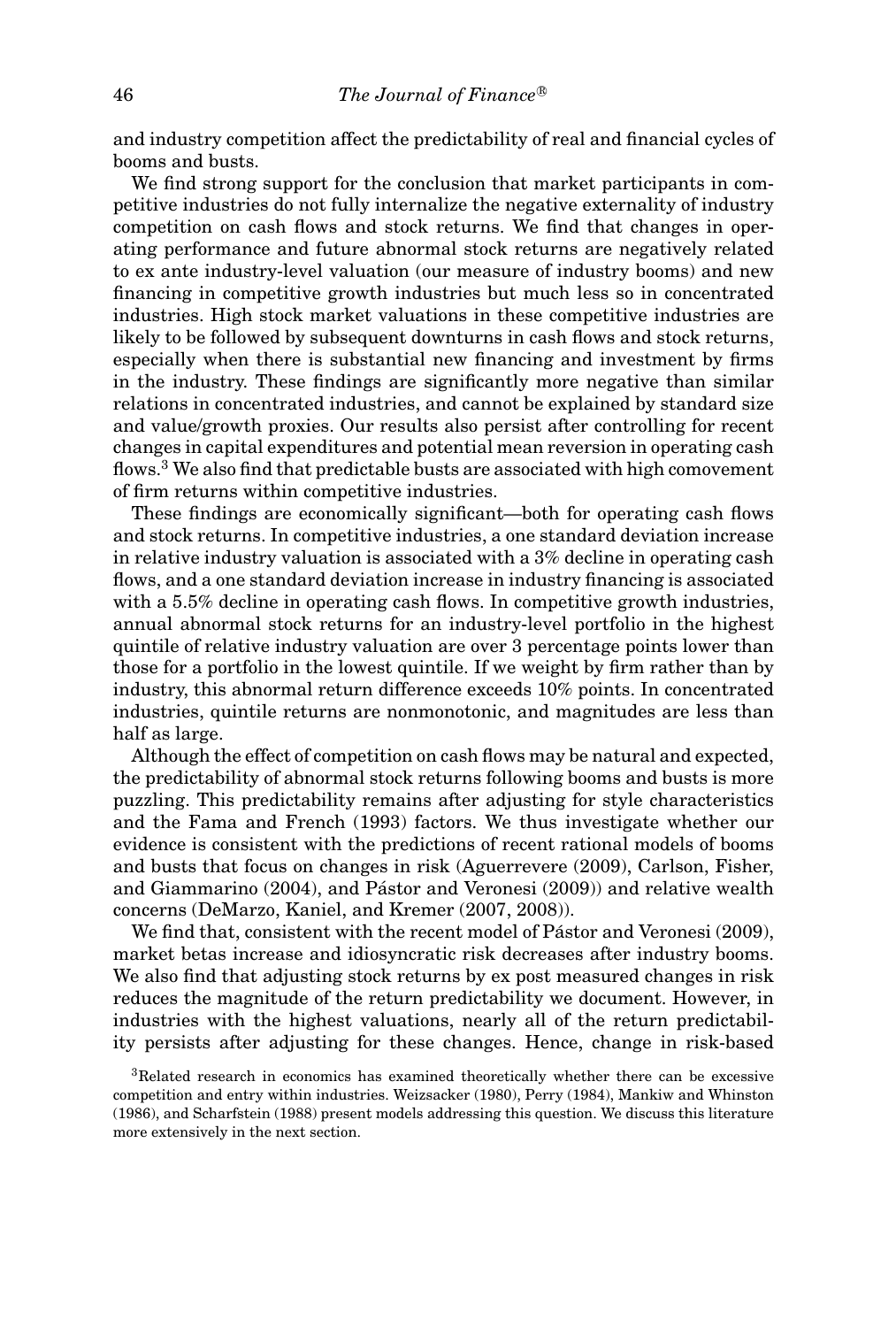explanations cannot explain the extent of our findings in the most highly valued competitive industries. Consistent with the concern for relative wealth, our results are stronger in competitive industries with higher ex ante market risk. Although this effect may explain part of our results regarding high industry investment, relative investment is less significant than our other industry variables in predicting future cash flows and stock returns.

We examine whether the busts we observe are predicted by analyst forecasts of earnings per share (EPS). Using predictive tests of future EPS, we find that analyst estimates are positively biased in competitive growth industries, especially those with high relative valuations. We do not find analogous biases in concentrated industries nor in industries with high market risk.

We also examine whether patenting activity can explain our results given that competition may be intense in order to gain a subsequent product market monopoly (see Sutton (1989), Reinganum (1989)). We find only small differences in our results across levels of patenting activity. High industry financing in lowpatent competitive growth industries remains a strong predictor of subsequent negative stock market returns, which is inconsistent with patent competition being used to gain a subsequent product market advantage.

We conclude that although the effect of competition on changes in cash flows may be natural in competitive industries, current theories cannot explain the extent of the predictability of stock returns that we document. Also, these theories cannot explain the biased analyst estimates we find in competitive industries. Overall, our findings in more extreme industries are consistent with stock market participants not anticipating the magnitude of the effects of competition.<sup>4</sup>

Related to our paper is the recent theoretical and empirical work by Rhodes-Kropf and Viswanathan (2004) and Rhodes-Kropf, Robinson, and Viswanathan (2005), respectively. In these papers, misvaluation occurs at the sector and firm level in a rational setting, and this affects merger and acquisition activity. Managers are not able to distinguish between misvaluation and possible synergies, and merger waves can arise. This signal extraction problem is also related to papers on rational herding and cascades (early models are Scharfstein and Stein (1990) and Welch (1992)).

What is shared by these papers and our interpretation of this paper's findings is that firms may make inefficient decisions when they rely on information common to all firms. Our study focuses on the impact of industrial organization given that firms face a coordination problem in competitive industries. These issues are likely to be most extreme when information about rival firms is

4Although not considering the role of industry competition, related empirical work documents results related to ours. Beneish and Nichols (2008) also use accounting-based measures of investment, valuation, and financing activity and relate them to stock returns at the firm level. Other articles find low stock returns following high investment (see Titman, Wei, and Xie (2004) and Polk and Sapienza (2009) for cross-sectional results, and Lamont (2000) for time-series results). Related to our results on industry financing, Baker and Wurgler (2000) show that when the share of equity issuance is in the top quartile, market-wide returns are 15% below the average market-wide returns over time.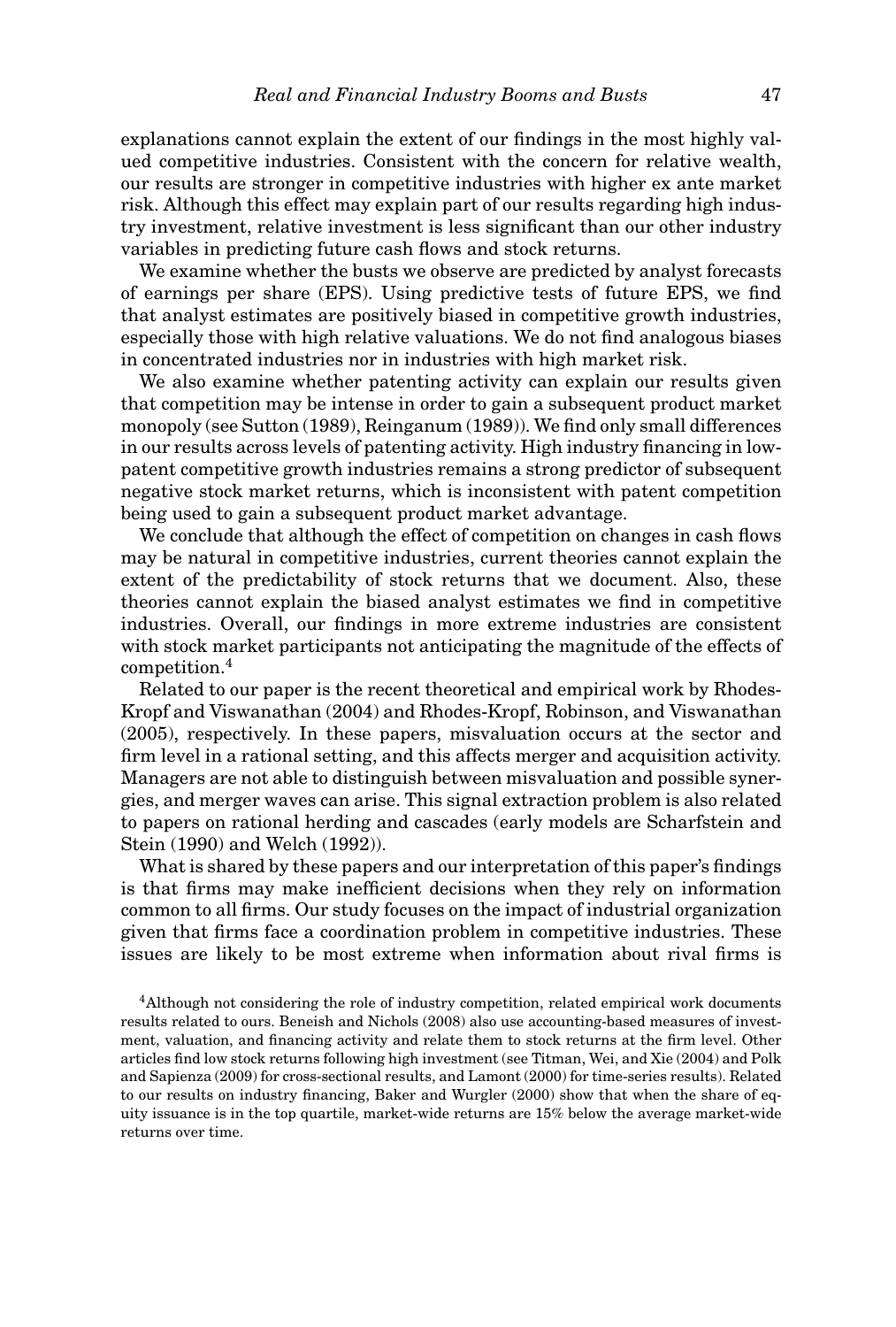costly or difficult to gather, as is likely the case in competitive industries where larger numbers of rival firms exist. Our finding that firm returns comove more in these extreme industries supports this link to high information costs as investors must rely on common, less costly market-wide signals rather than firm-specific signals.

Overall, our results are consistent with a new explanation not previously documented: the externality of high competition among firms on both cash flows and stock prices in competitive industries. The predictable busts we observe in competitive industries are consistent with a failure of investors and industry participants to internalize the effect of competition on longer-term outcomes. These effects are not correctly forecasted by analysts and are not anticipated in risk-adjusted stock returns. In contrast, we do not find evidence of predictable busts in concentrated industries. Here, given enhanced pricing power, firms are more likely to internalize the effect of their actions on industry-wide prices, cash flows, and stock returns.

The remainder of this paper is organized as follows. Section I provides a discussion of industrial organization–based theories of booms and busts and presents testable implications. Section II discusses the data and our empirical measures of firm valuation and relative valuation. Sections III and IV present and discuss the results on how industry valuation and financing booms impact subsequent operating cash flows and stock returns, respectively. Section V concludes.

### **I. Industrial Organization and Booms and Busts**

In this section, we develop our framework for analyzing how industry competition impacts industry booms and subsequent outcomes. At the end of this section we also consider the implications of risk-based theories of booms and busts, for which we augment our empirical tests.

We postulate that the role of coordination and information is key to understanding why poor outcomes can arise in competitive industries, especially if firms are unable to efficiently gather information about rivals and if valuation uncertainty is high. $5$  Schumpeter's early work in 1912 focuses on creative destruction in competitive industries. In Schumpeter's creative destruction story, there is an innovation and the market forms high expectations (rationally or irrationally) about the future prospects of this industry. These opportunities increase industry and firm valuations above their long-run historical levels. Firms observing these positive industry valuations, and also positive own valuations, raise capital, and invest. Firms may suffer from a signal extraction problem, as they may not know what fraction of the positive signal they receive is attributable to opportunities they have versus opportunities available to all firms in the industry. Individually, firms try to invest before competitors who receive the same investment opportunity, as in Grenadier (2002). More

 $5$ Formal models of entry include Weizsacker (1980), Perry (1984), and Mankiw and Whinston (1986), who formalize how there can be excessive entry relative to the social optimum, as entrants do not internalize all fixed entry costs.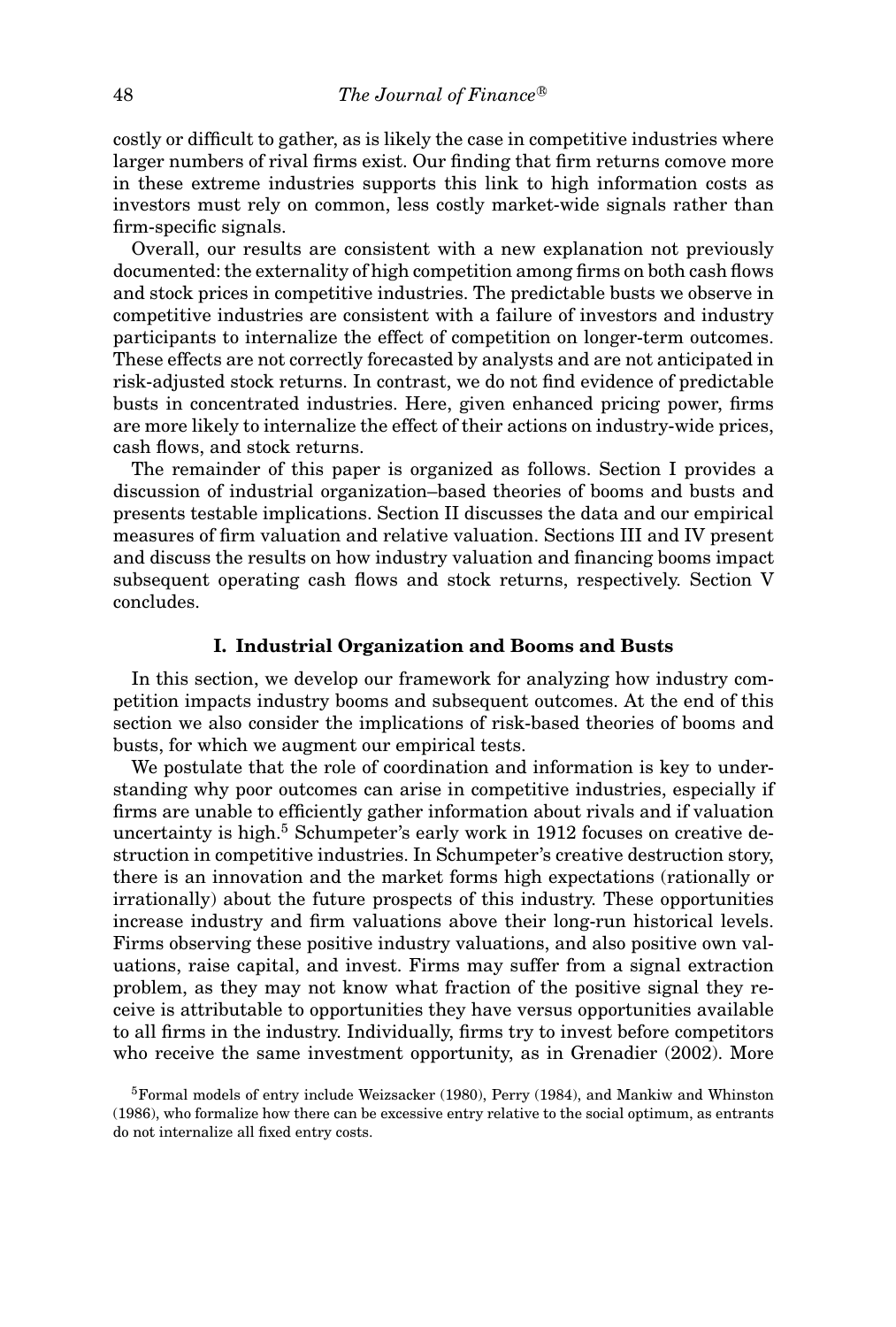broadly, firms in competitive industries suffer from an inability to coordinate their investment.

Veldkamp (2006) develops a rational model in which high fixed costs of producing information on individual firms causes investors to focus on signals that are common to many firms. How decisions are made when information is common to many firms is also central to Scharfstein and Stein (1990), Welch (1992), and Rhodes-Kropf and Viswanathan (2004) (RKV) regarding herding, cascades, and merger decisions. A unifying theme is that high uncertainty can lead managers to make decisions similar to those of prior participants.

Empirically, we follow Chen, Goldstein, and Jiang (2007) and consider an economy in which cash flows for firm *i* are driven by common market-wide and industry shocks that cause firms in the same industry to have stock returns that comove as follows:

$$
r_{i,j,t} = B_{i,0} + B_{i,m} * r_{m,t} + B_{i,j} * r_{-i,j,t} + \epsilon_{i,j,t},
$$
\n(1)

where  $r_{i,j,t}$  is the return of firm *i* in industry *j* at time *t*,  $r_{m,t}$  is the market return,  $r_{-i,j,t}$  is the return of industry *j* excluding firm  $i$ ,<sup>6</sup> and  $\epsilon_{i,j,t}$  is a firmspecific shock.

As Chen et al. (2007) note, this expression for comovement is based on a large literature including Roll (1988) and recently Durnev, Morck, and Yeung (2004). The authors focus on the relationship between stock comovements and investment efficiency. It is important to note that, although stock price comovements can be related to demand shocks as well as numerous other theoretical causes,<sup>7</sup> virtually all theories predict that comovement results in less firm-specific information being impounded into stock prices. Thus, when comovement is high, managers have little information outside of common signals and are likely to make similar investment decisions, especially when information is more costly to gather from other sources.

We postulate that information about rivals and optimal investment policy is difficult and costly to gather when large numbers of firms exist as in a competitive industry. In these industries, market participants are more likely to rely on common industry price movements than to gather information on individual firms. We abstract from the overall market in equation (1) and do not build a full model of industry competition. Rather, we focus on the cost of gathering information and operationalize the link to industry concentration in the following specification, where *Hj*,*<sup>t</sup>* and *r*−*i*,*j*,*<sup>t</sup>* denote the industry Herfindahl Index (HHI) and industry return not including firm *i*:

$$
r_{i,j,t} = B_{i,j} * (1 - H_{j,t}) * r_{-i,j,t} + \epsilon_{i,j,t}.
$$
 (2)

<sup>6</sup>Firm *i*'s return is not included in the industry return, as by construction in concentrated industries it would induce a dependence between the firm's return and the industry return.

7Comovement can also be linked to industry herding as discussed earlier, lack of transparency as modeled by Li and Myers (2006), contagion as in Kodres and Pritsker (2002) and Kyle and Xiong (2001), style investing as in Barberis and Shleifer (2003), and investor sentiment as in Barberis, Shleifer and Wurgler (2005).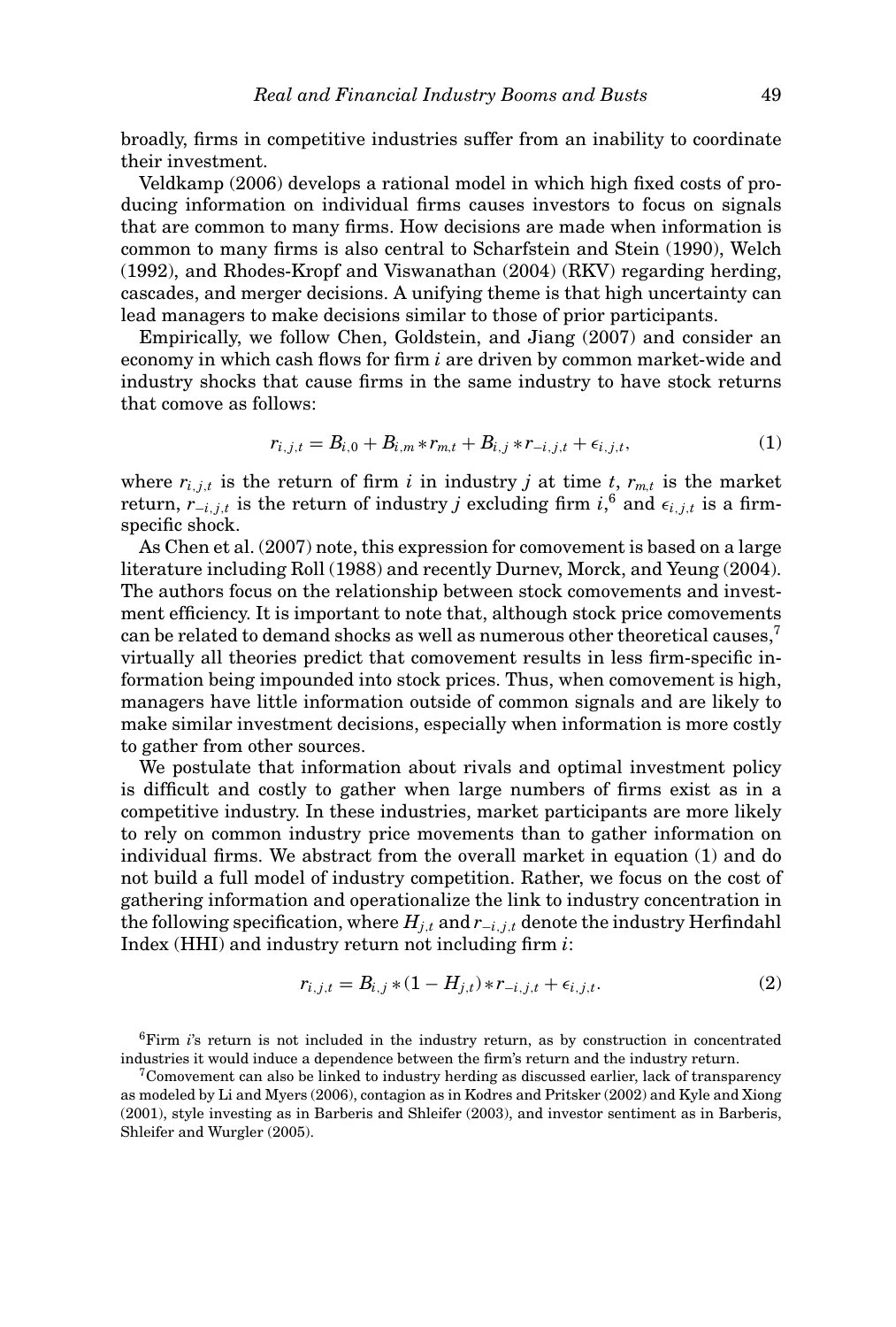In industries with few firms, gathering firm-specific information is less costly and thus returns will be related to firm-specific information—the  $\epsilon_{i,j,t}$  in the above equation.<sup>8</sup> When the industry is very competitive,  $H_{j,t}$  will be close to zero and industry-level shocks will drive more of each firm's stock return, consistent with the postulated high costs of gathering firm-specific information in competitive industries. For example, gathering information about the likely successful introduction of new products by many different firms will be costly relative to the value of this information. In this setting, optimal investment policy will be a function of known quantities including industry returns, industry competitiveness, and information gathered from firm-specific sources including stock prices  $(\eta_{i,j,t})$ :

$$
I_{i,j,t}^* = \delta(r_{-i,j,t}, H_{j,t}, \eta_{i,j,t}).
$$
\n(3)

The following linear functional form operationalizes the assumption that managers face higher information gathering costs in competitive industries:

$$
I_{i,j,t}^* = \delta_1 * (1 - H_{j,t}) * r_{-i,j,t} + \delta_2 * H_{j,t} * \eta_{i,j,t}.
$$
\n(4)

We note that investment is a function of a firm's marginal  $q$ , as well as the firmspecific shock  $\epsilon_{i,j,t}$ , and that this information is contained in  $\eta_{i,j,t}$ . Substituting  $q_{i,j,t}$  and  $\epsilon_{i,j,t}$  for  $\eta_{i,j,t}$  yields

$$
I_{i,j,t}^* = \delta_1 * (1 - H_{j,t}) * r_{-i,j,t} + \delta_2 * H_{j,t} * q_{i,j,t} + \delta_3 * H_{j,t} * \epsilon_{i,j,t}.
$$
 (5)

When the cost of gathering information on large numbers of rivals is high, firms in competitive industries will thus invest more following high industry stock returns (*r*−*i*,*j*,*<sup>t</sup>*). In contrast, in concentrated industries monopoly power reduces the dispersion of earnings forecasts (Gasper and Massa (2006)) and expedites the capitalization of private information into prices as modeled by Peress (2009). Firms in concentrated industries will thus rely more on firmspecific information and research  $(q_{i,j,t}$  and  $\epsilon_{i,j,t}$ ). The relationship in competitive industries can be amplified by the fact that firms face a noncooperative investment choice, and an optimal response to a new investment opportunity may be to invest before competitors. Therefore, immediate investment is more likely in competitive industries than in concentrated industries. This implies that the elasticity of investment to industry price shocks is also higher than in concentrated industries.

Durnev et al. (2004) and Chen et al. (2007) show that such a positive association between investment and returns creates tension because investment policy is less efficient. The authors attribute this to private information being less informative when returns are more synchronous, and investors convey less useful firm-specific information to managers through prices.

8If observers know the type of competition and whether rivals' actions are competitive or accommodating, gathering information on rivals would yield some information on the firm's returns. However, there will also be firm-specific information, including information on firm strategies and production that will be more valuable and less costly to gather with fewer rival firms.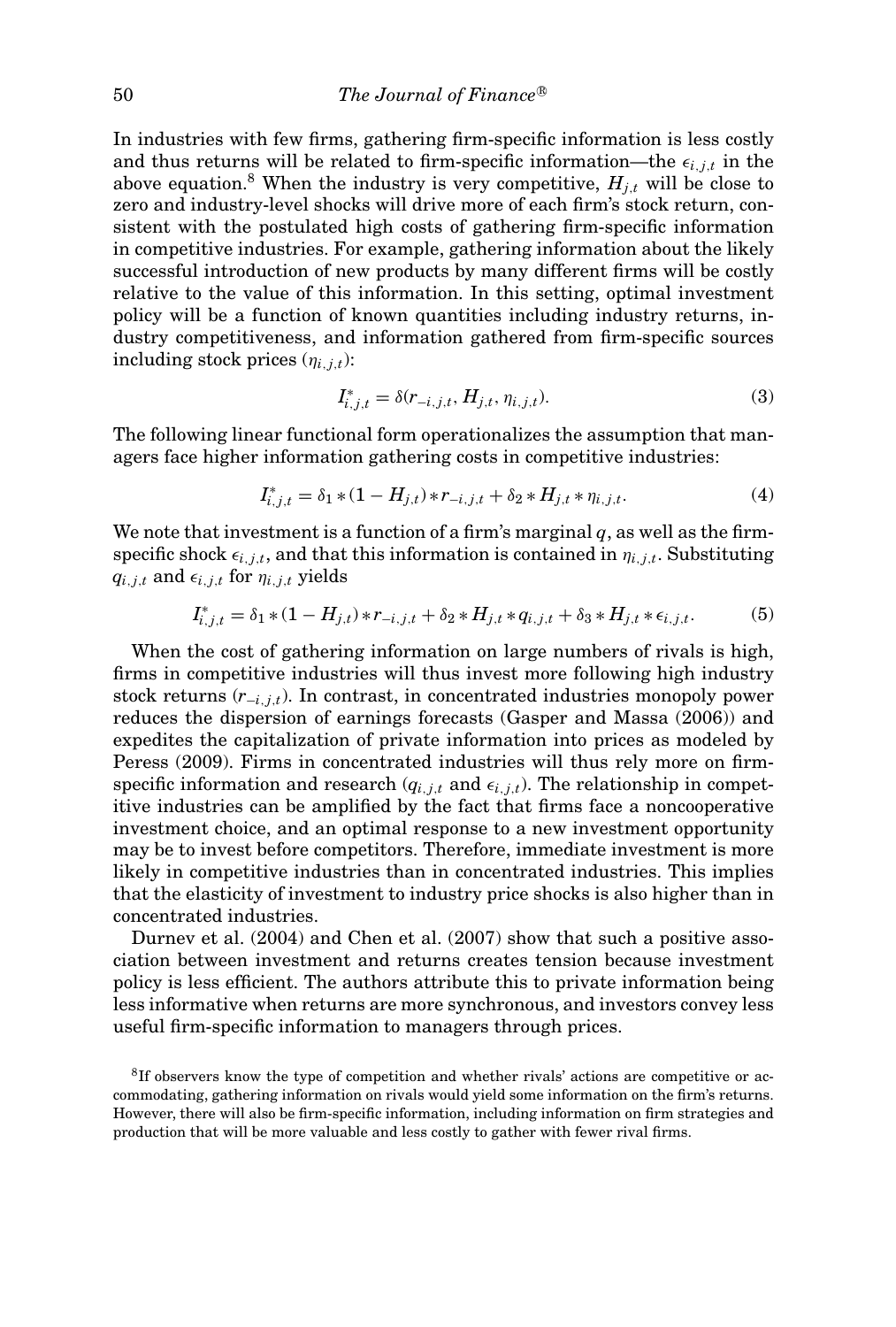Initial positive returns following a shock might cause high investment. This in turn might generate additional positive returns and investment until the new capacity starts producing. Returns to firms will also depend on their investment relative to its optimal level, as indicated by  $(I_{i,j,t}^* - I_{i,j,t})$ . There is also an effect from the amount of industry-wide investment, which we capture as the difference between optimal industry investment and actual industry investment excluding firm  $i$  ( $I_{-i,j,t}^* - I_{-i,j,t}$ ). The degree of resulting overinvestment can be amplified further by managerial motives to try to capture more of the market, and also because managers might be shielded from blame because rival managers make similar decisions.

Overinvestment following positive industry shocks can lead to subsequent industry busts affecting firm and industry returns and cash flows as follows:

$$
r_{i,j,t+1} = B_{i,0} + B_{i,j} * (1 - H_{j,t}) * r_{-i,j,t+1} + \epsilon_{i,t+1}
$$
  
+ 
$$
\alpha_i (I_{i,j,t}^* - I_{i,j,t}) + \alpha_j (I_{-i,j,t}^* - I_{-i,j,t})
$$
 (6)

$$
\Delta CF_{i,j,t,t+1} = \theta_{i,0} + \theta_{i,j}(1 - H_{j,t})\epsilon_{j,t+1} + \epsilon_{i,t+1} + \gamma_i(I_{i,j,t}^* - I_{i,j,t}) + \gamma_j(I_{-i,j,t}^* - I_{-i,j,t}).
$$
\n(7)

These two equations motivate our examination of how ex post returns and cash flows depend on ex ante industry returns and investment, and are the basis for considering industry concentration.

*Hypothesis* 1: In competitive industries (especially those with high price uncertainty) high valuation, high investment, and high financing will be associated with lower ex post industry and firm profitability and lower ex post stock returns. These predictable booms and busts should be associated with high return comovement and optimistic analyst forecasts.

Following our examination of cash flows and returns, we examine whether changes in risk can explain our results. Recent work by Hou and Robinson (2005) empirically supports the contention that competitive risk is priced in stock market returns. For theoretical consistency, if competitive risk is priced, assets exposed to this competitive risk factor should be more procyclical. In boom times, opportunities arise that require additional financing and investment. Industry valuations then increase above their historical values. These valuations can be leveraged when GDP growth is high, as access to capital is likely to be highest. In competitive industries, firms will more aggressively pursue these opportunities, causing their industries to be more procyclical. We thus test the following hypothesis:

*Hypothesis* 2A: Decreased stock returns following booms in competitive industries result from a systematic priced risk factor related to product market competition.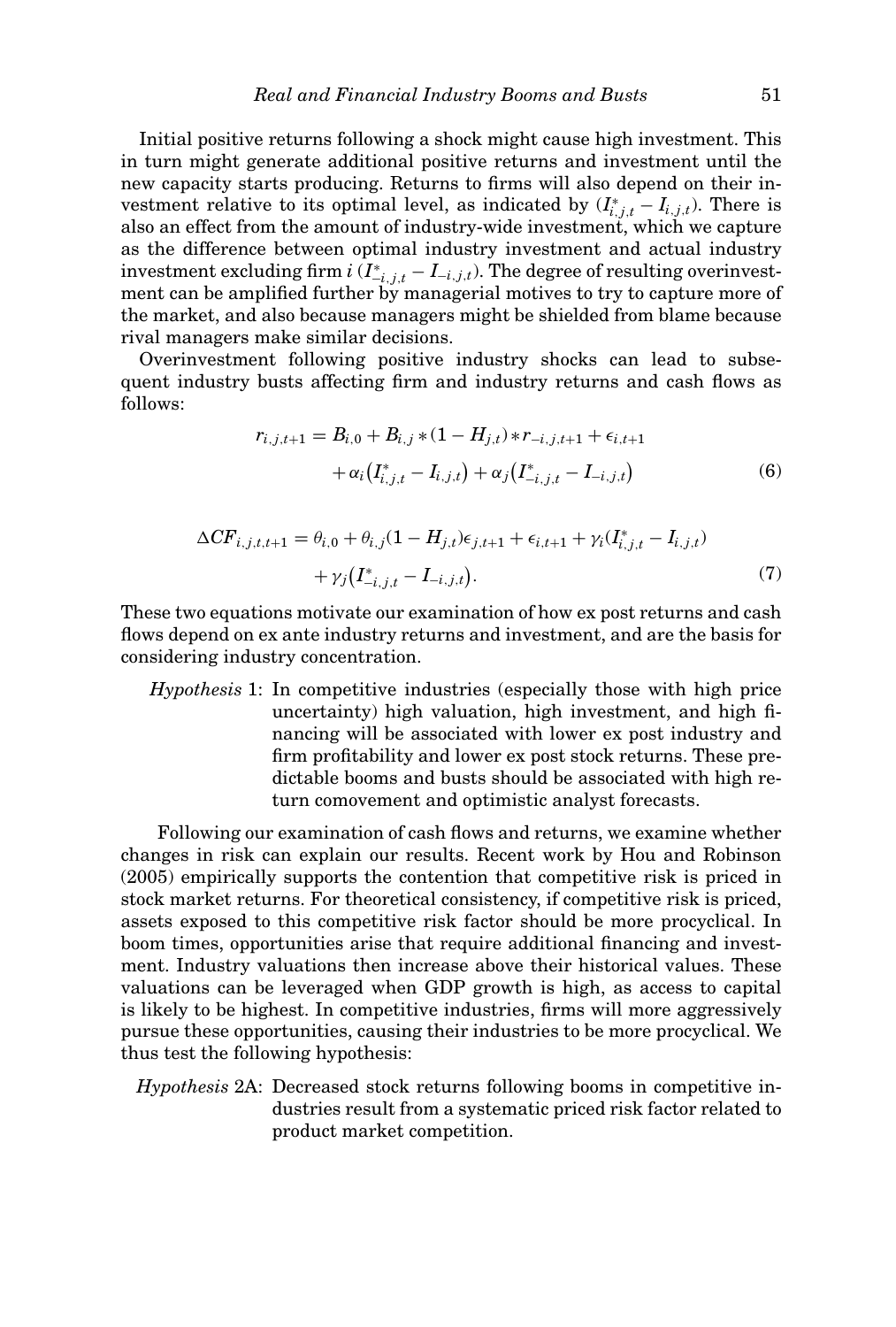Aguerrevere (2009) introduces product market competition into a real options-based model of the firm, and shows that competition can affect asset returns and firm risk via industry demand. A key prediction is that market risk will decrease as demand increases in competitive industries (industry booms), but will then increase as demand declines (industry busts). Decreases in market risk during booms arise because firms in competitive industries face a high likelihood of preemption by competitors. These firms find it optimal to exercise growth options earlier than firms in concentrated industries. When demand decreases, market risk increases more in competitive industries because firms in these industries optimally delay shut down decisions because the benefits of shutting down capacity accrue most to industry rivals.

*Hypothesis* 2B: During industry booms, systematic risk decreases more for firms in competitive industries than in concentrated industries. Following decreases in demand (industry busts), systematic risk increases more for firms in competitive industries than in concentrated industries.

Three recent articles offer explanations regarding how boom and bust patterns can develop rationally given effects of risk. Pástor and Veronesi (2009) and DeMarzo et al. (2007, 2008) model how new technological opportunities can play a role in the formation of rational boom and subsequent bust patterns. Although many of these theories are hard to separate from models of excessive competition or herding, we test two hypotheses on the role of risk in booms and busts.

In Pástor and Veronesi (2009), there is a rational boom and bust linked to a switch in uncertainty (risk) from idiosyncratic to systematic. This change in the composition of risk occurs after firms standardize on the winning technology. The increase in systematic risk causes a subsequent drop in stock prices. We thus test the following prediction of their model:

*Hypothesis* 2C: Systematic risk will increase and idiosyncratic risk will decrease following industry valuation booms.

The alternative to Hypotheses 2B and 2C is that risk changes do not explain subsequent stock market returns because market participants fail to take into account the effect of product market competition on cash flows.

We test a related hypothesis from DeMarzo et al. (2007, 2008). In these papers, the authors model how profitable and fast growing firms have low expected returns because they provide consumption insurance to investors, especially when future resources are in limited supply.<sup>9</sup> These relative wealth concerns can explain why overinvestment and herding can develop in industries that might provide large fractions of future consumption, and these concerns

9Although they focus on the dissipation of rents in competitive industries with decreasing returns to scale, they do not model the differences between competitive and concentrated industries.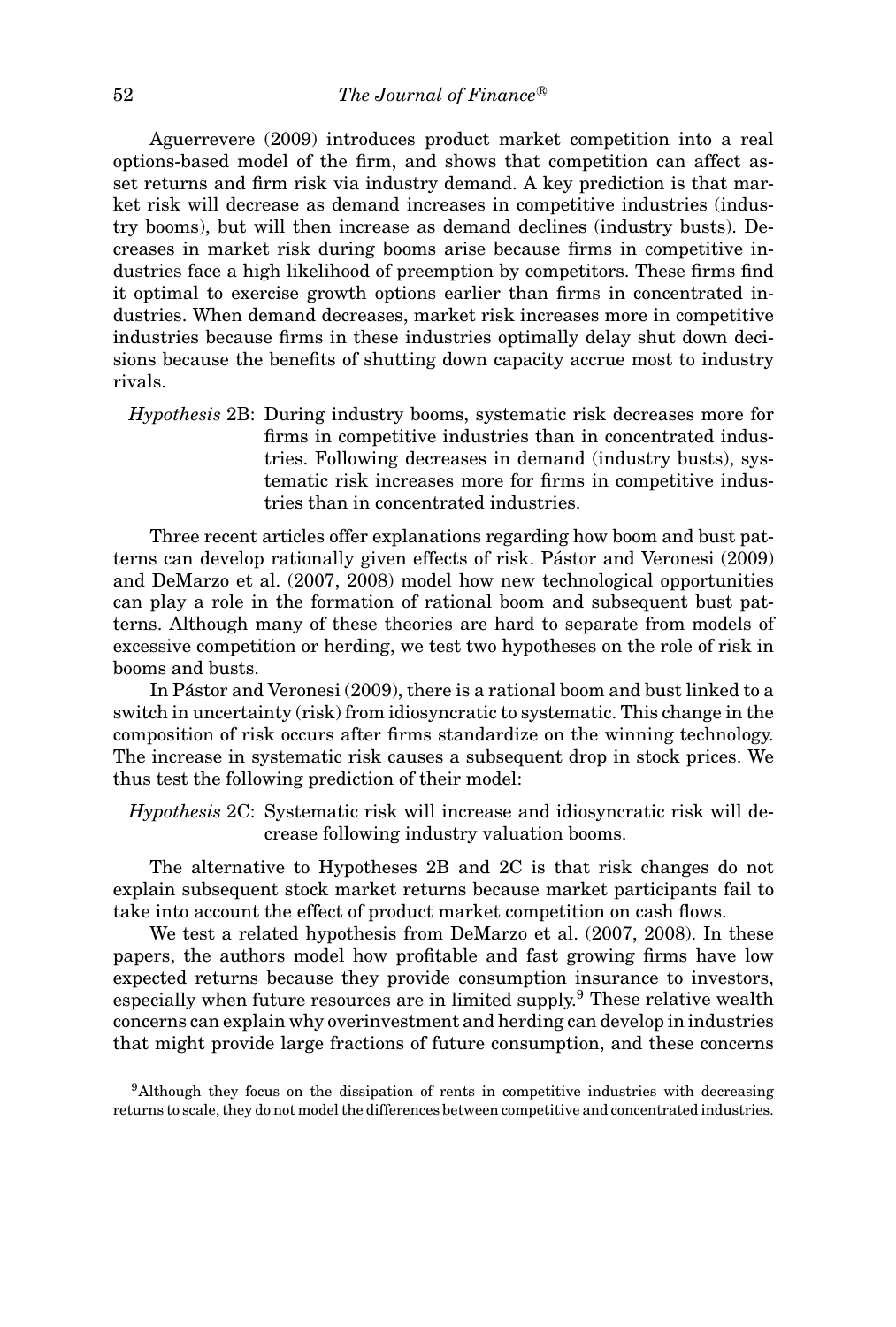should be most relevant when the industry's returns are highly correlated with the market. The main idea is that high systematic risk implies comovement, and hence a more likely outcome that others will become rich if the new technology is successful. We thus test the following prediction:

*Hypothesis* 2D: In industries with high systematic risk, subsequent stock market returns will be especially negatively related to high industry valuation, investment, and financing.

### **II. Data and Methodology**

### *A. Industry Classifications*

We classify industries by their competitiveness on the basis of three-digit SIC codes using measures that capture both public and private firms. We discard all firms residing in industries that are identified as "miscellaneous" by the Census Bureau, as it is likely that firms in these groups cannot be classified (and hence they do not compete in similar product markets). $^{10}$ 

We merge data obtained from Compustat and CRSP to obtain information on firm financials and stock prices. Following standard practice in the literature, we exclude financial firms (SICs 6000 to 6999) and regulated utilities (SICs 4900 to 4999). We also restrict our sample to the years 1972 to 2004, as net equity and debt issuing activity is not available prior to this period. In order for a firm year to remain in our sample, at a minimum the firm must have valid CRSP and Compustat data both in the given year and in the previous year. After applying these filters, our merged CRSP and Compustat database has a total of 108,522 firm-year observations.

We classify industries into competitive and concentrated industries using both public and private firms.<sup>11</sup> We calculate a measure of industry concentration that accounts for privately held firms by combining Compustat data with Herfindahl data from the Commerce Department and employee data from the Bureau of Labor Statistics  $(BLS)$ .<sup>12</sup> The inclusion of BLS data is necessary to cover all industries, as the Department of Commerce Herfindahl data only cover manufacturing industries.

To classify industries by their competitiveness, we calculate an HHI for each industry in each year using a two-step procedure. First, for the subsample of manufacturing industries (where we have actual HHIs including both public and private firms for every fifth year), we regress actual industry HHI from the Commerce Department on three variables: the Compustat public-firm-only

 $10$ Because they operate in nearly identical product markets, we also combine the following industries in each set of parentheses: (20, 70), (210, 211), (220–225), (254, 259), (278, 279), (322, 323), (333, 334), (520, 521), (533, 539), (540, 541), (570, 571), and (700, 701).

<sup>11</sup>Our initial tables just used Compustat public firms to classify industries. These tables showed similar, slightly stronger findings.

<sup>12</sup>We thank David Robinson for sharing these data with us.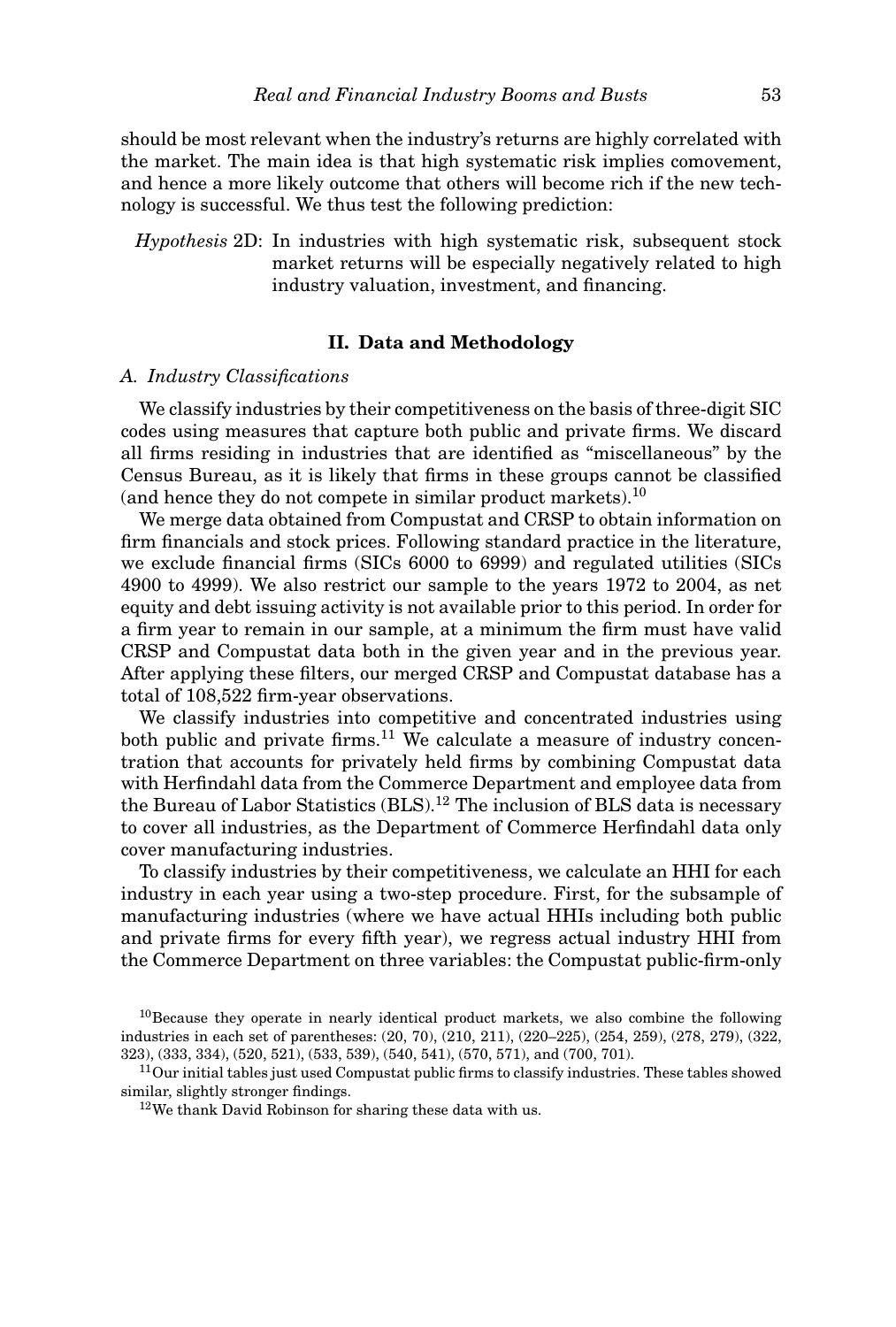Herfindahl, $13$  the average number of employees per firm using the BLS data (based on public and private firms), and the number of employees per firm for public firms using Compustat data. We also include interaction variables of each of these firm size variables with the HHI calculated from Compustat data.

In our second step, we use the coefficient estimates from this regression to compute fitted HHI for all industries. This fitted method has the advantage of capturing the influence of both public and private firms, and can also be computed for all industries. To mitigate measurement error, we do not use these fitted HHIs in any regression, but rather we classify industries into concentrated versus competitive terciles based on this variable. Those in the highest tercile are concentrated, and those in the lowest tercile are competitive.

The correlation between actual HHIs, based on the Department of Commerce manufacturing industries, and our fitted HHIs is 54.2%. The correlation between Compustat HHIs using segment data and the actual HHIs is only 34.1%.<sup>14</sup> The less than perfect 54.2% correlation between our fitted measure and the actual HHIs suggests that the acquisition of additional data by future researchers might be useful. Overall, we conclude that our fitted HHIs have full industry coverage, and also offer significant improvements relative to the basic Compustat HHI.

We also classify industries into growth and value industries based on industry-average book-to-market ratios in the year prior to the year in which we examine outcomes. We winsorize firm book-to-market ratios at the 1/99 percentile level prior to taking industry averages and classify growth (value) industries as industries in the lowest (highest) tercile of industry book-to-market ratios.

Lastly, we classify industries by their patenting activity in each year. We use the NBER U.S. Patent Citations data file to measure patenting activity within each industry. This data was extended through 2002 by Bronwyn Hall. When examining outcomes in year *t*, we measure the industry's patenting activity as the number of patents applied for in the previous year *t*−1 scaled by the industry's year *t*−1 assets in place. We also scale by sales and find similar results. The average firm is in an industry with 480 annual patent applications. This number is 763 for competitive industries and 291 for concentrated industries. After scaling by assets, these averages are 8.6, 7.2, and 5.7, respectively.

<sup>13</sup>We compute Compustat HHI using the firm segment tapes in years the segment data are available (1984 onwards) to break a multi-segment firm's sales into the industries in which it operates. We then include two Compustat HHI variables in our regression. The first variable equals the HHI in years prior to 1984, and zero in years when the segment tapes are available. The second one equals the HHI in subsequent years using the segment tapes, and zero in previous years.

<sup>14</sup>In an earlier version of this paper we conducted all of our tests using the Herfindahls computed from Compustat and the Compustat segment tapes. The predictable cash flows and stock returns (significant coefficients) we find are similar to the ones we report in the tables. The earlier results are available in an Internet Appendix.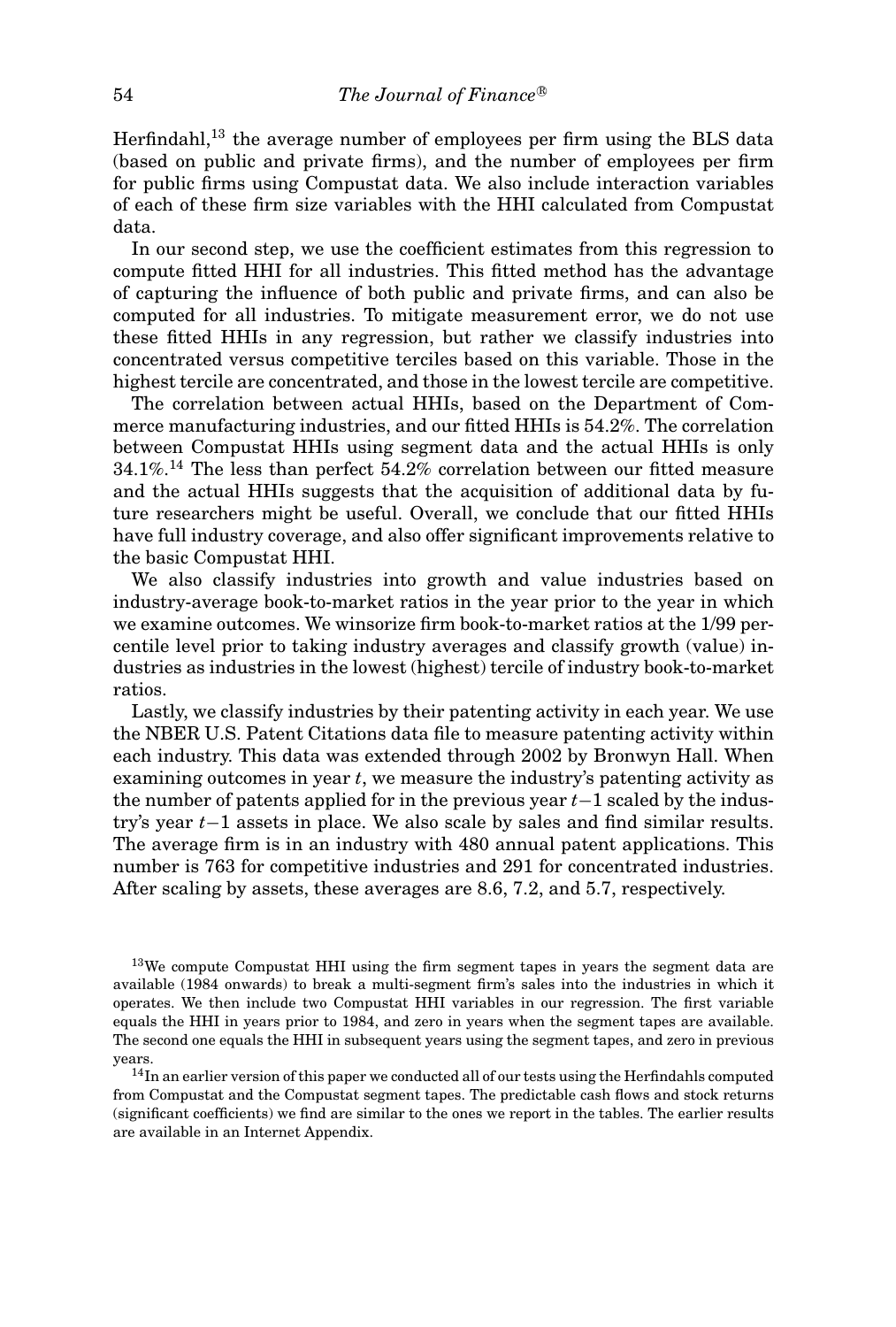### *B. Industry Valuation, Investment, and Financing*

In order to identify the conditions that likely surround industry booms and busts, we construct three proxies of new industry-level opportunities and relative industry valuation: (1) industry-wide valuation relative to historical values using a procedure described below, (2) industry-wide investment relative to predicted investment, and (3) industry financing. These proxies either reflect beliefs about an industry having good future prospects (industry valuation), or measure current actions that are consistent with acting on new opportunities (investment and finance).

We define an industry and firm's "relative" time-series valuation (hereafter, relative valuation) using a three-step procedure that is based on the valuation model in Pástor and Veronesi (2003). From Pástor and Veronesi (2003) (PV), we use the empirical model they specify in equation (28) and the specification they report in model (0) of Table II. We do not use the more extended specifications of their Table II as we do not include forward-looking measures of return on equity (ROE) and stock returns. We only use lagged data in constructing our measure of relative valuation, as our goal is to examine ex post outcomes, and we wish to avoid having a look-ahead bias. To construct our measure of relative valuation for each firm and industry, we use the following three steps:

(1) We estimate the PV valuation model using data from year  $t - 10$  to  $t - 1$ for all firms in industry *j*. Using the same variable definitions they use, we regress the log of the market-to-book ratio,  $\log(\frac{M}{B})$ , on minus the reciprocal of one plus firm age (AGE), a dividend dummy  $\overline{(DD)}$ , firm leverage (LEV), the log of total assets (SIZE), current firm ROE, and the volatility of profitability (VOLP) for each firm *i* (we suppress the *j* subscript, as the equation is estimated separately for each industry). Because VOLP is constant for each firm, we estimate this equation using an unbalanced panel with random firm fixed effects. More specifically, we estimate:

$$
\log\left(\frac{M}{B}\right)_{i,\tau} = a + bAGE_{i,\tau} + cDD_{i,\tau} + dLEV_{i,\tau}
$$

$$
+ e \log(SIZE_{i,\tau}) + fVOLP_{i,\tau} + gROE_{i,\tau},
$$

$$
\tau = t - 10, \dots, t - 1.
$$
(8)

The variables above are calculated following PV, and Fama and French (1993). Book equity is constructed as stockholders' equity plus balance sheet deferred taxes and investment tax credit (Compustat item 35) minus the book value of preferred stock. Depending on availability, stockholder's equity is computed as Compustat item 216 or  $60 + 130$  or  $6 - 181$ , in that order, and preferred stock is computed as item 56 or 10 or 130, in that order. Market equity is computed by multiplying the common stock price at fiscal year-end (item 199) by common shares outstanding (item 25). Firm age is one plus the current year less the first year the firm appears on the CRSP tapes. Leverage is total long-term debt (Compustat item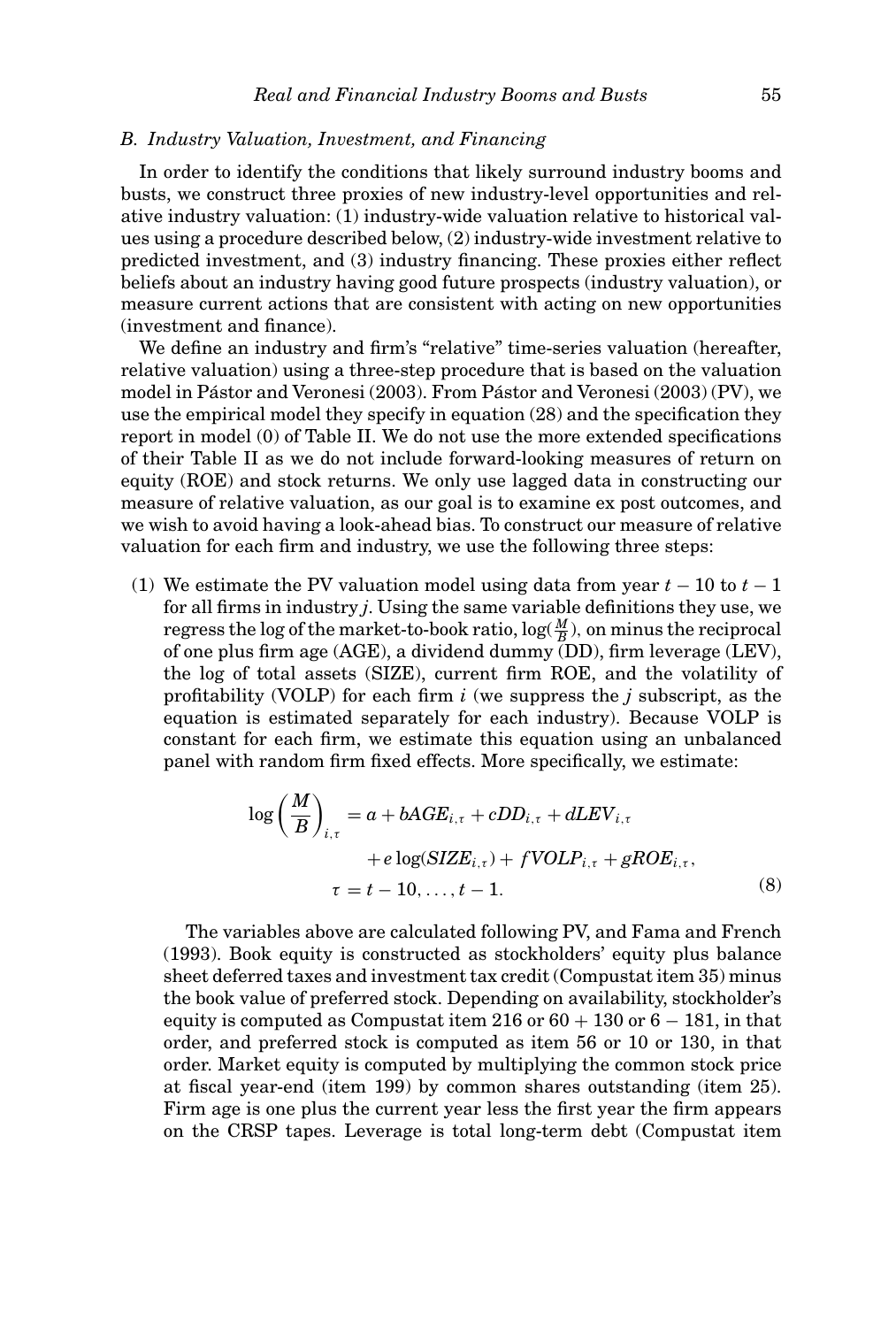9) divided by total assets (item 6). ROE is earnings divided by last year's book equity. Earnings are calculated as income before extraordinary items available to common stockholders (item 237), plus deferred taxes from the income statement (item 50), plus investment tax credit (item 51). The volatility of profitability (VOLP) is calculated by regressing the ROE on lagged ROE for all firms in each industry and taking the variance of the residuals. Following PV, we eliminate observations with market equity, book equity, and total assets smaller than 1 million, or with market-tobook ratios outside the range (0.01, 100). We also winsorize VOLP and ROE at the 1/99% level in each year.

- (2) From this estimation we use the estimated industry-specific regression coefficients to compute predicted values for firm market-to-book in year *t*. We estimate the valuation regression above using rolling 10-year windows of lagged data in each industry to get a set of coefficients that we apply to each year *t* to get a measure of predicted valuation. The fitted valuation model used in the first step assumes that firm *i*'s market-to-book at time *t* is a function of its current characteristics and the industry-specific prices of characteristics estimated from past-years. Thus, we use time *t* characteristics and coefficient estimates estimated from *t* − 10 to *t* − 1 to compute predicted firm market-to-book ratios for time *t*.
- (3) The last step is to compute relative (unpredicted) valuations, which we henceforth call relative valuations, for each firm *i* at time *t*. A firm's total relative valuation is its actual log( $\frac{M}{B}$ ) less its predicted log( $\frac{M}{B}$ ) for year *t*:

$$
Relative~Valuation_{i,t} = \log\left(\frac{M}{B}\right)_{i,t} - Predicted\left(\log\left(\frac{M}{B}\right)_{i,t}\right). \tag{9}
$$

Relative Valuation is winsorized at the 1/99% level within each year.<sup>15</sup> Relative industry-level valuation is the average over all firms in each three-digit SIC industry. Relative firm-level valuation is the total minus this industry-level component.

In the Internet Appendix, $^{16}$  we report results for four different alternative valuation models. First, we estimate a simpler version of the PV valuation model where we regress market-to-book on the log of firm size and firm ROE. Second, we report results using models (1) and (3) from Rhodes-Kropf et al. (2005) (RKRV), where log market is regressed on the log of book value of equity and also net income. Lastly, we estimate a version of a price–earnings (PE) model where the log of market value is regressed on the log of the absolute value of net income and a dummy for negative net income. As reported by RKRV, these models have relatively high  $R^2$  values given the fact that the models

<sup>&</sup>lt;sup>15</sup>We winsorize to ensure that no individual firm value drives the results. Our alternative models presented in the Internet Appendix generate similar results. For these models, winsorizing results in little change to the distribution and also does not affect any results.

<sup>16</sup>An Internet Appendix for this article is online in the "Supplements and Datasets" section at http://www.afajof.org/supplements.asp.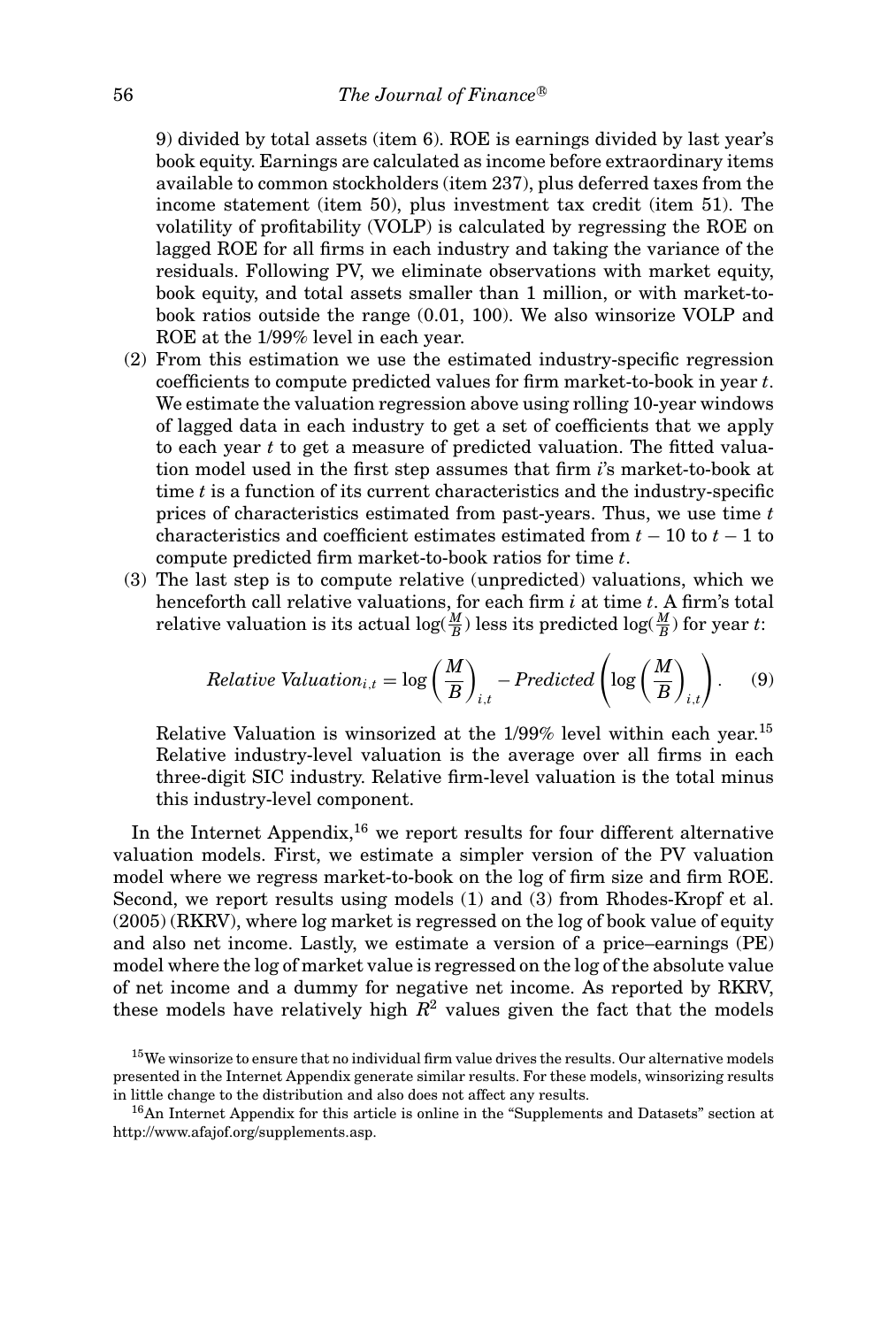are estimated by industry, thus giving them an industry-specific constant and industry-specific coefficients. As discussed later, nearly all of the results we obtain are robust to these other valuation models.

We estimate these models using 10 years of lagged data by industry and we use these coefficients to predict current-period market value using current characteristics. Our measure of relative valuation is then calculated as the difference between the log of current market value and the predicted log market value.

Relative firm- and industry-level investment is computed using a similar method. We regress the log of capital expenditures divided by lagged property, plant, and equipment on standard variables from investment models, including lagged Tobin's *q*, and variables capturing the cash flows of firms (ROE and a dividend paying dummy (DD)). We also include additional variables given the existing literature. Leverage (LEV) captures the debt overhang effect on investment that Hennessy (2004) models. Firm age captures potential firm differences in replacement rates of capital and recovery rates if disinvestment occurs. Volatility of cash flow (VOLP) captures the real option effect of volatility of cash flows on investment. Tobin's *q* is calculated as the market value of equity plus the book value of debt and preferred stock divided by the book value of assets. Taken together, we have:

$$
\log\left(\frac{Invest_{i,t}}{PPE_{i,t-1}}\right) = a + bTOBINQ_{i,t-1} + cROE_{i,t} + dDD_{i,t} + eAGE_{i,t} + fLEV_{i,t} + gVOLP_{i,t} + h\log(SIZE_{i,t}).
$$
\n(10)

From this model, we calculate relative (unpredicted) investment as the actual investment less the predicted investment using each fitted industry regression. Relative industry investment is the average total relative investment in each industry. Relative firm investment is the total minus this industry component.

We define total "new financing" in a given year as the sum of a firm's net equity issuing activity (Compustat annual data item 108 minus item 115) and net debt issuing activity (annual data item 111 minus item 114) in a given year divided by assets. Industry new financing is the summed total amount of new financing over firms in the industry divided by total industry assets. Firm-specific new financing is then the total new financing less the industry component.

These proxies are constructed using known ex ante characteristics, and can thus be used in an unbiased fashion to predict ex post stock returns and real performance.

### *C. Descriptive Industry Statistics*

Table I lists sample industries that have experienced high valuation booms in competitive industries (those in the lowest tercile based on sales HHI using three-digit SIC codes from Compustat) and concentrated industries (those in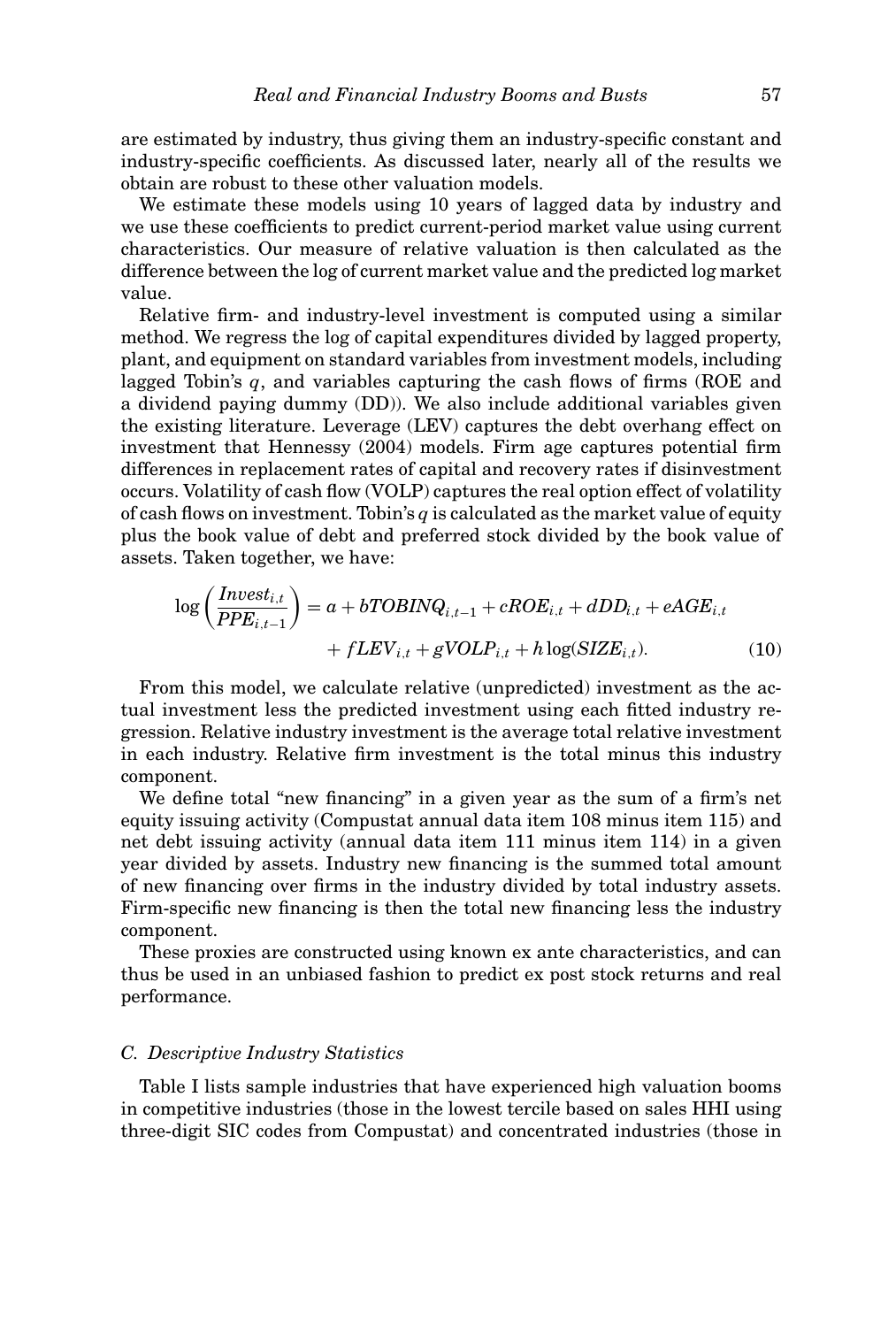|                             |                                                                                                                                                                                                                                                                                                                                                                                                                                                                                                                                                                                                                                                                                                                                                                                                      | Examples of Industry Booms in Competitive and Concentrated Industries                                                                 |                            |                               | Table I                       |                                   |                       |                                        |                                         |
|-----------------------------|------------------------------------------------------------------------------------------------------------------------------------------------------------------------------------------------------------------------------------------------------------------------------------------------------------------------------------------------------------------------------------------------------------------------------------------------------------------------------------------------------------------------------------------------------------------------------------------------------------------------------------------------------------------------------------------------------------------------------------------------------------------------------------------------------|---------------------------------------------------------------------------------------------------------------------------------------|----------------------------|-------------------------------|-------------------------------|-----------------------------------|-----------------------|----------------------------------------|-----------------------------------------|
|                             | each three-digit SIC industry's identifying information and the year in which its relative valuation peaked. Weighted market-to-book equity is the<br>industry's value-weighted average of firm market-to-book ratios. Average firm market values are in millions. To compute relative valuation, we first<br>industries. Competitive (concentrated) industries are those in the lowest (highest) tercile of the past-year's fitted sales-based HHI. We present<br>fit the following model based on Pástor and Veronesi (2003) (i denotes a firm and t a year):<br>The table lists sample indu                                                                                                                                                                                                       | stries with high relative valuation (valuation less predicted valuation) in each decade for competitive and concentrated              |                            |                               |                               |                                   |                       |                                        |                                         |
|                             |                                                                                                                                                                                                                                                                                                                                                                                                                                                                                                                                                                                                                                                                                                                                                                                                      | $\log\left(\frac{M}{B}\right)_{i,t} = a + bAGE_{i,t} + cDD_{i,t} + dLEV_{i,t} + e\log(\text{SIZE}_{i,t}) + fVOLP_{i,t} + gROE_{i,t}.$ |                            |                               |                               |                                   |                       |                                        |                                         |
| data.                       | The RHS variables are, respectively, minus the reciprocal of one plus firm age, a dividend dummy, book leverage, log total assets, volatility of<br>profitability, and ROE. We fit this model once for each industry in each year using firm observations from year $t-10$ to $t-1$ . A firm's relative<br>level of industry concentration from three databases: Department of Commerce manufacturing HHI data, BLS employee data, and Compustat sales<br>Relative valuations are then winsorized at the 1/99% level within each year. CSTAT concentration is the sales-weighted HHI for each industry (based<br>on segment data when available) using Compustat data only. The fitted concentration index is based on three-digit SIC codes and is the predicted<br>valuation is its $\log(M/B)$ in | year t less the fitted value using characteristics from year t and the above model estimated using the previous 10 years.             |                            |                               |                               |                                   |                       |                                        |                                         |
| SIC Code<br>Three-<br>Digit | Industry Name                                                                                                                                                                                                                                                                                                                                                                                                                                                                                                                                                                                                                                                                                                                                                                                        | Classification                                                                                                                        | $\mathbf{Decade}'$<br>Year | Market to<br>Weighted<br>Book | Mkt. Value<br>Average<br>Firm | Weighted<br>Valuation<br>Relative | Valuation<br>Relative | Concentration<br>(Herfindahl)<br>CSTAT | Concentration<br>(Herfindahl)<br>Fitted |
|                             |                                                                                                                                                                                                                                                                                                                                                                                                                                                                                                                                                                                                                                                                                                                                                                                                      |                                                                                                                                       | 1970s                      |                               |                               |                                   |                       |                                        |                                         |
| 385<br>513                  | Ophthalmic Goods<br>Wholesale Apparel                                                                                                                                                                                                                                                                                                                                                                                                                                                                                                                                                                                                                                                                                                                                                                | Competitive<br>Competitive                                                                                                            | 1978<br>1977               | 2.73<br>0.88                  | 22.2<br>13.4                  | 40.8%<br>42.0%                    | 49.4%<br>56.7%        | 0.25<br>0.28                           | 0.20<br>0.20                            |
| 783                         | Motion Picture<br>Theaters                                                                                                                                                                                                                                                                                                                                                                                                                                                                                                                                                                                                                                                                                                                                                                           | Competitive                                                                                                                           | 1976                       | 1.27                          | $22.0$                        | 88.1%                             | 70.6%                 | 0.26                                   | 0.21                                    |
| 321                         | Flat Glass                                                                                                                                                                                                                                                                                                                                                                                                                                                                                                                                                                                                                                                                                                                                                                                           | Concentrated                                                                                                                          | 1978                       | 1.16                          | 145.9                         | 82.4%                             | 90.3%                 | 0.60                                   | 0.38                                    |
| 422                         | Public Warehousing<br>and Storage                                                                                                                                                                                                                                                                                                                                                                                                                                                                                                                                                                                                                                                                                                                                                                    | Concentrated                                                                                                                          | 1979                       | 1.20                          | 201.4                         | 153.0%                            | 148.2%                | 0.94                                   | 0.32                                    |
|                             |                                                                                                                                                                                                                                                                                                                                                                                                                                                                                                                                                                                                                                                                                                                                                                                                      |                                                                                                                                       |                            |                               |                               |                                   |                       |                                        | $_{(continued)}$                        |

### 58 *The Journal of Finance* R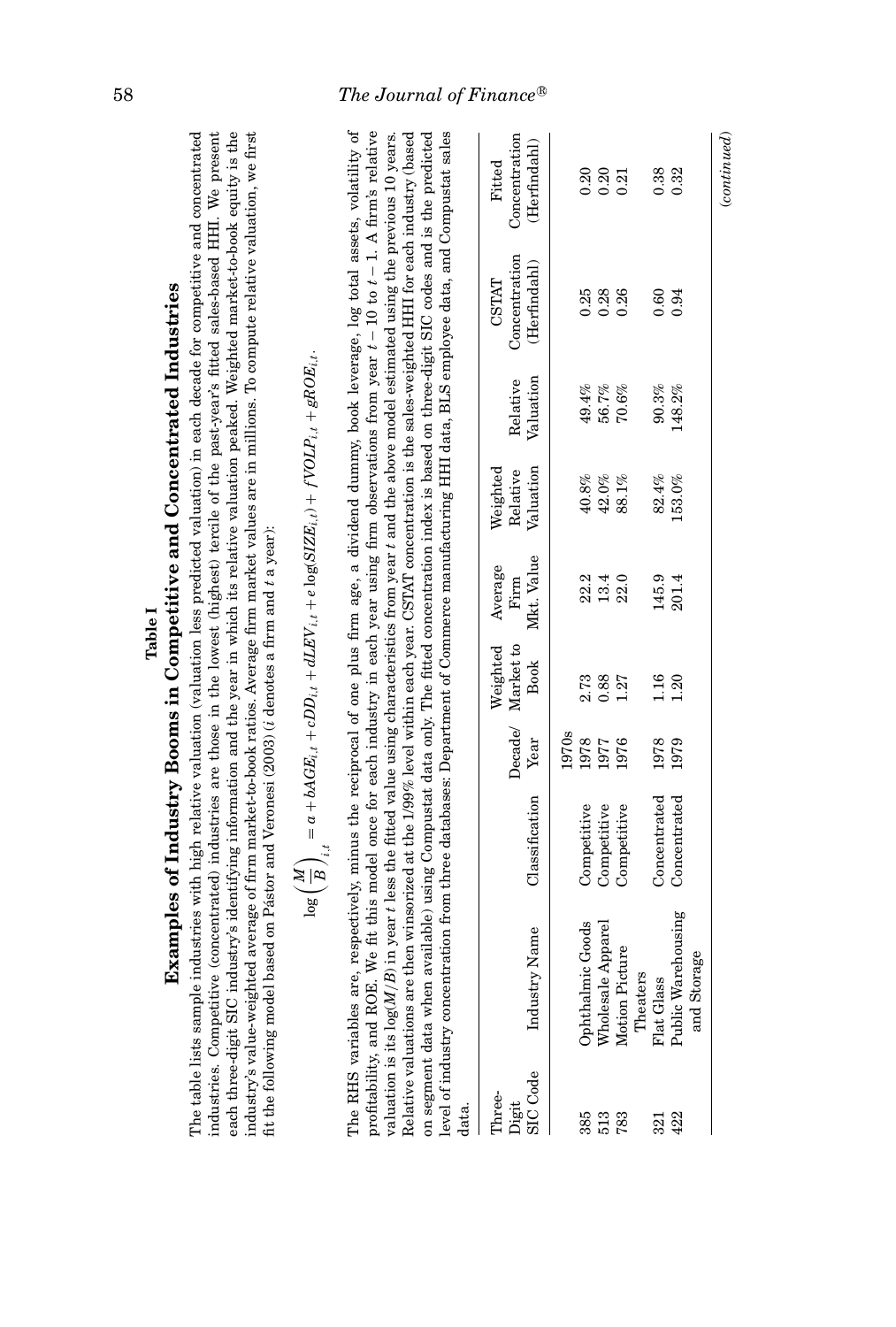|                                           |                                                   |                |                | Table 1—Continued                    |                               |                                   |                       |                                               |                                         |
|-------------------------------------------|---------------------------------------------------|----------------|----------------|--------------------------------------|-------------------------------|-----------------------------------|-----------------------|-----------------------------------------------|-----------------------------------------|
| SIC Code<br>Three-<br>Digit               | Industry Name                                     | Classification | Decade<br>Year | Market to<br>Weighted<br><b>Book</b> | Mkt. Value<br>Average<br>Firm | Valuation<br>Weighted<br>Relative | Valuation<br>Relative | Concentration<br>(Herfindahl)<br><b>CSTAT</b> | Concentration<br>(Herfindahl)<br>Fitted |
|                                           |                                                   |                | 1980s          |                                      |                               |                                   |                       |                                               |                                         |
| 731                                       | Advertising                                       | Competitive    | 1982           | 1.97                                 | 175.9                         | 63.1%                             | 70.3%                 | 0.15                                          | 0.20                                    |
|                                           | Electrical Work                                   | Competitive    | 1989           | 2.34                                 | 338.2                         | 129.3%                            | $137.8\%$             | $0.14$<br>$0.12$                              |                                         |
| $\begin{array}{c} 173 \\ 511 \end{array}$ | Paper Wholesalers +                               | Competitive    | 1989           | 1.49                                 | 532.5                         | 55.5%                             | 148.3%                |                                               | $\frac{0.18}{0.21}$                     |
|                                           | ıcts<br>Paper Produ                               |                |                |                                      |                               |                                   |                       |                                               |                                         |
| 322                                       | Glass Containers                                  | Concentrated   | 1983           | 1.25                                 | 352.0                         | 84.0%                             | $124.0\%$             | 0.41                                          | 0.32                                    |
| 207                                       | Animal Oils<br>Vegetable and                      | Concentrated   | 1987           | 1.49                                 | 2,463.4                       | 148.5%                            | $148.5\%$             | 0.14                                          | 0.59                                    |
|                                           |                                                   |                | 1990s          |                                      |                               |                                   |                       |                                               |                                         |
| 737                                       | <b>Business Services</b>                          | Competitive    | 1999           | 20.07                                | 3,038.1                       | $18.8\%$                          | 31.4%                 | $0.04\,$                                      | 0.13                                    |
| 367                                       | $ -$<br>Semi-Conduct                              | Competitive    | 1999           | 11.31                                | 4,112.1                       | 50.5%                             | 45.7%                 | 0.04                                          | 0.18                                    |
|                                           | Elect. Comp                                       |                |                |                                      |                               |                                   |                       |                                               |                                         |
| 519                                       | Tobacco Whole.<br>Flowers, Books +                | Competitive    | 1995           | 2.74                                 | 176.4                         | 54.8%                             | 61.7%                 | 0.15                                          | 0.22                                    |
| 306                                       | Fabricated Rubber<br>Goods                        | Competitive    | 1994           | 2.51                                 | 117.8                         | 85.1%                             | 131.1%                | 0.12                                          | 0.20                                    |
| 277                                       | Greeting Cards                                    | Concentrated   | 1994           | 1.72                                 | 937.7                         | 94.6%                             | 118.9%                | 0.52                                          | 0.55                                    |
| 376                                       | $\operatorname{asAnd}$<br>Guided Missil           | Concentrated   | 1996           | 3.29                                 | 6,250.2                       | 76.1%                             | $140.6\%$             | 0.37                                          | 0.64                                    |
|                                           | les<br>Space Vehic                                |                |                |                                      |                               |                                   |                       |                                               |                                         |
|                                           |                                                   |                | 2000s          |                                      |                               |                                   |                       |                                               |                                         |
| 807                                       | ental<br>Laboratories<br>Medical and D            | Competitive    | 2001           | 5.61                                 | 1,087.7                       | 71.4%                             | $69.8\%$              | 0.21                                          | 0.22                                    |
| 874                                       | <b>Consulting Services</b><br>hug<br>Management a | Competitive    | 2004           | 6.99                                 | 1,164.9                       | 59.5%                             | 69.8%                 | 0.17                                          | 0.18                                    |
| 122                                       | Coal Mining                                       | Competitive    | 2002           | 3.50                                 | 1,317.9                       | 54.6%                             | 73.2%                 | 0.10                                          | 0.23                                    |
| 227                                       | Carpets and Rugs                                  | Concentrated   | 2004           | 2.14                                 | 2,749.5                       | $78.6\%$                          | 85.0%                 | $\!0.63\!$                                    | 0.47                                    |
| 516                                       | Wholesale Chemicals +<br>Allied Prod.             | Concentrated   | 2005           | 1.25                                 | 1,219.2                       | $95.9\%$                          | 85.9%                 | 0.52                                          | 0.41                                    |

### *Real and Financial Industry Booms and Busts* 59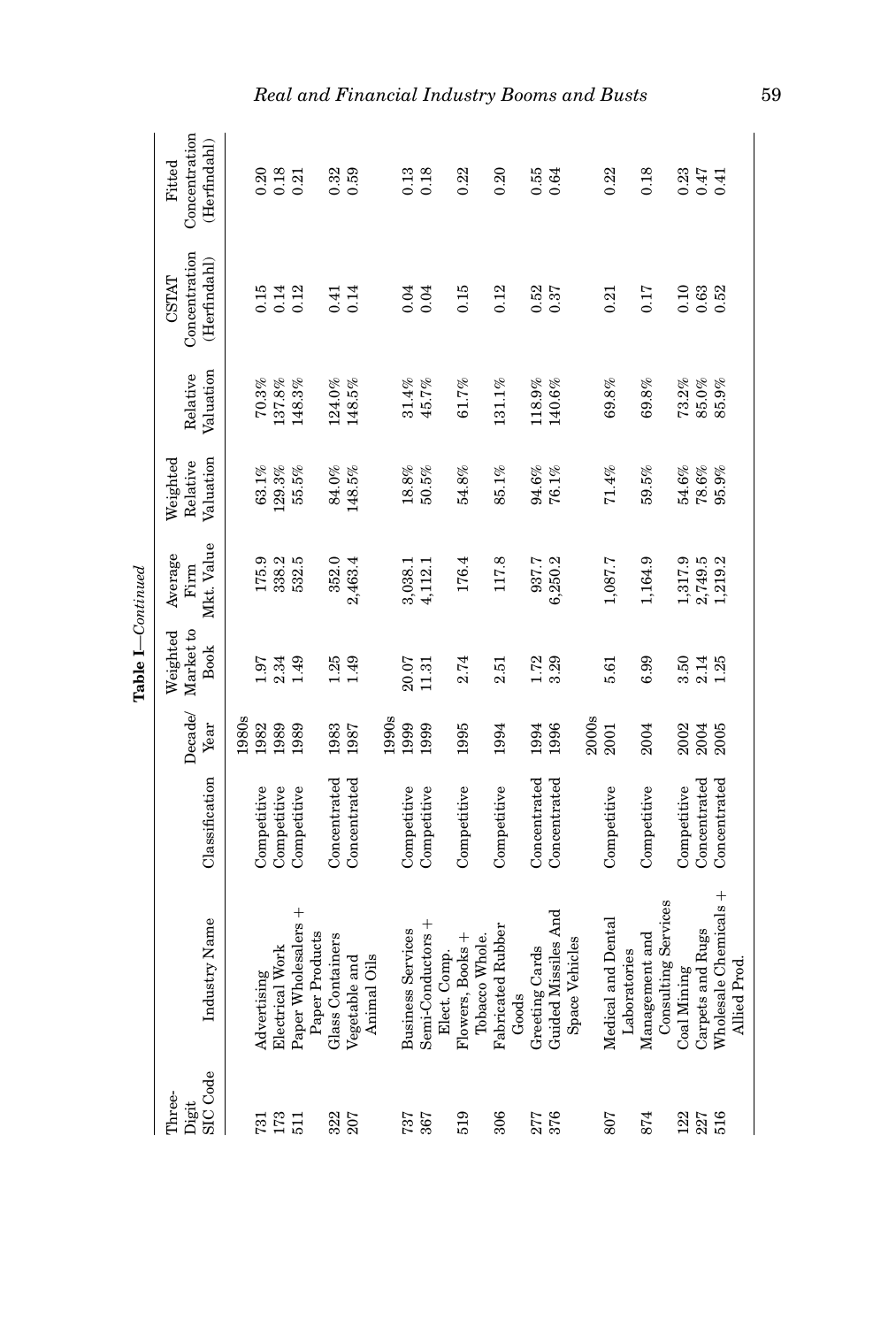the highest tercile) in each of the following four decades: 1970s, 1980s, 1990s, and in the new millennium through 2005.

Table I shows that in competitive industries, fitted Herfindahl indices are below 0.25. Some of the most extreme competitive industry booms have over 100 publicly traded firms competing in the same SIC code. The business services industry, which includes internet firms, had 843 public firms. Although this last example is part of the late 1990s technology boom, the other examples suggest that high industry valuations are more common. Extreme competitive industries in the 1980s (some having valuations that are more than 100% above predicted levels) deviated just as far from their long-term valuations as those in the 1990s. These earlier booms were not in technology industries, as was the case in the late 1990s. For example, three of the extreme 1970s and 1980s boom industries included apparel, paper, and advertising. Finally, because weighted and unweighted relative valuations are similar, we conclude that both large and small firms alike are prone to industry booms and busts.

Table I also shows that select concentrated industries generally have concentration levels near or exceeding 0.4, and that basic Compustat Herfindahls are generally similar to fitted Herfindahls. Because our tests do not use the concentration measures explicitly, but rather examine high and low competition categories, we thus expect and find similar results using either Herfindahl measure.

One additional conclusion regarding concentrated and competitive industries is that booms appear to be at least as extreme in concentrated industries. For example, Guided Missiles and Space Vehicle firms were 141% above their predicted industry valuations in 1996. The existence of large booms in concentrated industries indicates that sufficient variation exists to examine whether subsequent busts occur. However, our later tables show that we do not find evidence that concentrated industries experiencing booms actually underperform. Hence, unlike those in competitive industries, high industry valuations in concentrated industries likely persist for several years.

### *D. Firm-Level Data and Summary Statistics*

We compute changes in firm-level operating cash flow (Compustat item 13) scaled by assets (Compustat item 6) in each year. We later examine if they are related to ex ante industry and firm-level relative valuation, investment, and new financing. For robustness, we also estimate our results using the change in operating cash flow scaled by beginning-of-period assets (year *t*) and find similar results.

We compute abnormal returns using two methods advocated by recent studies. Our main results are based on Daniel et al. (1997). A firm's monthly abnormal return is its raw return less the return of one of 125 benchmark portfolios formed on the basis of size, book-to-market, and past 12-month return. Portfolios are formed at the end of each June, where firm size is the CRSP market capitalization on the formation date, the book-to-market ratio uses accounting data from the most recent fiscal-year ending in the last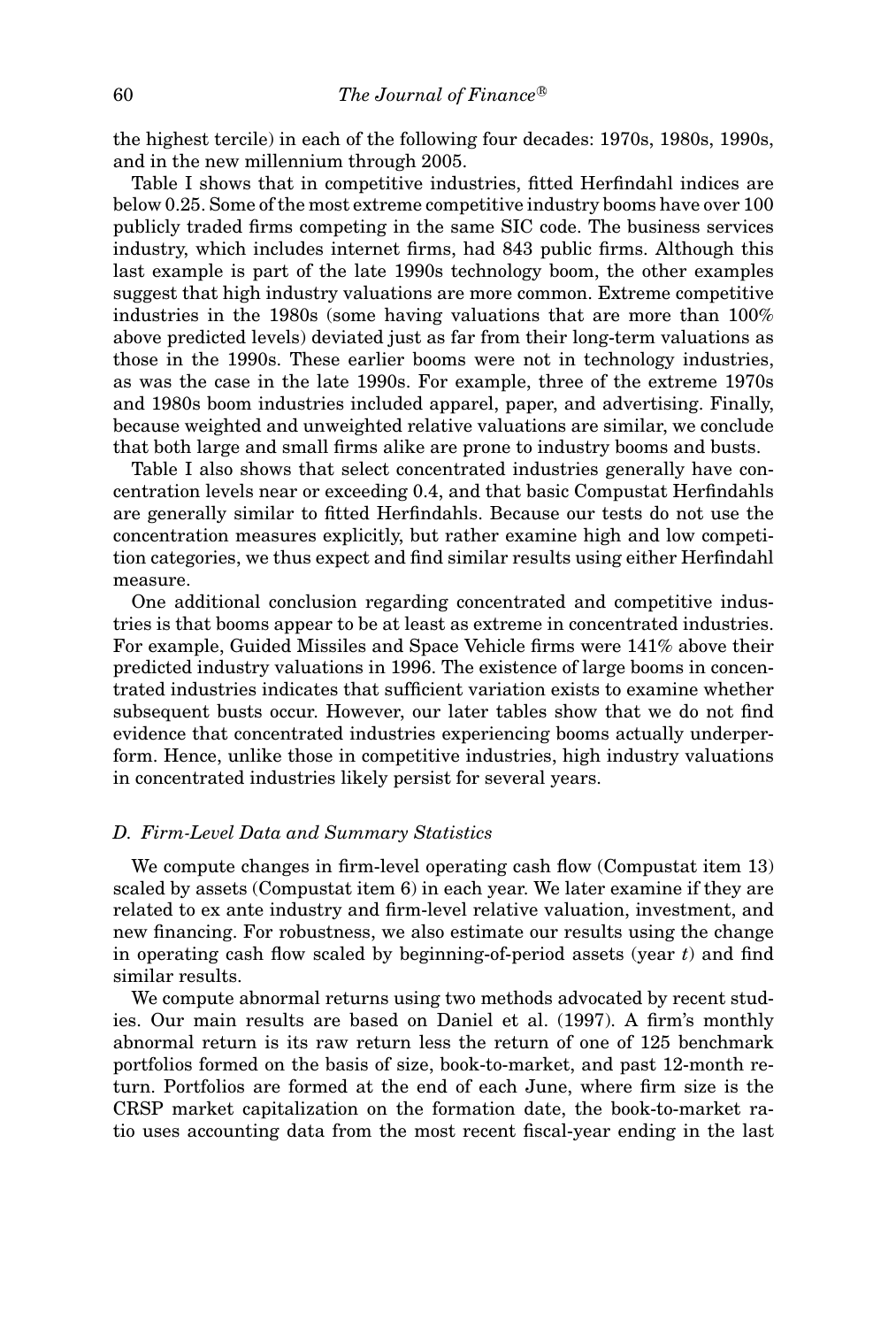calendar year, and past return is based on the 12-month period ending in May of the formation year.<sup>17</sup> Portfolio breakpoints are based only on NYSE/Amex firms, and we form quintiles in each year based on firm size. Firms in each size quintile are then further sorted into quintiles based on industry-adjusted book-to-market ratios. Each portfolio is then further sorted into quintiles based on each firm's past 12-month return. We also consider a separate method based on adjustments proposed by Mitchell and Stafford (2000) (see the robustness section).

Table II reports summary statistics for competitive industries (Panel A) and concentrated industries (Panel B). Summary statistics for the full sample are available in the Internet Appendix. Panel A shows that industry relative valuation has a mean that is near zero and a standard deviation that is large at 24.9%. This indicates that many industries have valuations both above and below predicted levels. Our new financing variables are slightly positive, as more firms raise new capital relative to those that are paying down debt and repurchasing shares. The table also shows that all three firmlevel variables have higher standard deviations than their industry counterparts. Hence, firms can deviate far from industry valuations, as for example, a one standard deviation change in firm relative valuation is a full 51.7% in Panel A.

For virtually all variables in Panel B (concentrated industries), mean levels remain close to zero. Comparing the two panels also reveals that most variables have similar distributions in competitive and concentrated industries. For example, both groups have industry relative valuation standard deviations near 26%. We conclude that industry booms appear to be quite similar in both groups, and so it is unlikely that our comparative tests are biased toward any finding. Hence, our finding that busts are only predictable in competitive industries (documented later) is perhaps especially surprising.

The average returns in Panels A and B are consistent with Hou and Robinson (2005). The annual equivalent difference across the two panels suggests that concentrated industries underperform competitive ones by about 1.5% per year. We find a weak but opposite difference in accounting performance across these two groups, which is also consistent with Hou and Robinson  $(2005)$ 's findings.

### **III. Operating Cash Flows and Analyst Forecasts**

We now examine the effect of industry booms on subsequent firm-level operating performance and the accuracy of analyst forecasts.

### *A. Ex Post Cash Flows*

Table III displays the results of firm-level regressions of the change in operating cash flow on relative valuation, relative investment, and new financing.

 $17$ This timing ensures that previous fiscal-year accounting data are public information.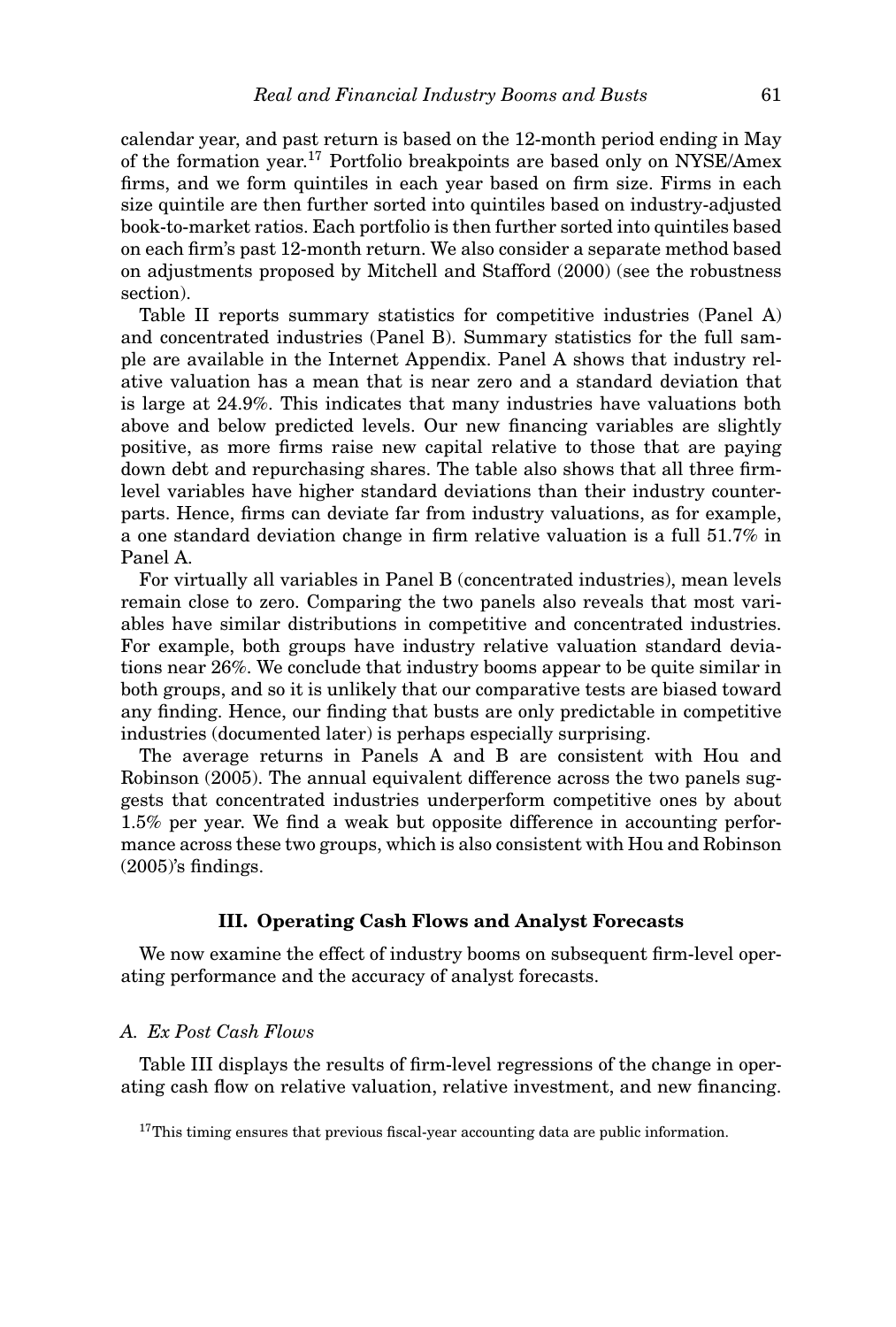### **Table II Summary Statistics**

The table displays summary statistics for competitive industries (Panel A) and concentrated industries (Panel B). Concentration is based on three-digit SIC codes and is the inferred level of industry concentration from three databases: Department of Commerce manufacturing HHI data, BLS employee data, and Compustat sales data. Competitive and concentrated industries are those in the lowest and highest tercile based on the past-year's value of this HHI index. To compute relative valuation, we first fit the following model based on Pastor and Veronesi (2003) (*i* denotes a firm and *t* a year):

$$
\log\left(\frac{M}{B}\right)_{i,t} = a + bAGE_{i,t} + cDD_{i,t} + dLEV_{i,t} + e\log(SIZE_{i,t}) + fVOLP_{i,t} + gROE_{i,t}.
$$

The RHS variables are, respectively, minus the reciprocal of one plus firm age, a dividend dummy, book leverage, log total assets, volatility of profitability, and ROE. We fit this model once for each industry in each year using firm observations from year *t* − 10 to *t* − 1. A firm's relative valuation is its  $log(M/B)$  in year *t* less the fitted value using characteristics from year *t* and the above model estimated using the previous 10 years. A firm's relative industry investment is computed in an analogous fashion, except we also include the firm's lagged Tobin's *Q* as an independent variable. A firm's new financing is the sum of its net debt and equity issuing activity, divided by its assets. For all three quantities, industry variables are the average of the given quantity for all firms in a three-digit SIC industry in year *t*, and firm variables are set equal to raw quantities less the industry component. Patenting activity for a given industry year is from the NBER U.S. Patent Citations data file. Operating cash flow is defined as operating income (Compustat annual item 13) divided by assets (Compustat annual item 6). A firm's abnormal return is its raw monthly return minus the monthly return of a portfolio matched on the basis of NYSE/Amex breakpoints of size, industry-adjusted book-to-market, and past-year returns as in Daniel et al. (1997).

| Variable                            | Mean     | Standard<br>Deviation | Minimum                          | Maximum | Number of<br>Observations |
|-------------------------------------|----------|-----------------------|----------------------------------|---------|---------------------------|
|                                     |          |                       | Panel A: Competitive Industries  |         |                           |
| <b>Industry Relative Valuation</b>  | 0.023    | 0.249                 | $-1.024$                         | 1.044   | 47,226                    |
| <b>Industry New Financing</b>       | 0.024    | 0.040                 | $-0.188$                         | 0.402   | 47,226                    |
| <b>Industry Relative Investment</b> | $-0.093$ | 0.256                 | $-1.595$                         | 2.113   | 47,226                    |
| Firm Relative Valuation             | $-0.003$ | 0.517                 | $-2.258$                         | 2.441   | 47,226                    |
| Firm New Financing                  | 0.022    | 0.162                 | $-0.849$                         | 1.462   | 47,226                    |
| Firm Relative Investment            | 0.042    | 0.828                 | $-3.715$                         | 3.032   | 47,226                    |
| Number of Industry Patents          | 763.6    | 1.316.6               | 0.000                            | 6,015   | 47,226                    |
| <b>Industry Patents/Assets</b>      | 7.17     | 10.2                  | 0.000                            | 99.7    | 47,226                    |
| Operating Cash Flow Change          | $-0.011$ | 0.141                 | $-1.447$                         | 1.591   | 43,900                    |
| Abnormal Return                     | 0.001    | 0.175                 | $-1.192$                         | 9.25    | 562,099                   |
|                                     |          |                       | Panel B: Concentrated Industries |         |                           |
| <b>Industry Relative Valuation</b>  | 0.034    | 0.275                 | $-1.763$                         | 1.845   | 16,791                    |
| <b>Industry New Financing</b>       | 0.016    | 0.044                 | $-0.408$                         | 0.638   | 16,791                    |
| <b>Industry Relative Investment</b> | $-0.026$ | 0.281                 | $-1.850$                         | 2.426   | 16,791                    |
| Firm Relative Valuation             | $-0.003$ | 0.459                 | $-2.055$                         | 2.126   | 16,791                    |
| Firm New Financing                  | 0.004    | 0.108                 | $-0.727$                         | 1.375   | 16,791                    |
| Firm Relative Investment            | 0.018    | 0.685                 | $-3.156$                         | 3.014   | 16,791                    |
| Number of Industry Patents          | 291.0    | 386.2                 | 0.000                            | 1,472   | 16,791                    |
| <b>Industry Patents/Assets</b>      | 5.70     | 11.19                 | 0.000                            | 498.8   | 16,791                    |
| Operating Cash Flow Change          | $-0.009$ | 0.087                 | $-1.026$                         | 1.168   | 15,843                    |
| Abnormal Return                     | $-0.000$ | 0.130                 | $-0.954$                         | 5.20    | 132,862                   |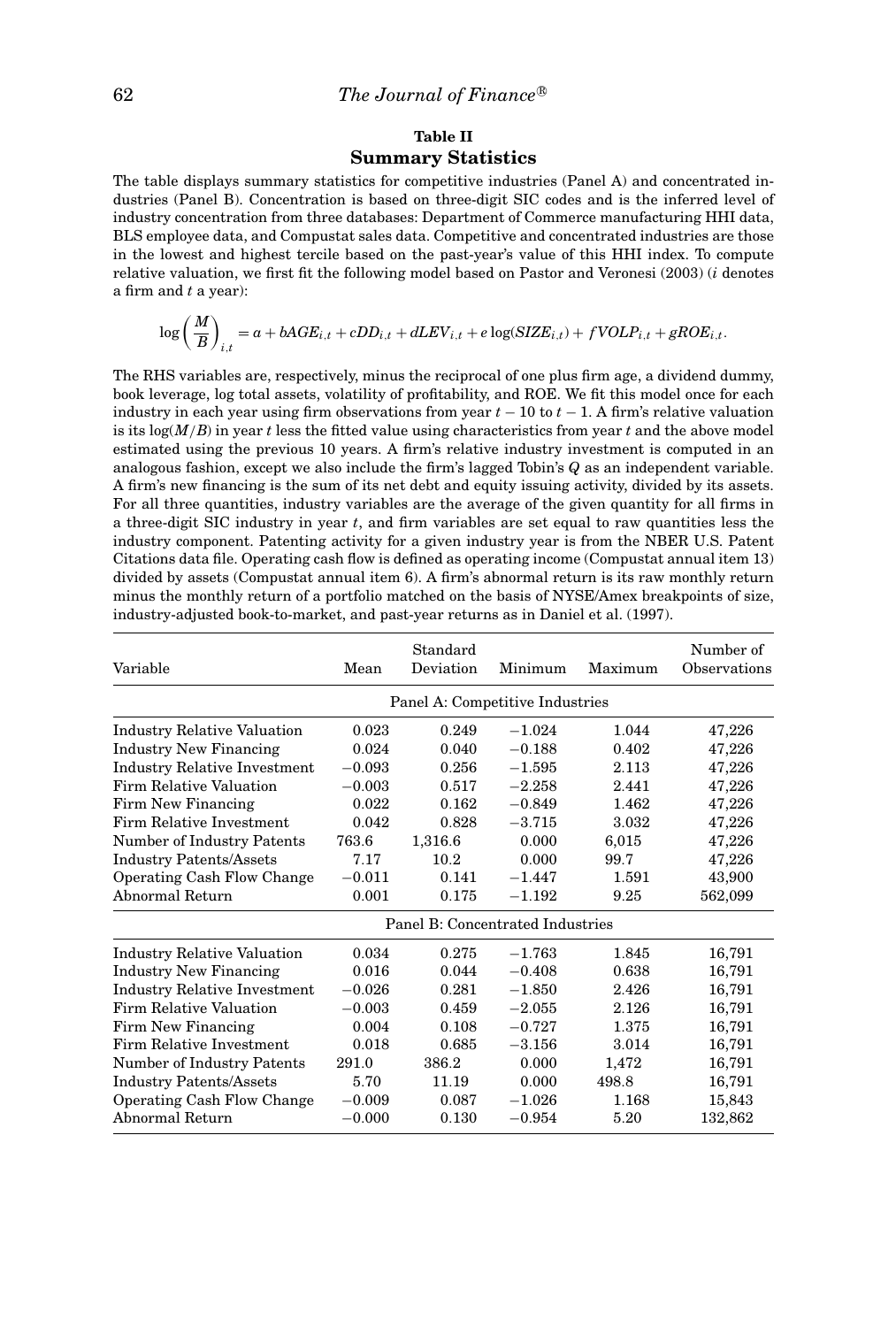### **Table III**

### **Regressions Predicting Firm-Level Operating Cash Flow Changes**

We report regression coefficients and *t*-statistics (in parentheses) for panel data regressions predicting the change in firm-level operating cash flow. Competitive and concentrated industries are those in the lowest and highest tercile based on the past-year's industry concentration (HHI). One observation is one firm in 1 year, and the dependent variable is the firm's change in operating cash flow (operating income/assets) from year  $t$  to year  $t + 1$  (1 year) or  $t$  to  $t + 2$  (2 years). In the last column, we restrict the sample to firms in high growth industries (lowest tercile based on industry-average book-to-market ratios, which are winsorized at the 1/99% level prior to taking industry averages). To compute relative valuation, we first fit the following model based on Pastor ´ and Veronesi (2003) (*i* denotes a firm and *t* a year):

$$
\log\left(\frac{M}{B}\right)_{i,t} = a + bAGE_{i,t} + cDD_{i,t} + dLEV_{i,t} + e\log(SIZE_{i,t}) + fVOLP_{i,t} + gROE_{i,t}.
$$

The RHS variables are, respectively, minus the reciprocal of one plus firm age, a dividend dummy, book leverage, log total assets, volatility of profitability, and ROE. We fit this model once for each industry in each year using firm observations from year *t* − 10 to *t* − 1. A firm's relative valuation is its log(*M*/*B*) in year *t* less the fitted value using characteristics from year *t* and the above model estimated using the previous 10 years. A firm's relative industry investment is computed in an analogous fashion, except we also include the firm's lagged Tobin's *Q* as an independent variable. A firm's new financing is the sum of its net debt and equity issuing activity, divided by its assets. For all three quantities, industry variables are the average of the given quantity for all firms in a threedigit SIC industry in year *t*, and firm variables are set equal to raw quantities less the industry component. Change in EBITDA and CAPX are the past-year's changes in earnings before interest and taxes plus depreciation and capital expenditures, winsorized at the 1/99% level. *t*-statistics are adjusted for clustering over time and across industries, and are corrected for heteroskedasticity.

| Variable                            | Overall 1 Year                   | Overall 2 Years         | Growth Industries<br>2 Years |
|-------------------------------------|----------------------------------|-------------------------|------------------------------|
|                                     | Panel A: Competitive Industries  |                         |                              |
| <b>Industry Relative Valuation</b>  | $-0.0037(-0.420)^f$              | $-0.0364(-3.060)^{a,d}$ | $-0.0781(-4.080)^{a,d}$      |
| Firm Relative Valuation             | $0.0104(5.490)^{a,e}$            | 0.0016(0.650)           | 0.0025(0.670)                |
| <b>Industry Relative Investment</b> | $-0.0084(-1.220)$                | $-0.0043(-0.440)$       | $-0.0220(-1.280)$            |
| Firm Relative Investment            | $-0.0019(-1.430)$                | $-0.0046(-2.750)^{a}$   | $-0.0078(-2.980)^{a}$        |
| <b>Industry New Financing</b>       | $-0.0278(-0.820)$                | 0.0163(0.380)           | 0.0445(0.530)                |
| Firm New Financing                  | $-0.0256(-1.750)^c$              | 0.0208(1.260)           | 0.0244(1.140)                |
| Change in EBITDA                    | 0.0029(0.470)                    | $-0.0105(-1.360)$       | $-0.0135(-1.110)$            |
| Change in CAPX                      | $-0.0110(-2.080)^{b}$            | 0.0040(0.680)           | $-0.0037(-0.310)$            |
| Observations                        | 43,626                           | 38,536                  | 17,861                       |
|                                     | Panel B: Concentrated Industries |                         |                              |
| <b>Industry Relative Valuation</b>  | $0.0064(1.710)^{c,f}$            | $0.0000(-0.010)d$       | $-0.0046(-0.550)d$           |
| Firm Relative Valuation             | $0.0036(1.870)^{c,e}$            | $-0.0012(-0.500)$       | $-0.0036(-0.800)$            |
| <b>Industry Relative Investment</b> | $-0.0126(-3.390)^{a}$            | $-0.0135(-2.710)^{a}$   | $-0.0049(-0.550)$            |
| Firm Relative Investment            | $-0.0025(-1.600)$                | $-0.0057(-3.060)a$      | $-0.0063(-1.690)^c$          |
| <b>Industry New Financing</b>       | $-0.0409(-1.420)$                | $-0.0333(-0.860)$       | $-0.0782(-0.930)$            |
| Firm New Financing                  | 0.0015(0.090)                    | $0.0345(1.770)^c$       | $0.0625(2.120)^b$            |
| Change in EBITDA                    | 0.0008(0.230)                    | $-0.0055(-1.070)$       | 0.0050(0.570)                |
| Change in CAPX                      | $-0.0039(-1.170)$                | 0.0018(0.390)           | $-0.0011(-0.130)$            |
| Observations                        | 15,821                           | 14,540                  | 4,545                        |

(*continued*)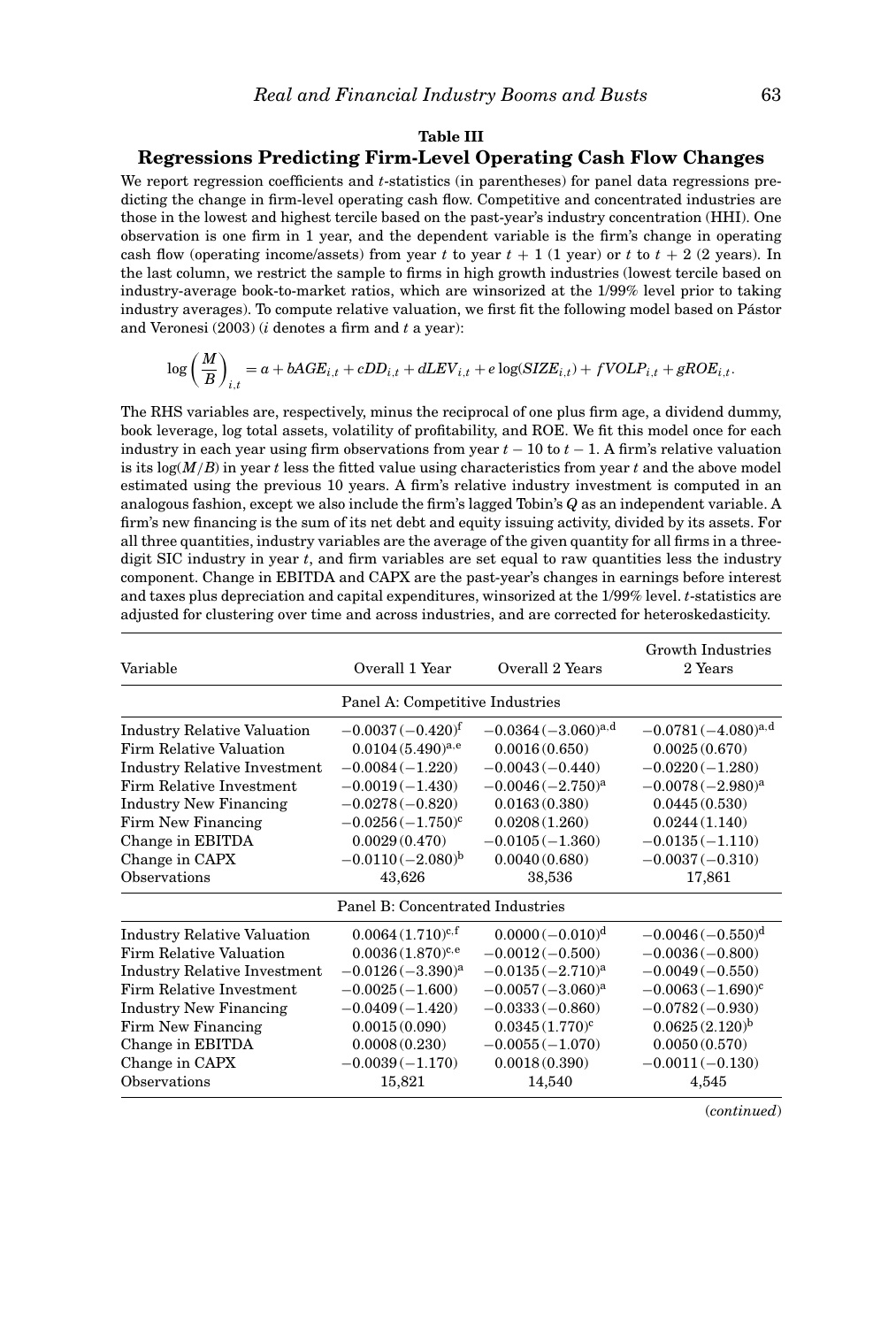| Variable                            | Overall 1 Year                                   | Overall 2 Years         | Growth Industries<br>2 Years |
|-------------------------------------|--------------------------------------------------|-------------------------|------------------------------|
|                                     | Panel C: Industries with Declining Concentration |                         |                              |
| <b>Industry Relative Valuation</b>  | $-0.0149(-2.350)^{b,d}$                          | $-0.0342(-4.710)^{a,d}$ | $-0.0432(-3.770)^{a,f}$      |
| Firm Relative Valuation             | 0.0088(4.730) <sup>a</sup>                       | $-0.0001(-0.060)$       | 0.0004(0.090)                |
| <b>Industry Relative Investment</b> | $-0.0144(-2.610)^{a}$                            | $-0.0108(-1.470)$       | $-0.0109(-0.960)$            |
| Firm Relative Investment            | $-0.0026(-1.660)^c$                              | $-0.0036(-1.950)^c$     | $-0.0078(-2.690)^{a}$        |
| <b>Industry New Financing</b>       | $-0.0721(-2.510)^{b}$                            | $-0.0165(-0.440)$       | $-0.0617(-1.040)^f$          |
| Firm New Financing                  | $-0.0193(-1.030)$                                | 0.0246(1.260)           | 0.0297(1.160)                |
| Change in EBITDA                    | 0.0041(0.980)                                    | $-0.0039(-0.830)$       | $-0.0012(-0.140)$            |
| Change in CAPX                      | $-0.0086(-2.140)^{b}$                            | $-0.0039(-0.890)$       | $-0.0066(-0.790)$            |
| Observations                        | 35,619                                           | 30,469                  | 14.720                       |

**Table III**—*Continued*

∗a, b, and c denote significant differences from zero at the 1%, 5%, and 10% levels, respectively. d, e, and f denote significant differences from the opposing tercile (competitive versus concentrated industries in Panels A and B, and decreasing versus increasing concentration in Panel C) at the 1%, 5%, and 10% levels, respectively.

We examine 1- and 2-year changes in cash flows in columns 1 and 2 for the overall sample. In column 3 we also present the 2-year change in cash flows for the subsample of firms residing in the high growth tercile (those in the lowest tercile based on yearly sorts of industry book to market ratios). The motivation for this separate examination is that growth industries likely have higher price uncertainty, and hence the predictions of Hypothesis 1 are likely to be stronger in this subsample.

For each independent variable, we separately examine industry- and firmspecific components as discussed earlier.<sup>18</sup> We focus on the industry variables to directly study the main topic of our paper: industry booms and busts, and their link to industrial organization. The firm-specific components provide a natural test of our relative valuation and investment variables, and permit us to both control for results found in existing studies and examine whether firms that deviate from explained valuations experience even worse outcomes holding industry relative valuations fixed.

Throughout our analysis, we also control for investment spikes (lagged oneperiod investment change) and mean reversion (lagged change in firm cash flows). These controls account for the possibility that margins in an industry may decrease as customers wait for a new innovation to hit the market. Investment would be high in such a case as the industry might be in the process of replacing itself before introducing the new product or innovation.<sup>19</sup> Although not reported, our main results do not change if we remove these controls.

We estimate the regressions using an unbalanced panel, and we correct standard errors for correlation within years and within industries (three-digit SIC)

 $18$ All three firm-level variables are less than  $10\%$  correlated with their corresponding industry components, so including both classes does not induce multicollinearity. This low correlation is expected by construction.

<sup>19</sup>We thank Matt Rhodes-Kropf for these suggestions.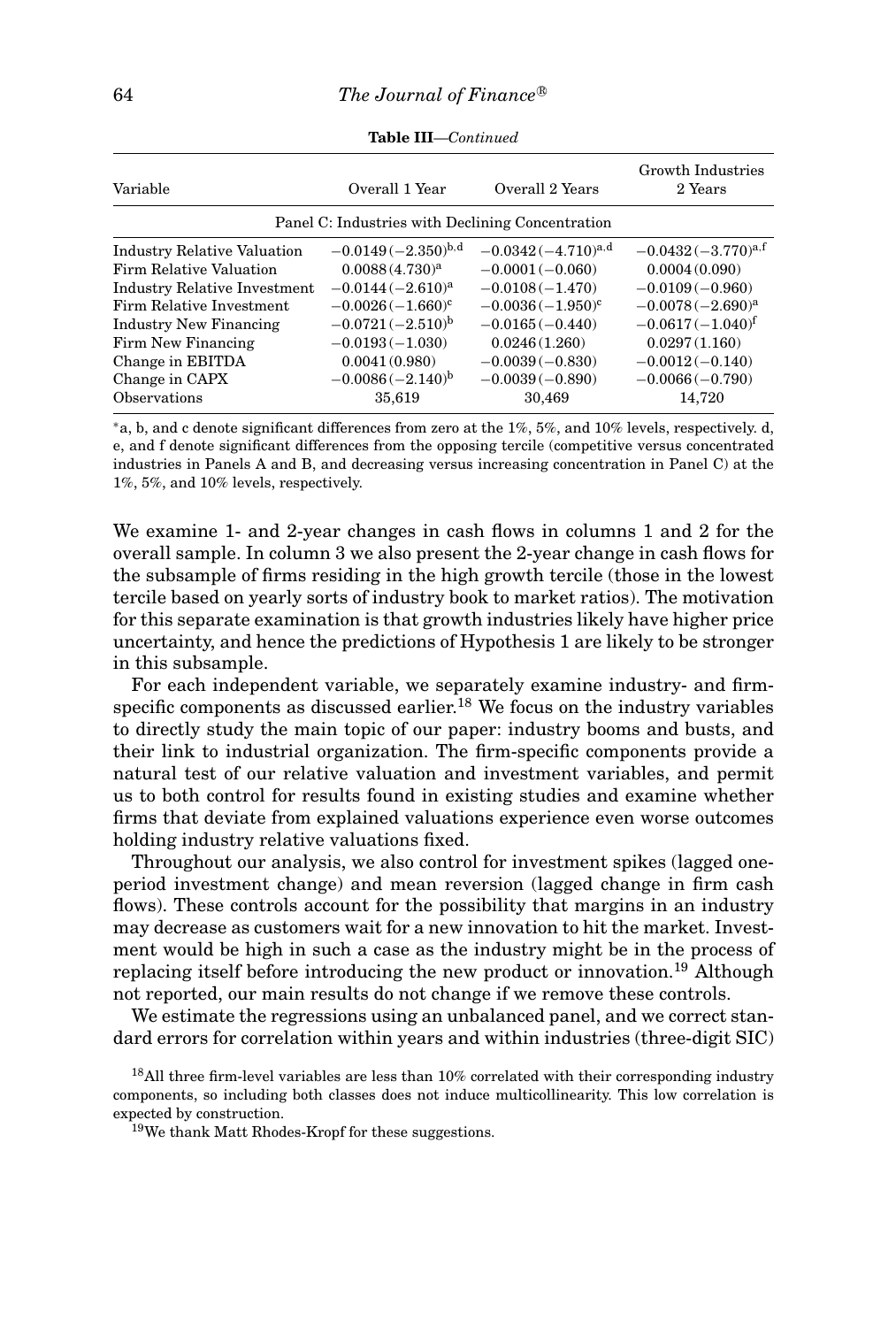and for heteroskedasticity. We do not present results for the fixed effects specification at the firm level as Moulton (1986) has shown that this method produces negatively biased standard errors in the presence of additional variables at the industry level. We also do not estimate Fama and MacBeth (1973) regressions when examining operating cash flow, as our tests document the existence of firm-level effects (as is common in accounting data), and Petersen (2005) has recently shown that Fama–MacBeth regressions are biased when there is a significant firm-level effect.

Panels A and B of Table III display results for the most competitive and concentrated tercile industries, respectively. Terciles are formed annually based on the fitted Herfindahl discussed earlier.<sup>20</sup> A key result is that industry relative valuation is far more important in competitive industries, both statistically and economically, than in concentrated industries. Although industry relative valuation does not significantly predict 1-year cash flow changes, it predicts 2-year changes at better than the 1% level in competitive industries, and the coefficient in concentrated industries is nearly zero. The table also shows that a formal test of differences in means indicates that the competitive industries coefficient is also significantly different from the concentrated industries coefficient at the 1% level.

The third column of Panels A and B shows that the coefficients on industry relative valuation are larger for high growth industries than for the set of all industries (second column). For example, the 2-year relative industry valuation coefficient is negative and significant in the third column in Panel A, and this coefficient is at least twice as large as the corresponding coefficient in the second column. These results confirm the prediction that predictable busts are both limited to competitive industries, and are larger in growth industries where price uncertainty is expected to be high.

It is especially noteworthy that this coefficient increases in magnitude and significance despite the smaller sample size of high growth firms. It is also interesting that none of these variables is significant for concentrated industries in Panel B. These results strongly support Hypothesis 1 and more broadly confirm that price uncertainty plays an important role.

Panel C shows that relative industry valuation, relative industry investment, and new industry financing are also important in industries with declining concentration. These results support the proposition that high competition might be a primary driver of extreme industry busts, as theories of industrial organization suggest that declining concentration is one way to measure increasing competitiveness. These results are consistent with multiple firms in the same industry making investment decisions based on common industry signals.

Although we do find that the mean reversion variable (change in EBITDA) suggests that cash flows do mean revert over longer horizons in some specifications, and that recent investment spikes (change in CAPX) induce

<sup>20</sup>Results in the full sample of all industries (including all three competitiveness terciles) are generally similar to those in Panel A, but coefficients are less significant and are of smaller magnitude. We do not report these results here to conserve space, but they are available in the Internet Appendix.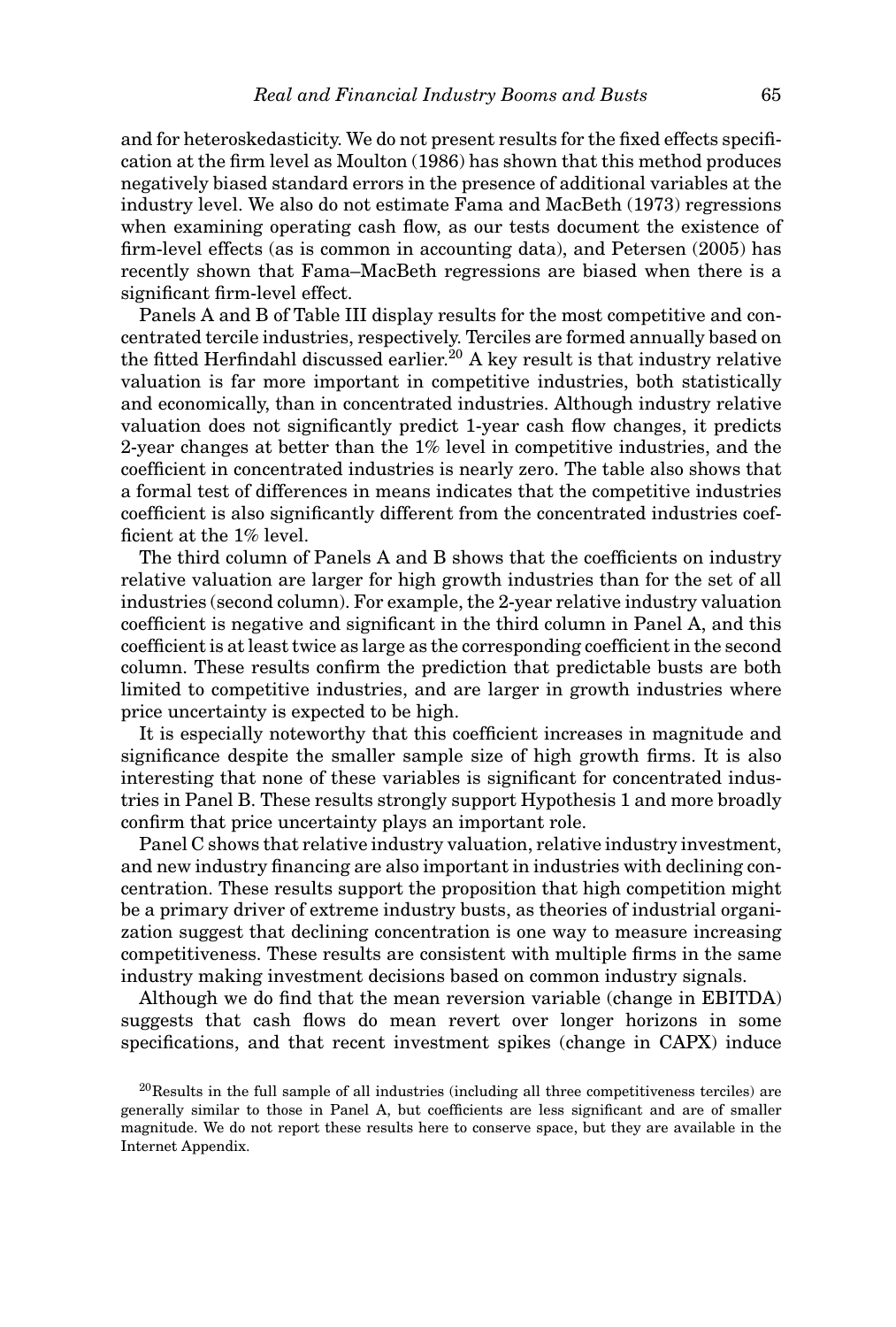some shorter-term reversion, our key findings regarding relative valuation, investment, and new financing obtain regardless of whether these controls are included.

These results are also robust across other specifications including models with random firm effects, and to excluding the technology boom of 1998 to  $2000$  (see the Internet Appendix).<sup>21</sup> In the Internet Appendix we also present results using the four alternative valuation models discussed earlier, including a simpler version of the PV model, two alternative models from RKRV, and a simpler PE model. Specifically, we report the results for the 2-year change in cash flows (from  $t = 0$  to  $t = +2$ ) for each of these alternative models. We report results for both competitive and concentrated industries. The appendix shows that our results are robust to these alternative valuation models. The significance of our relative industry valuation variable across models indicates that the residual, or the unexplained portion of valuation, is what drives our results. Overall, the results support Hypothesis 1, and suggest that cash flows are negatively related to valuation booms in competitive industries, but not in concentrated industries.

### *B. Analyst Forecasts*

In this section, we examine whether analysts accurately predict cash flow realizations conditioning on our measures of industry valuation, financing, and investment. This test helps us address whether analysts forecast the cash flow declines we observe, and in particular, whether they forecast the effect of increased competition on ex post outcomes. Under Hypothesis 1, we expect industry relative valuations to be associated with positively biased analyst forecasts, but only in competitive industries when valuation uncertainty is high.

We use the methods outlined in Hong and Kubik (2003) to examine analyst forecast optimism. We use I/B/E/S analyst forecast data, and we use the I/B/E/S summary database as we are only interested in examining whether analysts are biased in aggregate. To generate our measure of forecast optimism, we first define  $F_{i,t}$  as the consensus mean forecast of EPS 1 year before firm *i*'s fiscal year-end in year *t*, *Ai*,*<sup>t</sup>* as the actual EPS ultimately realized at year *t*'s fiscal year-end, and *Pi*,*<sup>t</sup>* as the share price at the time the forecast is made. Analyst forecast optimism is then defined as follows:

Optimism<sub>i,t</sub> = 
$$
\frac{F_{i,t} - A_{i,t}}{P_{i,t}}.
$$
 (11)

In Table IV, we explore whether ex post analyst forecast optimism is related to our ex ante measures of industry booms. We present results for competitive and concentrated industries, as well as subsamples limited to firms that also

 $21$ This result suggests that the technology boom was indeed an important example of a recent boom and bust, but also that the sequence of events surrounding the technology boom are not new, as other industries have faced similar fates throughout our sample period.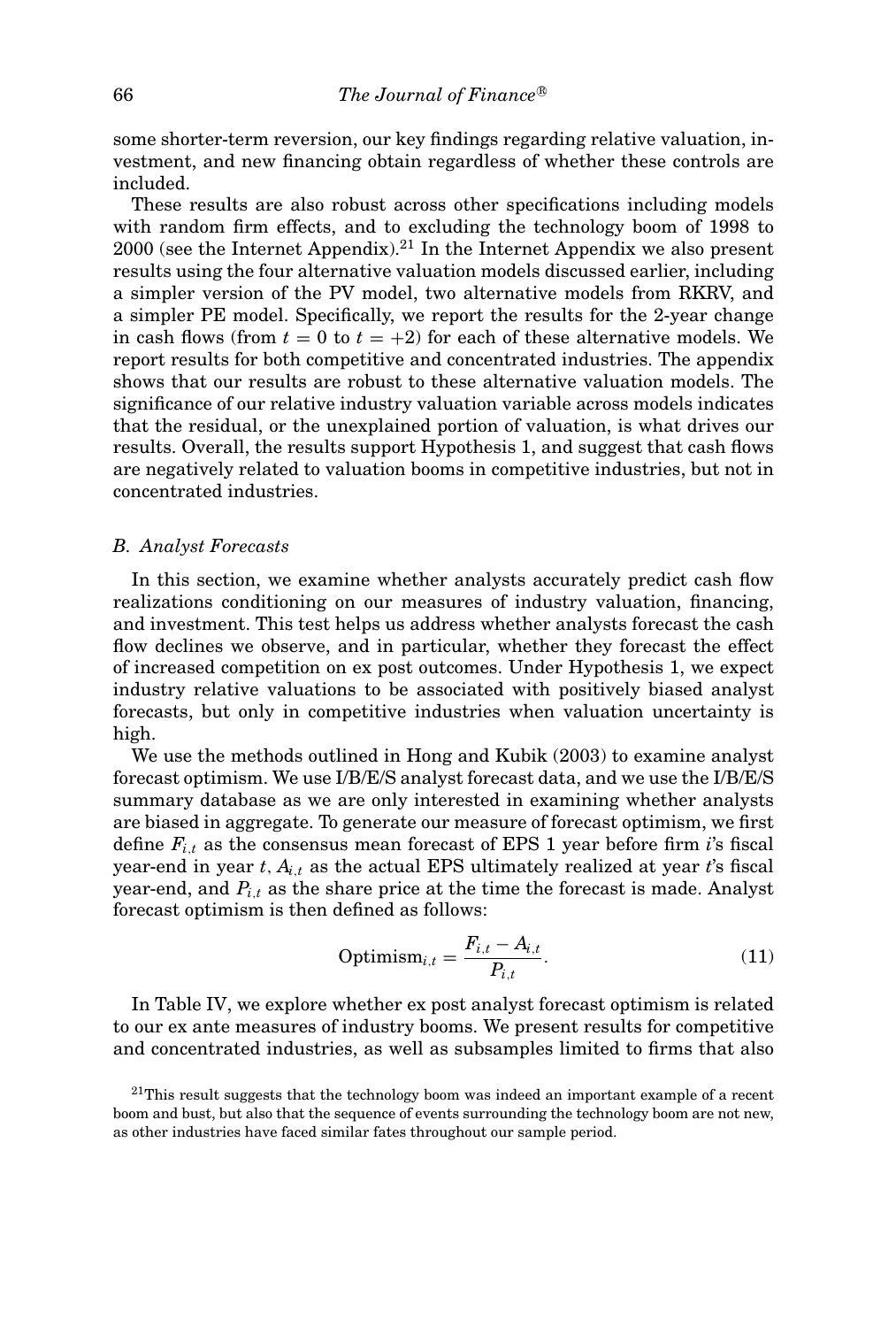| c |
|---|
|   |
|   |
|   |
|   |

## Regressions Predicting Analyst Forecast Optimism **Regressions Predicting Analyst Forecast Optimism**

Regressions examine the effect of relative firm- and industry-level valuation, investment, and new financing on analyst forecast optimism. Competitive and concentrated industries are those in the lowest and highest tercile based on the past-year's industry concentration (HHI). Growth industries are those in the lowest tercile (computed annually) based on the past-year's industry-average book-to-market ratios (which are first winsorized at Regressions examine the effect of relative firm- and industry-level valuation, investment, and new financing on analyst forecast optimism. Competitive and concentrated industries are those in the lowest and highest tercile based on the past-year's industry concentration (HHI). Growth industries are those in the lowest tercile (computed annually) based on the past-year's industry-average book-to-market ratios (which are first winsorized at Analyst forecast optimism is defined as the average analyst estimate of 1-year EPS minus actual EPS, scaled by the price at the time of the estimate Analyst forecast optimism is defined as the average analyst estimate of 1-year EPS minus actual EPS, scaled by the price at the time of the estimate (all measures of EPS are adjusted for splits). Industry and firm relative valuation, investment and new financing variables are defined in Tables II (all measures of EPS are adjusted for splits). Industry and firm relative valuation, investment and new financing variables are defined in Tables II and III. We also include controls for each firm's ex ante log market-to-book ratio, log market capitalization, and its lagged forecast error from the and III. We also include controls for each firm's ex ante log market-to-book ratio, log market capitalization, and its lagged forecast error from the previous year. We also include a dummy that is one when the lagged forecast error is not available in the L/B/E/S database. We report regression previous year. We also include a dummy that is one when the lagged forecast error is not available in the I/B/E/S database. We report regression coefficients and *t*-statistics (in parentheses) for panel data regression models. *t*-statistics are adjusted for clustering over time and across industries, the 1/99% level prior to taking industry averages). One observation is one firm in 1 year, and the dependent variable is analyst forecast optimism. the 1/99% level prior to taking industry averages). One observation is one firm in 1 year, and the dependent variable is analyst forecast optimism. coefficients and t-statistics (in parentheses) for panel data regression models. t-statistics are adjusted for clustering over time and across industries, and corrected for heteroskedasticity. and corrected for heteroskedasticity.

| <i>lariable</i>                                       | Competitive<br>Industries              | <b>Competitive</b><br>Industries<br>Growth | Concentrated<br>Industries         | Concentrated<br>Industries<br>Growth |
|-------------------------------------------------------|----------------------------------------|--------------------------------------------|------------------------------------|--------------------------------------|
| ndustry Relative Valuation<br>Firm Relative Valuation | $-0.0015(-0.760)$<br>$-0.0012(-0.220)$ | $0.0310(3.370)^{a,f}$<br>$0.0007(-0.270)$  | $-0.0069(-0.950)$<br>0.0059(1.460) | $0.0066(0.580)^4$<br>0.0032(0.490)   |
| hent<br>Industry Relative Investm                     | $-0.0107(-2.280)$ <sup>p.e</sup>       | $-0.0084(-1.170$                           | $0.0068(1.210)$ <sup>e</sup>       | 0.0029(0.310)                        |
| Firm Relative Investment                              | 0.0002(0.230)                          | $-0.0003(-0.250)$                          | 0.0013(0.470)                      | $0.0007(-0.150)$                     |
| industry New Financing                                | 0.0297(1.300)                          | $0.0610(1.790)^c$                          | $0.0113(-0.370)$                   | 0.0199(0.360)                        |
| Firm New Financing                                    | $0.0126(2.560)^b$                      | $0.0125(2.100)^b$                          | $0.0387(2.350)^b$                  | 0.0017(0.060)                        |
| log M/B Ratio                                         | $0.0014(0.920)^t$                      | 0.0006(0.260)                              | $0.0070(2.400)^{b.f}$              | 0.0041(0.990)                        |
| log Market Value                                      | $-0.0059(-13.460)a$                    | $(0.0060(-9.630)^{a,f}$                    | $0.0052(-6.980)^a$                 | $0.0032(-2.310)^{b.1}$               |
| agged Forecast Error                                  | $0.3051(15.440)^{a,e}$                 | $0.3210(9.340)^{a.e}$                      | $0.3945(10.580)^{a,e}$             | $0.5003(6.410)^{a,e}$                |
| agged Forecast Error N/A                              | $-0.0009(-0.350)$                      | 0.0007(0.190)                              | 0.0029(0.540)                      | 0.0012(0.140)                        |
| <b>Jbservations</b>                                   | 25.675                                 | 10,203                                     | 6,161                              | 1.378                                |
|                                                       |                                        |                                            |                                    |                                      |

a, b, and c denote significant differences from zero at the  $1\%$ ,  $5\%$ , and  $10\%$  levels, respectively. d, e, and f denote significant differences from the ∗a, b, and c denote significant differences from zero at the 1%, 5%, and 10% levels, respectively. d, e, and f denote significant differences from the opposing tercile (competitive versus concentrated industries) at the  $1\%$ ,  $5\%$ , and  $10\%$  levels, respectively. opposing tercile (competitive versus concentrated industries) at the  $1\%, 5\%,$  and  $10\%$  levels, respectively.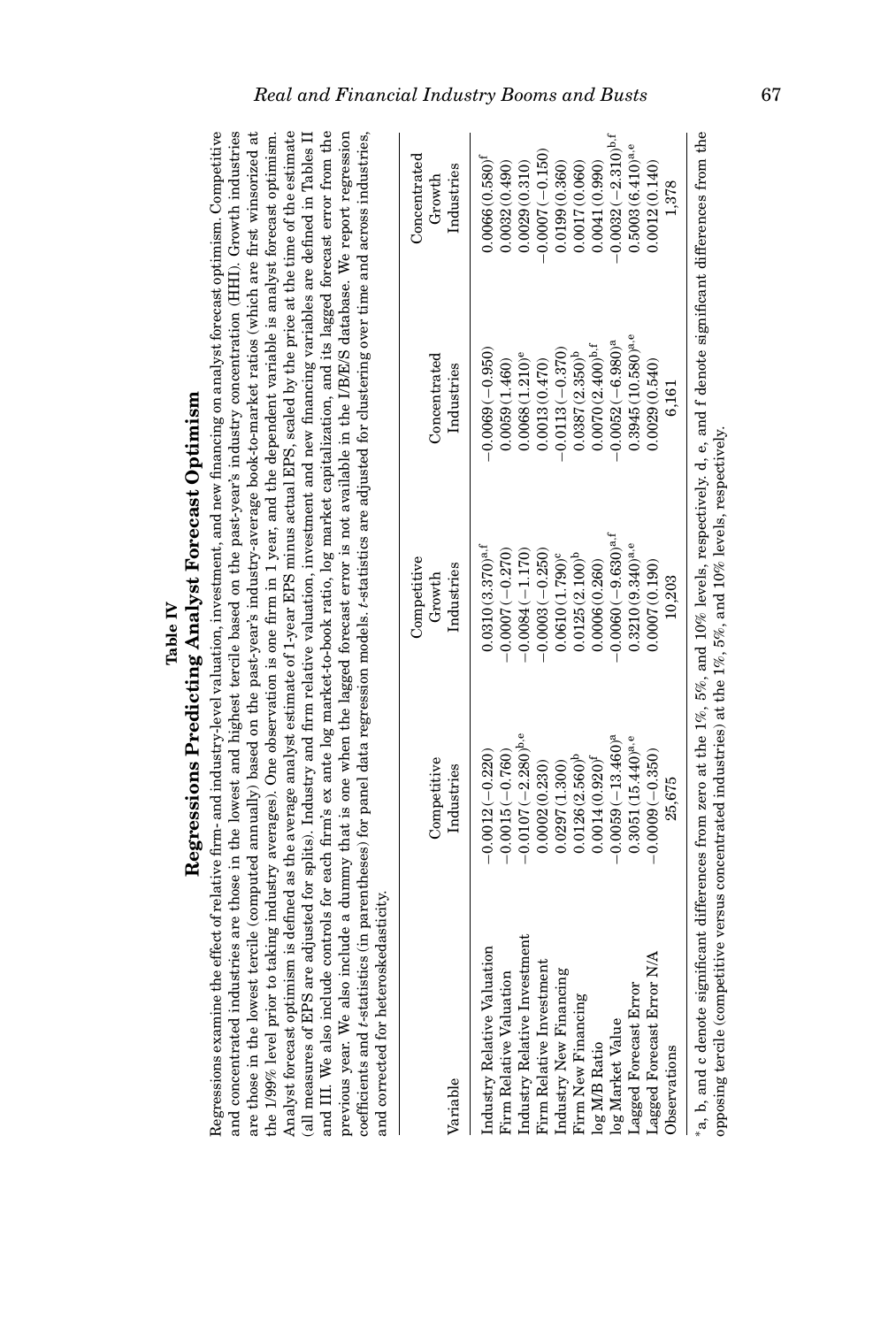reside in industries in the high growth tercile. All terciles are formed by sorting industries in each year on the basis of the given characteristic.

Table IV shows that forecasts are biased upwards in the competitive high growth tercile, but not in the concentrated high growth tercile. We find no evidence of an analyst bias based on industry relative valuation in the broader sample of competitive or concentrated industries. There is also some evidence that analyst estimates are biased upwards in competitive industries when there is high industry investment.

We conclude that on average analysts likely anticipate the effects of industry valuation on future earnings accurately in broader samples, but do not anticipate the more extreme cash flow declines observed in high growth industries. These results suggest that, like managers, analysts are more likely to make predictions based on aggregate price signals, especially when valuation uncertainty is high. The findings in the high growth competitive subsample are consistent with Hypothesis 1.

Taken together, the findings above suggest that some of the predictable busts we observe in broader industry subsamples might be consistent with alternative theories including rational risk-based theories. We explore this conjecture more below and find support. However, the results in more extreme subsamples (those in high growth industries) are more consistent with Hypothesis 1.

### **IV. Stock Returns and Industry Factors**

### *A. Industry Competition and Stock Returns*

We now consider the effect of competition on outcomes in the stock market. Table V displays the results of firm-level regressions of monthly abnormal returns on relative valuation, relative investment, and new financing. As before, for each independent variable, we separately examine its industry average and its firm-specific deviation from its industry average. Panels A and B display results for the most competitive and most concentrated tercile industries, respectively. As in earlier sections, we use the fitted concentration measure based on public and private industry data.

Hypothesis 1 predicts that abnormal stock returns will be negative in competitive industries following periods of high valuation and investment. Panel A of Table V confirms that industry relative valuation, relative investment, and new financing are all negatively related to future stock returns in competitive industries. All three coefficients are also especially negative in the more extreme subsamples including high growth industries, high valuation industries, and high market risk industries. This suggests that booms and predictable busts are larger for these more extreme industries, consistent with valuation uncertainty being higher.

The highly significant and negative coefficients on the firm-level variables affirm the findings of existing studies, and the role of our proxies as valid measures of firm value. Firms have a strong tendency to revert back to their characteristic-implied valuations. Unique to our study is the inclusion of the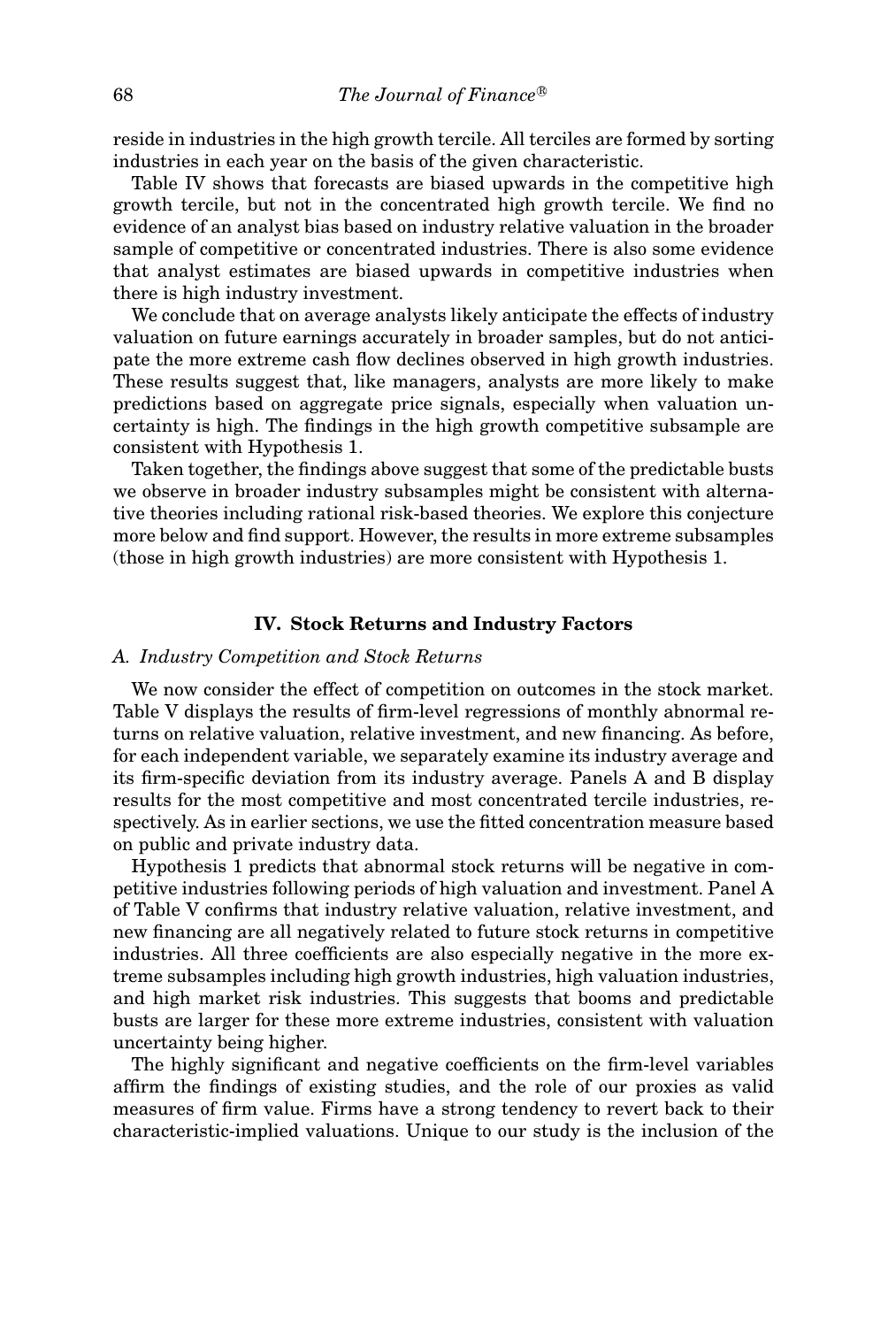|   | י<br>ים -<br>ا<br>ا<br>.<br>≀<br>Ú<br> <br> |
|---|---------------------------------------------|
| Ï |                                             |
|   | ļ                                           |
|   | į<br>I                                      |

ratios, relative industry valuation, and the industry's average market beta. One observation is one firm in 1 month, and the dependent variable is the firm's monthly abnormal stock return: equal to a firm's raw monthly return less that of a portfolio matched on the basis of NYSE/Amex breakpoints We report regression coefficients and  $t$ -statistics (in parentheses) for panel data regressions predicting monthly firm-level stock returns. Competitive We report regression coefficients and *t*-statistics (in parentheses) for panel data regressions predicting monthly firm-level stock returns. Competitive and concentrated industries are those in the lowest and highest tercile based on the past-year's industry concentration (HHI). The growth, high and concentrated industries are those in the lowest and highest tercile based on the past-year's industry concentration (HHI). The growth, high valuation, and high market risk industry groupings are based on terciles constructed annually from the past-year's industry-average book-to-market valuation, and high market risk industry groupings are based on terciles constructed annually from the past-year's industry-average book-to-market ratios, relative industry valuation, and the industry's average market beta. One observation is one firm in 1 month, and the dependent variable is the firm's monthly abnormal stock return: equal to a firm's raw monthly return less that of a portfolio matched on the basis of NYSE/Amex breakpoints of size, industry-adjusted book-to-market, and past-year returns as in Daniel et al. (1997). For monthly abnormal return observations between July of size, industry-adjusted book-to-market, and past-year returns as in Daniel et al. (1997). For monthly abnormal return observations between July of year *t* + 1 and June of year *t* + 2, independent variables are constructed using accounting data with fiscal-years ending in year *t*. Industry and firm of year  $t+1$  and June of year  $t+2$ , independent variables are constructed using accounting data with fiscal-years ending in year t. Industry and firm relative valuation, investment and new financing variables are defined in Tables II and III. *t*-statistics are from standard errors that are adjusted for

 $\mathbf r$ elative valuation, investment and new financing variables are defined in Tables II and III.  $t$ -statistics are from standard errors that are adjusted for

| clustering over time and across industries, and are corrected for heteroskedasticity. |                         |                                  |                          |                              |
|---------------------------------------------------------------------------------------|-------------------------|----------------------------------|--------------------------|------------------------------|
| Variable                                                                              | Overall                 | Industries<br>Growth             | High Value<br>Industries | High Mkt. Risk<br>Industries |
|                                                                                       |                         | Panel A: Competitive Industries  |                          |                              |
| Industry Relative Valuation                                                           | $-0.0029(-0.960)$       | $-0.0133(-3.170)^{a,d}$          | $-0.0279(-4.450)^{a.d}$  | $-0.0125(-3.260)^{a,d}$      |
| Firm Relative Valuation                                                               | $-0.0024(-4.440)a$      | $-0.0025 (-3.170)^{a,e}$         | $-0.0027(-2.720)^a$      | $-0.0027(-3.520)^{a,e}$      |
| ent<br>Industry Relative Investme                                                     | $-0.0052(-2.070)^b$     | $-0.0080(-2.430)^b$              | $-0.0036(-0.830)$        | $-0.0132(-3.900)a$           |
| Firm Relative Investment                                                              | $-0.0011(-3.050)a$      | $-0.0011(-1.890)^c$              | $-0.0005(-0.810)$        | $-0.0007(-1.180)$            |
| Industry New Financing                                                                | $-0.0459(-3.870)^{a,f}$ | $-0.0638(-3.640)^{a,d}$          | $-0.0501(-2.610)^{a,e}$  | $-0.0823(-4.140)^{a,d}$      |
| Firm New Financing                                                                    | $-0.0178(-5.360)^a$     | $-0.0152(-3.630)^a$              | $-0.0229(-4.060)^a$      | $-0.0187 (-4.340)^a$         |
| Observations                                                                          | 562,099                 | 243,345                          | 154,709                  | 260,770                      |
|                                                                                       |                         | Panel B: Concentrated Industries |                          |                              |
| Industry Relative Valuation                                                           | 0.0014(0.650)           | $0.0026(0.710)^d$                | $0.0021(0.340)^d$        | $0.0043(1.200)^d$            |
| Firm Relative Valuation                                                               | $-0.0015(-1.620)$       | $0.0020(1.360)^e$                | $-0.0012(-0.720)$        | $0.0011(0.780)$ <sup>e</sup> |
| $\sin$<br>Industry Relative Investm                                                   | $-0.0051(-2.460)^b$     | $-0.0021(-0.590)$                | $-0.0055(-1.620)$        | $-0.0061(-1.750)^c$          |
| Firm Relative Investment                                                              | $-0.0015 (-2.160)^b$    | $-0.0008(-0.740)$                | $-0.0021(-1.810)^c$      | $-0.0005(-0.490)$            |
|                                                                                       | $-0.0112(-0.780)^f$     | $0.0131(0.650)^d$                | $0.0176(0.680)^e$        | $0.0047(0.250)^d$            |
| Industry New Financing<br>Firm New Financing                                          | $-0.0251(-4.210)a$      | $-0.0198 (-2.980)a$              | $-0.0314(-3.310)^a$      | $-0.0263(-3.450)a$           |
| Observations                                                                          | 132,872                 | 40,173                           | 36,221                   | 57,086                       |
|                                                                                       |                         |                                  |                          | $_{continued}$               |

### *Real and Financial Industry Booms and Busts* 69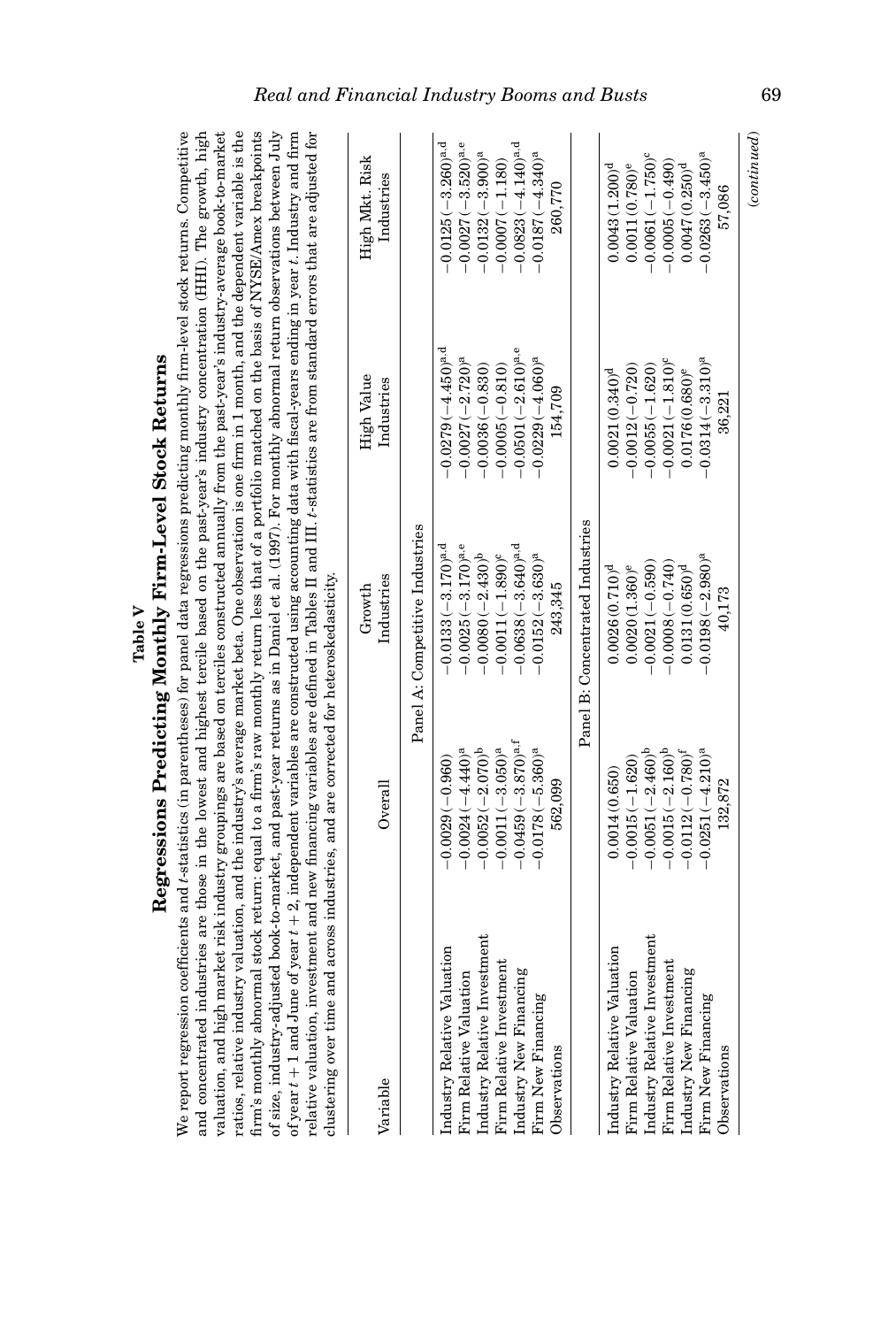|                                                                                                                                                           |                                     | ${\bf Table ~V}-Continued$                       |                          |                                  |
|-----------------------------------------------------------------------------------------------------------------------------------------------------------|-------------------------------------|--------------------------------------------------|--------------------------|----------------------------------|
| Variable                                                                                                                                                  | Overall                             | Industries<br>Growth                             | High Value<br>Industries | High Mkt. Risk<br>Industries     |
|                                                                                                                                                           |                                     | Panel C: Industries with Declining Concentration |                          |                                  |
| Industry Relative Valuation                                                                                                                               | $-0.0029(-0.950)$                   | $-0.0089(-1.760)^c$                              | $-0.0142(-2.560)^{b,e}$  | $-0.0119(-2.490)^b$              |
| Firm Relative Valuation                                                                                                                                   | $-0.0024(-3.460)^a$                 | $-0.0023(-2.100)^{\rm b}$                        | $-0.0037(-3.230)^{a,d}$  | $-0.0019(-1.850)^c$              |
| tre<br>Industry Relative Investme                                                                                                                         | $-0.0062$ $(-2.480)$ <sup>p,e</sup> | $-0.0134 (-4.610)a,d$                            | $-0.0047(-1.300)^e$      | $-0.0128(-3.810)^{a.6}$          |
| Firm Relative Investment                                                                                                                                  | $-0.0013(-2.610)a$                  | $-0.0014(-1.650)^c$                              | $-0.0002(-0.250)$        | $-0.0012(-1.480)$                |
| Industry New Financing                                                                                                                                    | $-0.0276(-2.550)^b$                 | $-0.0310(-1.860)^c$                              | $-0.0418(-2.300)^b$      | $-0.0372(-1.960)^b$              |
| Firm New Financing                                                                                                                                        | $-0.0145 (-3.120)^{a.1}$            | $-0.0112(-1.910)^{c.e.}$                         | $-0.0215 (-3.720)^{a,f}$ | $-0.0133(-2.220)$ <sup>p,e</sup> |
| Observations                                                                                                                                              | 359.097                             | 166.367                                          | 117,197                  | 169.267                          |
| $*$ a, b, and c denote significant differences from zero at the 1%, 5%, and 10% levels, respectively. d, e, and f denote significant differences from the |                                     |                                                  |                          |                                  |

 $\alpha$ ,  $\beta$  and  $10\%$  levels, respectively.<br>  $1\%, 5\%$ , and  $10\%$  levels, respectively. opposing tercile (competitive versus concentrated industries in Panels A and B, and decreasing versus increasing concentration in Panel C) at the 1%, 5%, and 10% levels, respectively.

### 70 *The Journal of Finance* R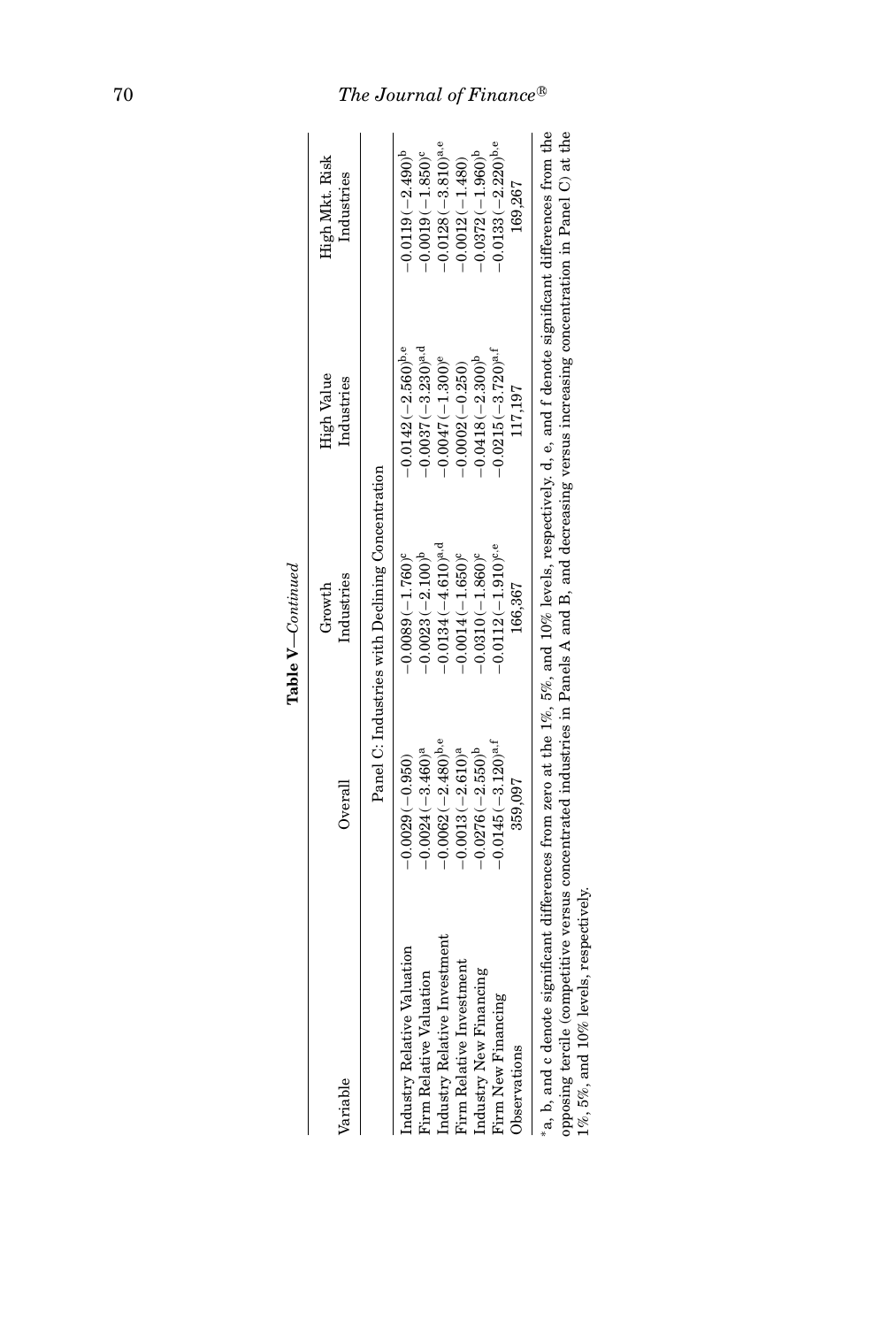industry-level variables, and our finding that they are especially relevant in competitive industries.

We next compare Panel A (competitive industries) to Panel B (concentrated industries). In the broad sample (first column), we find that industry new financing is more important in competitive industries in Panel A than in concentrated industries in Panel B, consistent with Hypothesis 1. This coefficient is negative and significant at the 1% level in Panel A, and is not significant in Panel B. The difference in coefficients is also significant. This result is also economically meaningful. For example, the industry new financing coefficients are roughly two to three times larger in some specifications in Panel A than in Panel B. The relative industry valuation and relative industry investment variables are not significantly different in the broad sample (first column).

Because Hypothesis 1 predicts that these variables should matter more when price uncertainty is high, we next examine the extreme subsamples in the last three columns. In all three cases, we continue to find that industry new financing matters, but we also now find that relative industry valuation is significantly different across competitive (Panel A) and concentrated industries (Panel B). The sign on this variable even reverses in concentrated subsamples, and it remains consistently negative and significant in competitive industries. We conclude that our proxies for industry booms play a considerably stronger role in predicting industry busts in competitive industries as predicted by Hypothesis 1, and that this result is most noteworthy in extreme industries where it is likely that valuation uncertainty is high.

Panel C shows that industry new financing and relative investment are also important for industries with declining concentration, and in particular, in the extreme industry groupings with declining concentration. These findings further support Hypothesis 1, as theories of industrial organization suggest that declining concentration is one way to measure increasing competitiveness. However, these results are weaker than those for high competition in general (Panel A), suggesting that valuation in ex ante competitive industries matters most.

The significance of both firm- and industry-level variables suggests that, as is the case for operating cash flows, more extreme firms have more negative outcomes.

DeMarzo et al. (2007) (DKK) (Hypothesis 2D) present a theory of investment and relative wealth concerns, and suggest that predictable bust patterns should be largest following high investment in high systematic risk industries. The high market risk tercile in the last column of Table V tests this prediction. In Panel A, we find that the industry relative investment variable in the high market risk tercile is indeed more negative than in other subsamples, providing some support for Hypothesis 2D. However, this result is weak, as the coefficients on industry relative investment are not significantly different for competitive and concentrated industries.

In our Internet Appendix, we present additional results analogous to Table V but using the four alternative valuation models discussed earlier, including a simpler version of the PV model, two alternative models from RKRV and a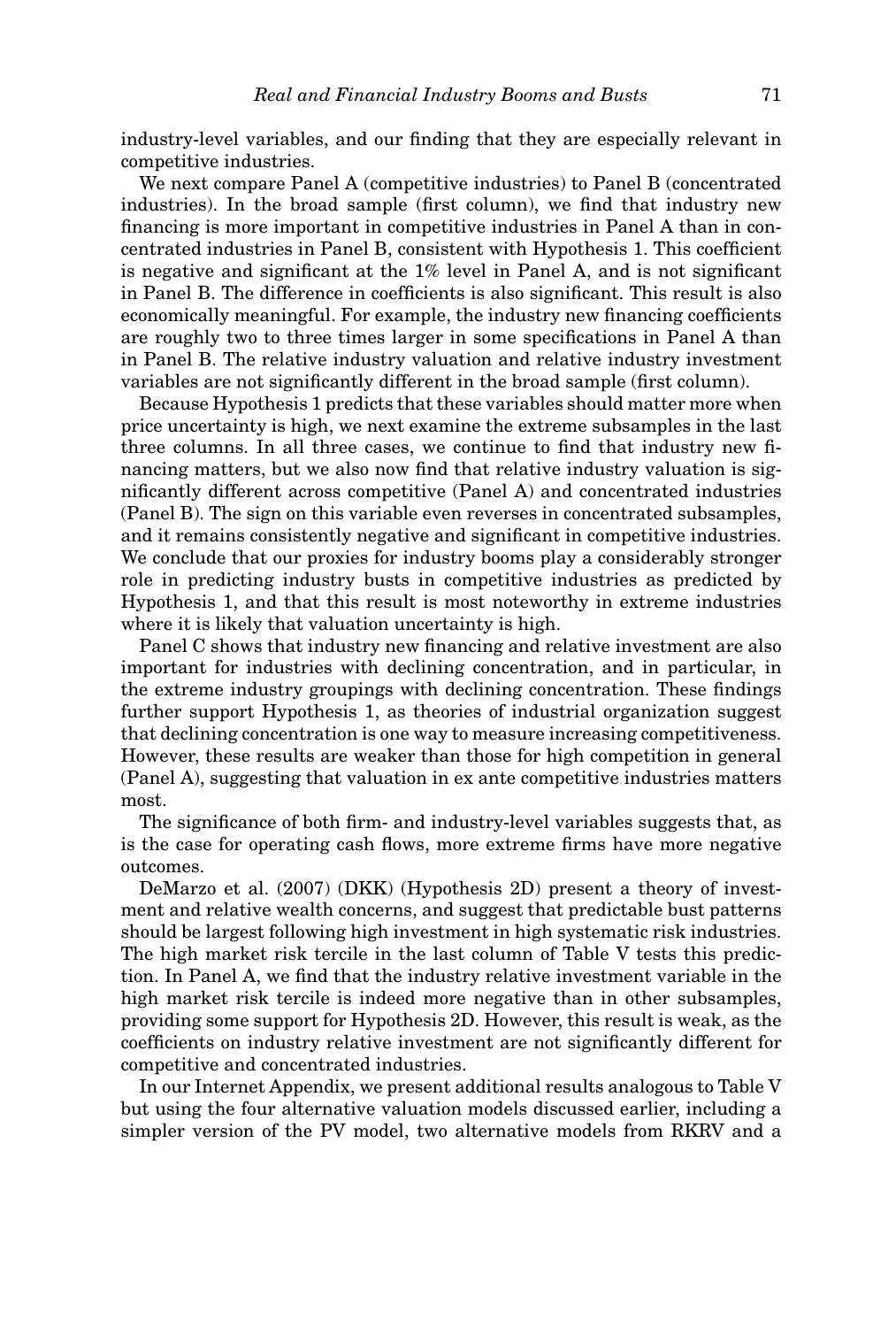simpler PE model. We present the results separately for competitive industries and concentrated industries, and we indicate whether the results are statistically different both from zero and also from the opposing competitionbased tercile (competitive versus concentrated industries). The results and inferences from these alternative models are similar to those presented here and show sharp differences between competitive and concentrated industries. In particular, all of the coefficient estimates on industry relative valuation in competitive growth and high value industries are negative and statistically different from zero and, with only one exception, from their corresponding coefficient in concentrated industries. The results for the concentrated industries show that most of the coefficient estimates are small and insignificantly different from zero. Both RKRV models and the PE model also show stronger support for DKK in competitive growth industries, where the industry relative investment coefficient in competitive industries is significantly different from that in concentrated industries.

### *B. Patenting Activity*

In Table VI, we examine the effect of high patenting activity on our previous results. We classify industries into patenting activity terciles. We do this by summing the patenting activity in an industry and then dividing by the total industry assets. We then group industries into terciles in each year based on the result of this calculation in the previous calendar year. In results reported in the Internet Appendix we also scale industry patenting activity by sales. These additional results are qualitatively similar to those presented here.

Table VI shows that our results do differ some for growth industries based on patenting activity but do not differ much for high relative valuation industries, where we previously document our strongest results. In high valuation industries, we see that in both high and low patenting activity industries, there is a significant negative relation between industry relative valuation and subsequent abnormal stock returns in competitive industries but not in concentrated industries. Note that for the simpler PV valuation model discussed earlier, this negative relation only persists for the high patenting activity industries.

We also find that in competitive, low patenting activity industries, there is a significant negative relation between industry financing and subsequent abnormal stock returns. High industry financing in these more commodity-like competitive high-value industries with low patenting activity is followed by negative abnormal stock returns. This last result for high industry financing also persists for competitive growth industries with low patenting activity, and is robust to using the simpler PV valuation model.

Overall, we conclude that the largest differences still obtain as differences between competitive and concentrated industries, consistent with industry competition and not with patenting activity driving the largest differences we see in the data. These results combined with the earlier-mentioned weaker results on changes in competition suggest that theories of endogenous competition (Shaked and Sutton (1983) and Sutton (1989)), where firms compete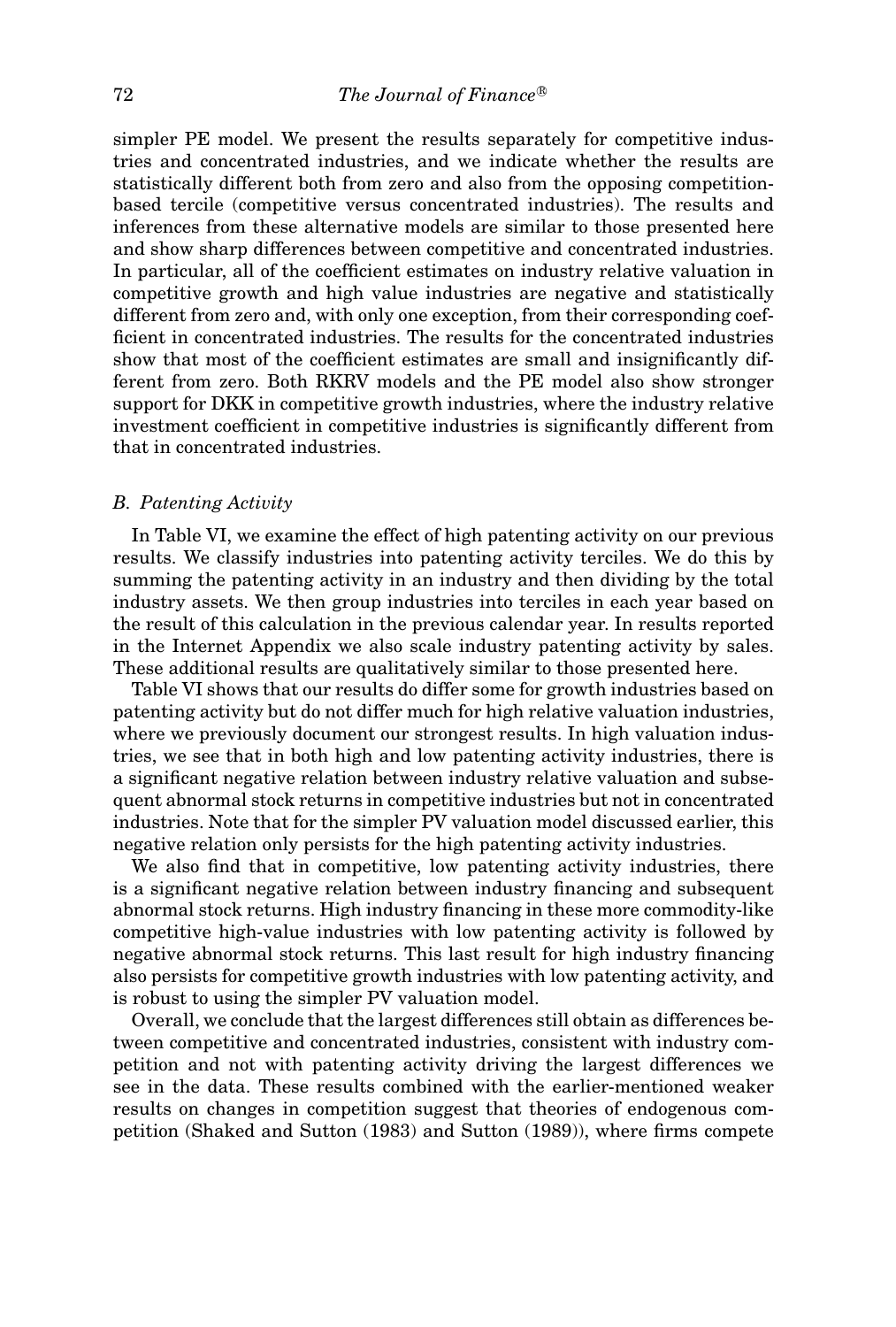| ⋝ |   |
|---|---|
|   |   |
| Φ | Í |
| ᅀ |   |
|   |   |
| £ |   |
|   |   |

## Patenting Activity and Subsequent Monthly Firm-Level Stock Returns **Patenting Activity and Subsequent Monthly Firm-Level Stock Returns**

ation is one firm in 1 month, and the dependent variable is the firm's monthly abnormal stock return: equal to a firm's raw monthly return less et al. (1997). Patenting activity for a given industry year is computed using the NBER U.S. Patent Citations data file, and is the number of patents return observations between July of year  $t+1$  and June of year  $t+2$ , independent variables are constructed using accounting data with fiscal-years book-to-market ratio and relative industry valuation, respectively. Competitive and concentrated industries are those in the lowest and highest tercile assed on the past-year's industry concentration (HHI). Industry and firm relative valuation, investment and new financing variables are defined We report regression coefficients and t-statistics (in parentheses) for panel data regressions predicting monthly firm-level stock returns. One obser-We report regression coefficients and *t*-statistics (in parentheses) for panel data regressions predicting monthly firm-level stock returns. One observation is one firm in 1 month, and the dependent variable is the firm's monthly abnormal stock return: equal to a firm's raw monthly return less that of a portfolio matched on the basis of NYSE/Amex breakpoints of size, industry-adjusted book-to-market, and past-year returns as in Daniel that of a portfolio matched on the basis of NYSE/Amex breakpoints of size, industry-adjusted book-to-market, and past-year returns as in Daniel et al. (1997). Patenting activity for a given industry year is computed using the NBER U.S. Patent Citations data file, and is the number of patents applied for in the previous calendar year in the given industry scaled by the industry's previous calendar year assets in place. For monthly abnormal applied for in the previous calendar year in the given industry scaled by the industry's previous calendar year assets in place. For monthly abnormal return observations between July of year *t* + 1 and June of year *t* + 2, independent variables are constructed using accounting data with fiscal-years ending in year *t*. The growth and high valuation industry groupings are based on terciles constructed annually from the past-year's industry-average ending in year *t*. The growth and high valuation industry groupings are based on terciles constructed annually from the past-year's industry-average book-to-market ratio and relative industry valuation, respectively. Competitive and concentrated industries are those in the lowest and highest tercile based on the past-year's industry concentration (HHI). Industry and firm relative valuation, investment and new financing variables are defined in Tables II and III. t-statistics are from standard errors that are adjusted for clustering over time and across industries, and are corrected for in Tables II and III. *t*-statistics are from standard errors that are adjusted for clustering over time and across industries, and are corrected for heteroskedasticity. heteroskedasticity.

| Variable                                                                                                                                                                                                                                                                          | Growth Industries<br>Low Patent.              | Growth Industries<br>High Patent,                  | High Value Industries<br>Low Patent                         | High Value Industries<br>High Patent       |
|-----------------------------------------------------------------------------------------------------------------------------------------------------------------------------------------------------------------------------------------------------------------------------------|-----------------------------------------------|----------------------------------------------------|-------------------------------------------------------------|--------------------------------------------|
|                                                                                                                                                                                                                                                                                   |                                               | Panel A: Competitive Industries                    |                                                             |                                            |
| Industry Relative Valuation<br>Firm Relative Valuation                                                                                                                                                                                                                            | $-0.0030(-1.260)^f$<br>$-0.0045$ ( $-0.730$ ) | $-0.0155(-2.090)^{b,f}$<br>$-0.0031(-3.330)^{a,f}$ | $-0.0060(-2.580)^{a,e}$<br>$-0.0244(-2.430)$ <sup>b,e</sup> | $-0.0294(-2.240)^b$<br>$-0.0024(-1.800)^c$ |
| $_{\rm ent}$<br>Industry Relative Investme                                                                                                                                                                                                                                        | $-0.0007(-0.150)$                             | $-0.0101(-1.800)^c$                                | 0.0019(0.360)                                               | $-0.0086(-1.030)$                          |
| Firm Relative Investment<br>Industry New Financing                                                                                                                                                                                                                                | $-0.0690(-2.790)^a$ .<br>$-0.0021\,(-1.600)$  | $-0.0455(-1.640)$<br>$-0.0011(-1.490)$             | $-0.0729(-2.510)^{b,d}$<br>$-0.0018(-1.630)$                | $-0.0002(-0.190)$<br>$-0.0362(-1.150)$     |
| Firm New Financing                                                                                                                                                                                                                                                                | $-0.0085\,(-0.890)$                           | $-0.0133(-2.900)^a$                                | $-0.0186$ ( $-1.680$ ) $^{\rm c}$                           | $-0.0220$ ( $-3.430$ ) <sup>a</sup>        |
| Observations                                                                                                                                                                                                                                                                      | 19.099                                        | 175,665                                            | 19.425                                                      | 86.534                                     |
|                                                                                                                                                                                                                                                                                   |                                               | Panel B: Concentrated Industries                   |                                                             |                                            |
| Industry Relative Valuation                                                                                                                                                                                                                                                       | 0.0067(0.790)                                 | $-0.0001(-0.010)^f$                                | $0.0040(0.510)^e$                                           | $-0.0029(-0.350)$                          |
| Firm Relative Valuation                                                                                                                                                                                                                                                           | $0.0043(1.350)^4$                             | $0.0016(0.720)^t$                                  | $0.0024(0.740)^e$                                           | $-0.0028(-0.920)$                          |
| Industry Relative Investment                                                                                                                                                                                                                                                      | $-0.0118(-2.200)^b$                           | $-0.0021(-0.520)$                                  | $-0.0058(-1.160)$                                           | 0.0026(0.600)                              |
| Firm Relative Investment                                                                                                                                                                                                                                                          | 0.0002(0.080)                                 | $-0.0013(-0.790)$                                  | $-0.0004\,(-0.150)$                                         | $-0.0028(-1.430)$                          |
| Industry New Financing                                                                                                                                                                                                                                                            | $0.0252(0.980)^e$                             | $-0.0079(-0.180)$                                  | $0.0818(2.620)^{a,d}$                                       | $-0.0185(-0.420)$                          |
| Firm New Financing                                                                                                                                                                                                                                                                | $-0.0130\,(-0.810)$                           | $-0.0176$ ( $-1.910$ ) $^{\rm c}$                  | $-0.0323(-1.430)$                                           | $-0.0358(-2.150)^{\rm b}$                  |
| Observations                                                                                                                                                                                                                                                                      | 7.001                                         | 20.621                                             | 7.949                                                       | 13.662                                     |
| $*$ a, b, and c denote significant differences from zero at the 1%, 5%, and 10% levels, respectively. d, e, and f denote significant differences from the<br>opposing tercile (competitive versus concentrated industries) at the $1\%$ , $5\%$ , and $10\%$ levels, respectively |                                               |                                                    |                                                             |                                            |

### *Real and Financial Industry Booms and Busts* 73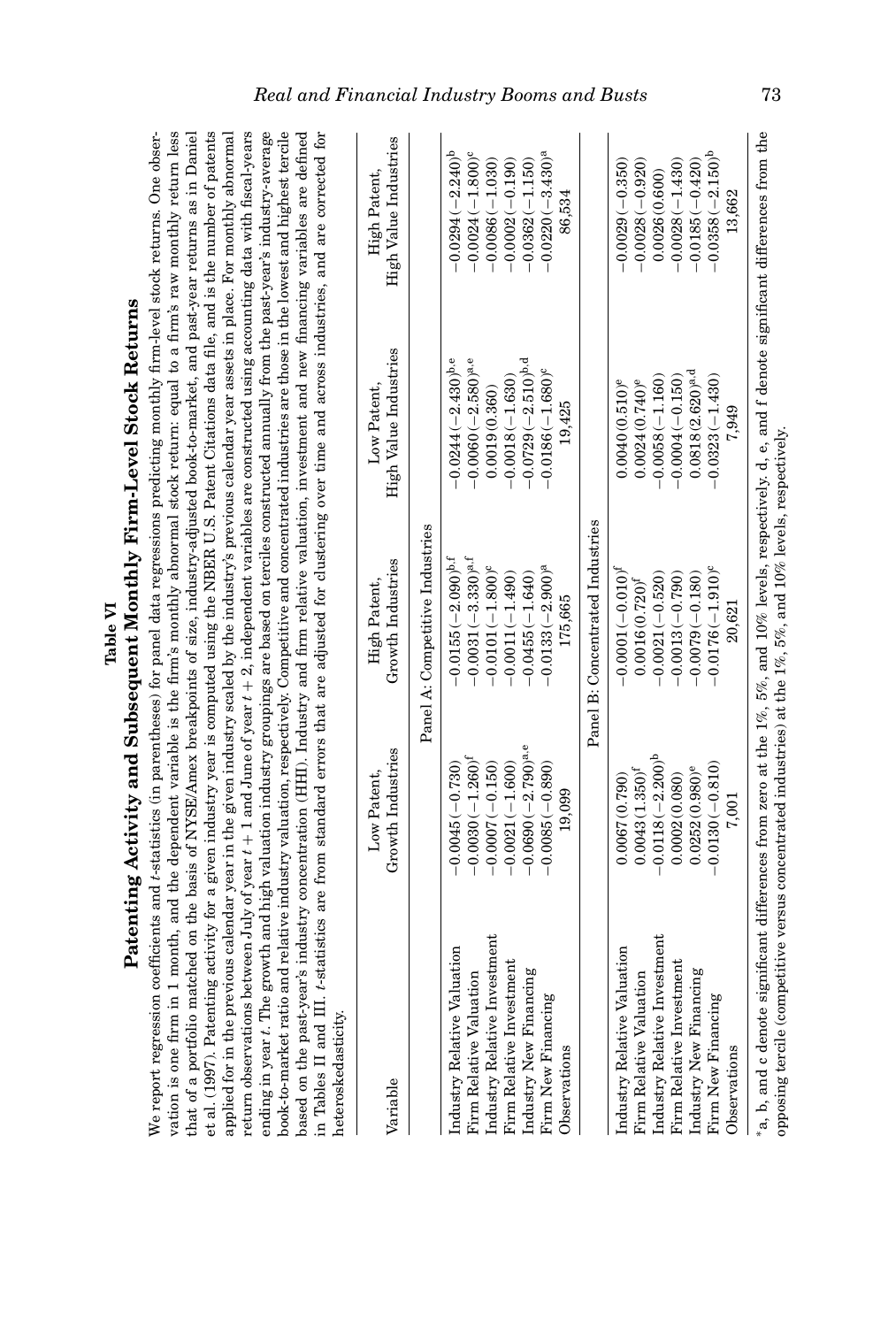aggressively to keep rivals out (through high R&D or limit pricing), likely do not explain the broad results we observe.

### *C. Return Comovement*

In this section, we test the key prediction of Hypothesis 1 that return comovement will be higher in competitive industries, especially when price uncertainty and valuations are high (Chen et al. (2007), Roll (1988), and Durnev et al. (2004)). In particular, the same variables associated with predictable busts in competitive industries should also be associated with greater return comovement with aggregate prices such as industry and market-wide returns.

In Table VII, the dependent variable is the  $R^2$  of a regression of each firm's daily stock returns in the given year on the value-weighted market index and the firm's value-weighted three-digit SIC industry excluding the firm itself. We report regression coefficients and *t*-statistics (in parentheses) for panel data regression models where *t*-statistics are adjusted for clustering over time and across industries, and are corrected for heteroskedasticity. One observation corresponds to one firm year. We examine this regression for competitive and concentrated subsamples, and for subsamples that further limit firms to those in the highest growth or highest valuation tercile.

The first column in Table VII strongly supports the conclusion that firm returns comove more with aggregate prices in competitive industries when industry valuations are higher. In particular, the coefficient on relative industry valuation is significantly positive in competitive industries, and also significantly different from the coefficient in concentrated industries, both at the 1% level. The fourth column shows that this relationship is much smaller in concentrated industries. A comparison of the first three columns also illustrates that this result is larger in high relative valuation industries, as the high relative valuation coefficient increases from 0.07 in column 1 to nearly 0.18 in column 3. We also find positive comovement between returns and industry new financing in competitive industries in column 1. However, this finding does not persist in growth or high valuation industries in columns 2 and 3.

Overall, these results are consistent with high valuations and information acquisition costs being important to predictable busts in competitive industries. The absence of a significant relation in concentrated industries is consistent with lower information gathering costs due to the smaller number of rival firms, and hence returns comove less with aggregate price changes.

### *D. Changes in Systematic and Idiosyncratic Risk*

Pástor and Veronesi (2009) posit that high valuations and subsequent busts are due in part to levels of systematic risk that can increase over time. Our findings regarding stock returns in the high market risk tercile in Table V are consistent with this prediction, but this evidence is indirect. The theory further suggests that as technologies are adopted, systematic risk can rise, resulting in a negative return event (a bust) that is associated with stocks being penalized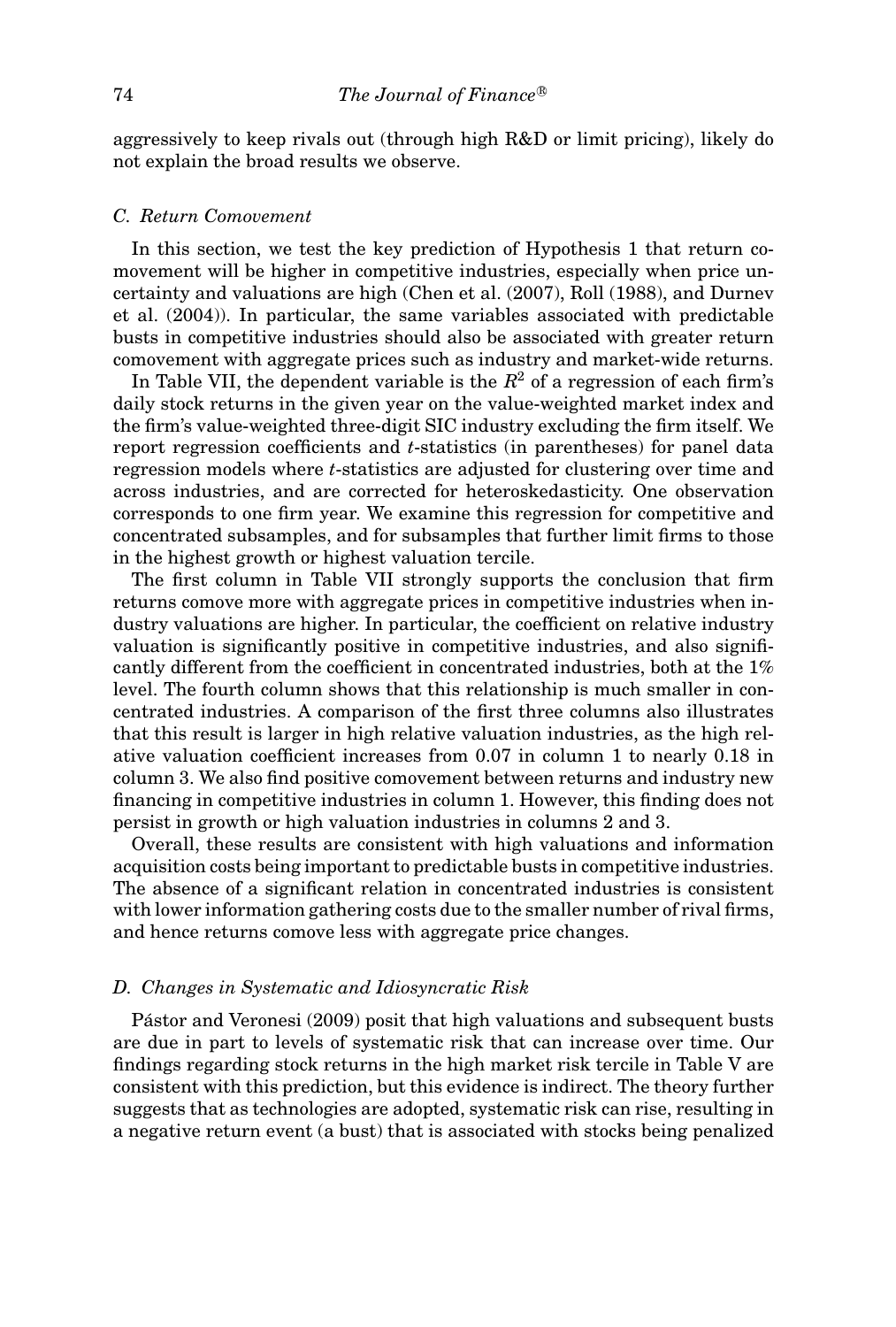| ۰ |   |
|---|---|
|   | Φ |
|   |   |

### *R*2 **(Comovement with Market and Industry)** Regressions Predicting Firm  $R^2$  (Comovement with Market and Industry) **Regressions Predicting Firm**

relative industry valuation, respectively. Competitive and concentrated industries are those in the lowest and highest tercile based on the past-year's Regressions examine the effect of relative firm- and industry-level valuation, investment, and new financing on firm comovement with the market and Regressions examine the effect of relative firm- and industry-level valuation, investment, and new financing on firm comovement with the market and with its industry. The dependent variable is the  $R^2$  of a regression of each firm's daily stock returns in the given calendar year on the value-weighted  $R^2$  of a regression of each firm's daily stock returns in the given calendar year on the value-weighted market index and the firm's value-weighted three-digit SIC industry excluding the firm itself. One observation is one firm in 1 year. The growth market index and the firm's value-weighted three-digit SIC industry excluding the firm itself. One observation is one firm in 1 year. The growth and high valuation industry groupings are based on terciles constructed annually from the past-year's industry-average book-to-market ratio and and high valuation industry groupings are based on terciles constructed annually from the past-year's industry-average book-to-market ratio and relative industry valuation, respectively. Competitive and concentrated industries are those in the lowest and highest tercile based on the past-year's industry concentration (HHI). Industry and firm relative valuation, investment and new financing variables are defined in Tables II and III. We industry concentration (HHI). Industry and firm relative valuation, investment and new financing variables are defined in Tables II and III. We report regression coefficients and t-statistics (in parentheses) for panel data regression models. t-statistics are from standard errors that are adjusted report regression coefficients and *t*-statistics (in parentheses) for panel data regression models. *t*-statistics are from standard errors that are adjusted for clustering over time and across industries, and are corrected for heteroskedasticity. for clustering over time and across industries, and are corrected for heteroskedasticity. with its industry. The dependent variable is the

| Variable                                                                                                                                                                           | Competitive<br>Industries<br>$\Xi$                                                                                                                       | Competitive<br>Industries<br>Growth                                                                                                                    | Competitive<br>Industries<br>High Val.                                                                                                                       | Concentrated<br>Industries<br>E                                                                                       | Concentrated<br>Industries<br>Growth                                                                                | Concentrated<br>Industries<br>High Val.                                                                                                                                      |
|------------------------------------------------------------------------------------------------------------------------------------------------------------------------------------|----------------------------------------------------------------------------------------------------------------------------------------------------------|--------------------------------------------------------------------------------------------------------------------------------------------------------|--------------------------------------------------------------------------------------------------------------------------------------------------------------|-----------------------------------------------------------------------------------------------------------------------|---------------------------------------------------------------------------------------------------------------------|------------------------------------------------------------------------------------------------------------------------------------------------------------------------------|
| Industry Relative Investment<br>Industry Relative Valuation<br>Firm Relative Investment<br>Firm Relative Valuation<br>Industry New Financing<br>Firm New Financing<br>Observations | $-0.0252(-4.650)^{a,e}$<br>$0.0271(12.690)^{a,d}$<br>$0.0088(11.060)^{a.f}$<br>$0.0705(6.350)^{a,d}$<br>$0.0750(2.140)^{b.f}$<br>0.0099(1.250)<br>50,807 | $-0.0357(-5.730)^{a,e}$<br>$0.0900(4.650)^{a,d}$<br>$0.0124(8.920)^{a,d}$<br>$0.0346(9.320)^{a,d}$<br>$-0.0325(-0.590)$<br>$-0.0014(-0.100)$<br>20,771 | $0.1767(4.630)^{a,d}$ $0.0139(1.590)^{d}$<br>$0.0385(8.440)^{a,e}$<br>$0.0090(5.840)^{a,e}$<br>$-0.0066(-0.800)$<br>0.0196(1.280)<br>0.0847(1.090)<br>13.864 | $0.0158(4.610)^{a,d}$<br>$-0.0358(-0.840)^f$<br>$0.0054(3.320)^{a.f}$<br>$0.0081(0.730)^e$<br>0.0005(0.080)<br>11,661 | $0.0125(2.020)^{b,d}$<br>$-0.0010(-0.070)$<br>$-0.0328(-0.490)$<br>$0.0000 (0.010)^d$<br>$0.0171(0.840)^e$<br>3,137 | $0.0052(0.400)^d$ -0.0055 (-0.330) <sup>d</sup><br>$0.0204(3.050)^{a.e}$<br>$-0.0075(-0.680)$<br>$-0.0247(-0.340)$<br>$0.0008(0.220)$ <sup>e</sup><br>0.0278(1.390)<br>3,187 |
| "我们的人的,你们是我们的人的人的。""我们的人的人的人的人的人的?""我们的人是不是,我们的人的人的人的人的人的人的人的人的人的人的人的人的人的人的人的人的人的人                                                                                                 |                                                                                                                                                          |                                                                                                                                                        |                                                                                                                                                              |                                                                                                                       |                                                                                                                     |                                                                                                                                                                              |

a, b, and c denote significant differences from zero at the  $1\%$ ,  $5\%$ , and  $10\%$  levels, respectively. d, e, and f denote significant differences from the ∗a, b, and c denote significant differences from zero at the 1%, 5%, and 10% levels, respectively. d, e, and f denote significant differences from the opposing tercile (competitive versus concentrated industries) at the  $1\%$ ,  $5\%$ , and  $10\%$  levels, respectively. opposing tercile (competitive versus concentrated industries) at the  $1\%, 5\%,$  and  $10\%$  levels, respectively.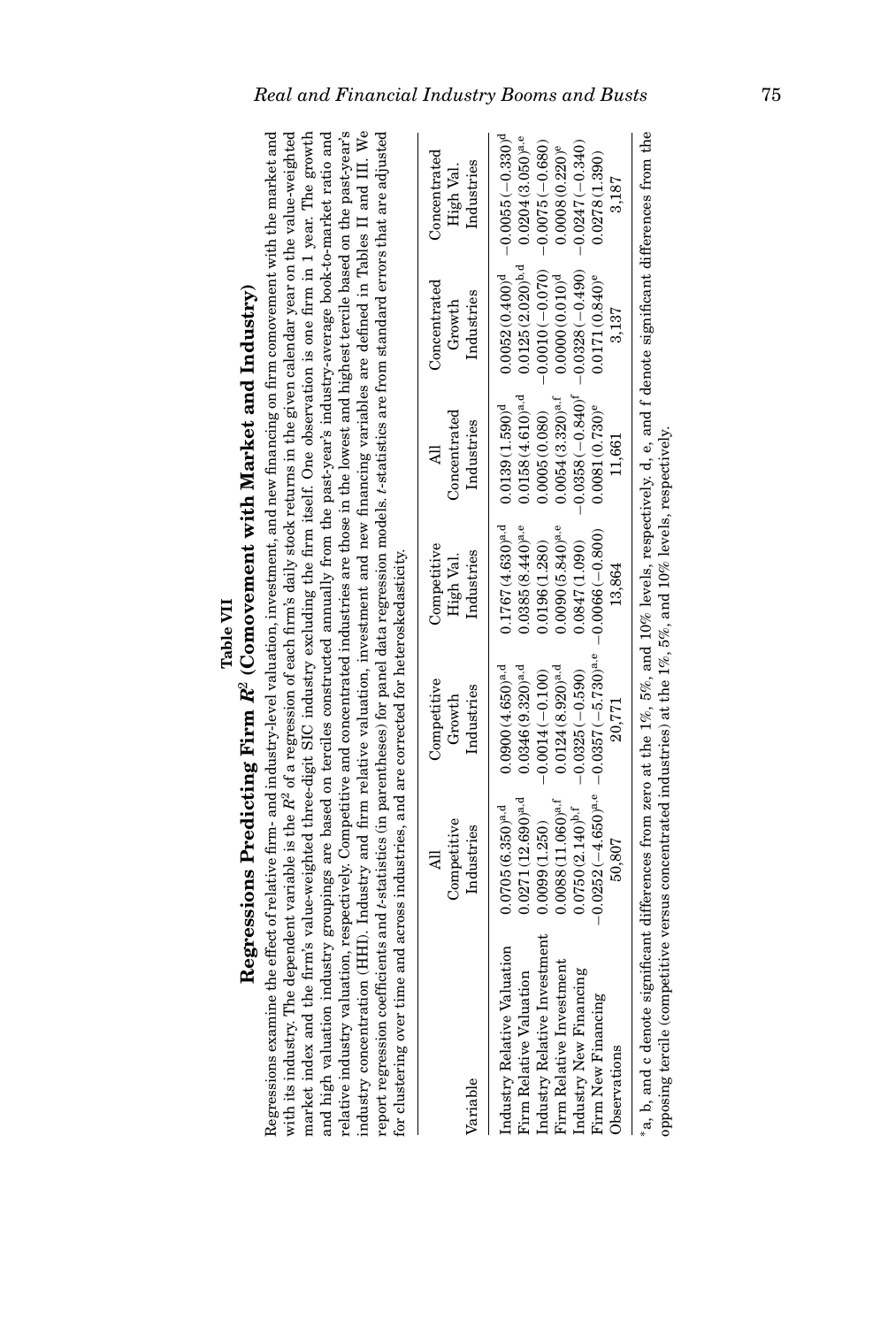for their rise in systematic risk (Hypotheses 2B and 2C). We now test the more specific prediction that observed industry busts are characterized by increased systematic risk and decreased idiosyncratic risk.

We first define a firm year as beginning on July 1st of each year, and ending on June 30 of the following year. Letting *d* denote one trading day in year *y*, we then regress the daily stock returns associated with firm *i* in each year on the three Fama and French (1993) factors plus momentum as follows (one regression per firm year):

$$
r_{i,d} = \alpha_i + \beta_{i,1} MKT_d + \beta_{i,2} HML_d + \beta_{i,3} SMB_d + \beta_{i,4} UMD_d + \epsilon_{i,d}.
$$
 (12)

We define a firm year's idiosyncratic risk as the standard deviation of the residuals from this regression. We next focus on the specific theoretical predictions regarding the market beta  $(\beta_{i,1})$  and idiosyncratic risk noted above by regressing annual changes in risk on our industry and firm measures of relative valuation, investment, and financing.

To conserve space, and because our goal is to explain the predictable industry returns on Table V, here we only present results for competitive industries (we only find predictable industry returns for this subsample); results for concentrated industries are in the Internet Appendix. For independent variables collected in calendar year *t*, the ex ante risk level is measured from July of year *t* to June of year *t* + 1, and the ex post level from July of year *t* + 1 to June of year  $t + 2$ .

This method permits us to understand the impact that future changes in risk have on simultaneously measured stock returns, as the theories we examine predict that risk will change ex post while busts are in progress. We also include a lagged risk exposure term in each regression to control for the mean-reverting nature of risk exposures. We also include year fixed effects to maintain our focus on cross sectional risk changes. The inclusion of year fixed effects also controls for the well-known increasing time trend associated with economy-wide risk (see Campbell et al. (2001)).

Table VIII displays the results for market risk (Panel A) and idiosyncratic risk (Panel B) in competitive industries. The results in Panel A suggest that market risk increases when relative valuations are high in competitive industries. This finding is true both in the broad competitive sample (column 1) and in the extreme competitive subsamples (columns 2 to 4). However, these results support not only Hypothesis 2C, but also Hypothesis 1, which predicts that firms in competitive industries will experience higher comovement with aggregate price signals (i.e., they will have higher market and industry betas). These findings in Panel A are also consistent with Hypothesis 2B and the real options model of Aguerrevere (2009).

Panel B helps to clarify the ambiguity associated with interpreting the results in Panel A. The results in Panel B support the Pástor and Veronesi (2009) predictions in the broad sample, and in the high systematic risk subsample, as idiosyncratic risk falls whereas market risk increases. However, high industry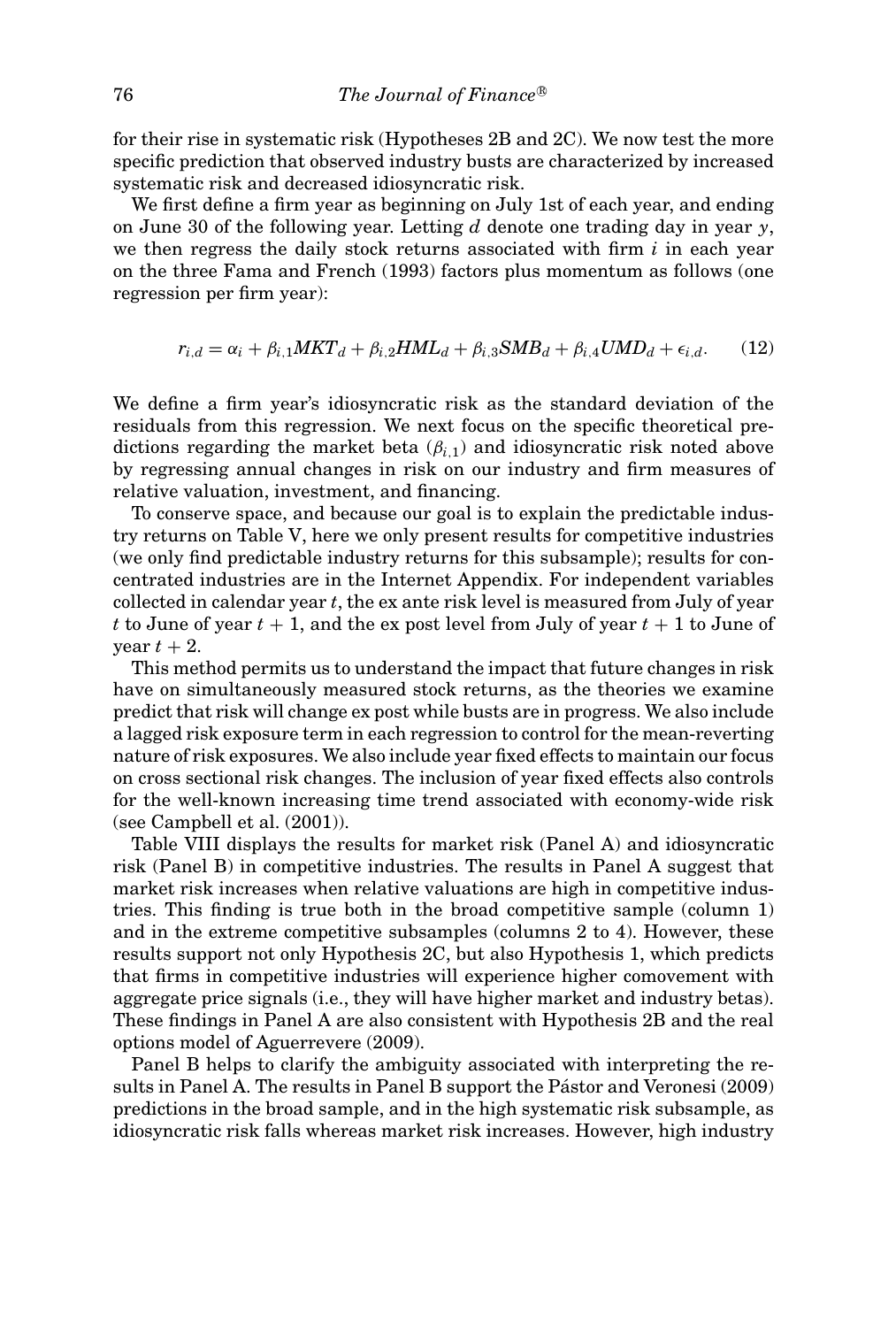| $_{(continued)}$                            |                                                                                                                                        |                                                                                                                        |                           |                                                                                                                                                                                                                                                                                                                                                                                                                                                                                                                                                                                                                                                                                                                                                                                |
|---------------------------------------------|----------------------------------------------------------------------------------------------------------------------------------------|------------------------------------------------------------------------------------------------------------------------|---------------------------|--------------------------------------------------------------------------------------------------------------------------------------------------------------------------------------------------------------------------------------------------------------------------------------------------------------------------------------------------------------------------------------------------------------------------------------------------------------------------------------------------------------------------------------------------------------------------------------------------------------------------------------------------------------------------------------------------------------------------------------------------------------------------------|
| 22,272                                      | 13,238                                                                                                                                 | 21,040                                                                                                                 | 47,681                    | Observations                                                                                                                                                                                                                                                                                                                                                                                                                                                                                                                                                                                                                                                                                                                                                                   |
| $-0.5866(-39.580)^a$                        | $-0.5705 (-28.830)^a$                                                                                                                  | $-0.5960(-38.880)a$                                                                                                    | $-0.5914(-53.530)^a$      | Lagged Market Beta                                                                                                                                                                                                                                                                                                                                                                                                                                                                                                                                                                                                                                                                                                                                                             |
| $0.2151(4.590)^a$                           | $0.3307(5.750)^a$                                                                                                                      | $0.2319(5.370)^a$                                                                                                      | $0.2653(7.170)^a$         | Firm New Financing                                                                                                                                                                                                                                                                                                                                                                                                                                                                                                                                                                                                                                                                                                                                                             |
| $-0.1418(-0.600)$                           | 0.3840(1.330)                                                                                                                          | $-0.0341(-0.160)$                                                                                                      | $0.2930(1.900)^c$         | Industry New Financing                                                                                                                                                                                                                                                                                                                                                                                                                                                                                                                                                                                                                                                                                                                                                         |
| 0.0007(0.100)                               | $-0.0135(-1.270)$                                                                                                                      | $-0.0088(-1.070)$                                                                                                      | $-0.0043(-0.820)$         | Firm Relative Investment                                                                                                                                                                                                                                                                                                                                                                                                                                                                                                                                                                                                                                                                                                                                                       |
| $-0.1711(-3.670)^{a,d}$                     | $-0.1147(-1.880)^c$                                                                                                                    | $-0.1532(-2.700)^{a,e}$                                                                                                | $-0.1444 (-4.140)^{a,d}$  | Industry Relative Investment                                                                                                                                                                                                                                                                                                                                                                                                                                                                                                                                                                                                                                                                                                                                                   |
| $0.0935(6.470)^a$                           | $0.1165(6.380)^{a.f}$                                                                                                                  | $0.0925(6.250)^a$                                                                                                      | $0.0700(7.090)^{a,e}$     | Firm Relative Valuation                                                                                                                                                                                                                                                                                                                                                                                                                                                                                                                                                                                                                                                                                                                                                        |
| $0.2301(2.800)^{a,e}$                       | 0.2616(1.450)                                                                                                                          | $0.2437(2.940)^{a.e}$                                                                                                  | $0.2601(5.050)^{a,d}$     | Industry Relative Valuation                                                                                                                                                                                                                                                                                                                                                                                                                                                                                                                                                                                                                                                                                                                                                    |
|                                             |                                                                                                                                        | Panel A: Changes in Market Beta                                                                                        |                           |                                                                                                                                                                                                                                                                                                                                                                                                                                                                                                                                                                                                                                                                                                                                                                                |
| High Mkt. Risk<br>Competitive<br>Industries | Competitive<br>High Value<br>Industries                                                                                                | Competitive<br>Industries<br>Growth                                                                                    | Competitive<br>Industries | Variable                                                                                                                                                                                                                                                                                                                                                                                                                                                                                                                                                                                                                                                                                                                                                                       |
|                                             |                                                                                                                                        |                                                                                                                        |                           |                                                                                                                                                                                                                                                                                                                                                                                                                                                                                                                                                                                                                                                                                                                                                                                |
|                                             | Panel A is based on changes in market beta $(\beta_{i,1})$ , and is the ex post exposure less the ex ante exposure. Idiosyncratic risk |                                                                                                                        |                           | predictions we examine only relate to these items. Industry and firm relative valuation, investment and new financing variables are defined in Tables<br>in Panel B is the ex post standard deviation of the residuals from the above model less the ex ante standard deviation. We include a control for the<br>past-year's risk exposures as risk exposures are known to mean revert. We only examine market betas and idiosyncratic risk because the theoretical<br>II and III. We report regression coefficients and t-statistics (in parentheses) for panel data regressions. $t$ -statistics are from standard errors that are<br>$\rm{adjusted~for~clustering~over~time~and~across~industries,~and~are~corrected~for~heteroskedasticity.}$<br>The dependent variable in |
|                                             |                                                                                                                                        | $r_{i,d} = \alpha_i + \beta_{i,1} MKT_d + \beta_{i,2} HML_d + \beta_{i,3} SMB_d + \beta_{i,4} UMD_d + \epsilon_{i,d}.$ |                           |                                                                                                                                                                                                                                                                                                                                                                                                                                                                                                                                                                                                                                                                                                                                                                                |
|                                             | is measured using 1 year of daily firm-level data from July of year t to June of year $t + 1$ , and ex post risk is measured           |                                                                                                                        |                           | firm in 1 year. For independent variables collected using data from calendar year t, the dependent variable is the change in risk (ex post risk minus<br>using 1 year of daily data from July of year $t + 1$ to June of year $t + 2$ . Ex ante and ex post risk levels are both estimated using the following model<br>estimated once for each firm in each year ( $d$ denotes one trading day and $i$ denotes a firm):<br>ex ante risk). Ex ante risk                                                                                                                                                                                                                                                                                                                        |
|                                             |                                                                                                                                        |                                                                                                                        |                           | risk (changes in market beta and changes in idiosyncratic risk). Results in both panels are based on competitive industries. One observation is one                                                                                                                                                                                                                                                                                                                                                                                                                                                                                                                                                                                                                            |

### Regressions Predicting Annual Changes in Risk **Regressions Predicting Annual Changes in Risk** Table VIII **Table VIII**

Regressions examine the effect of relative firm- and industry-level valuation, investment, and new financing on yearly changes in two measures of

Regressions examine the effect of relative firm- and industry-level valuation, investment, and new financing on yearly changes in two measures of

*Real and Financial Industry Booms and Busts* 77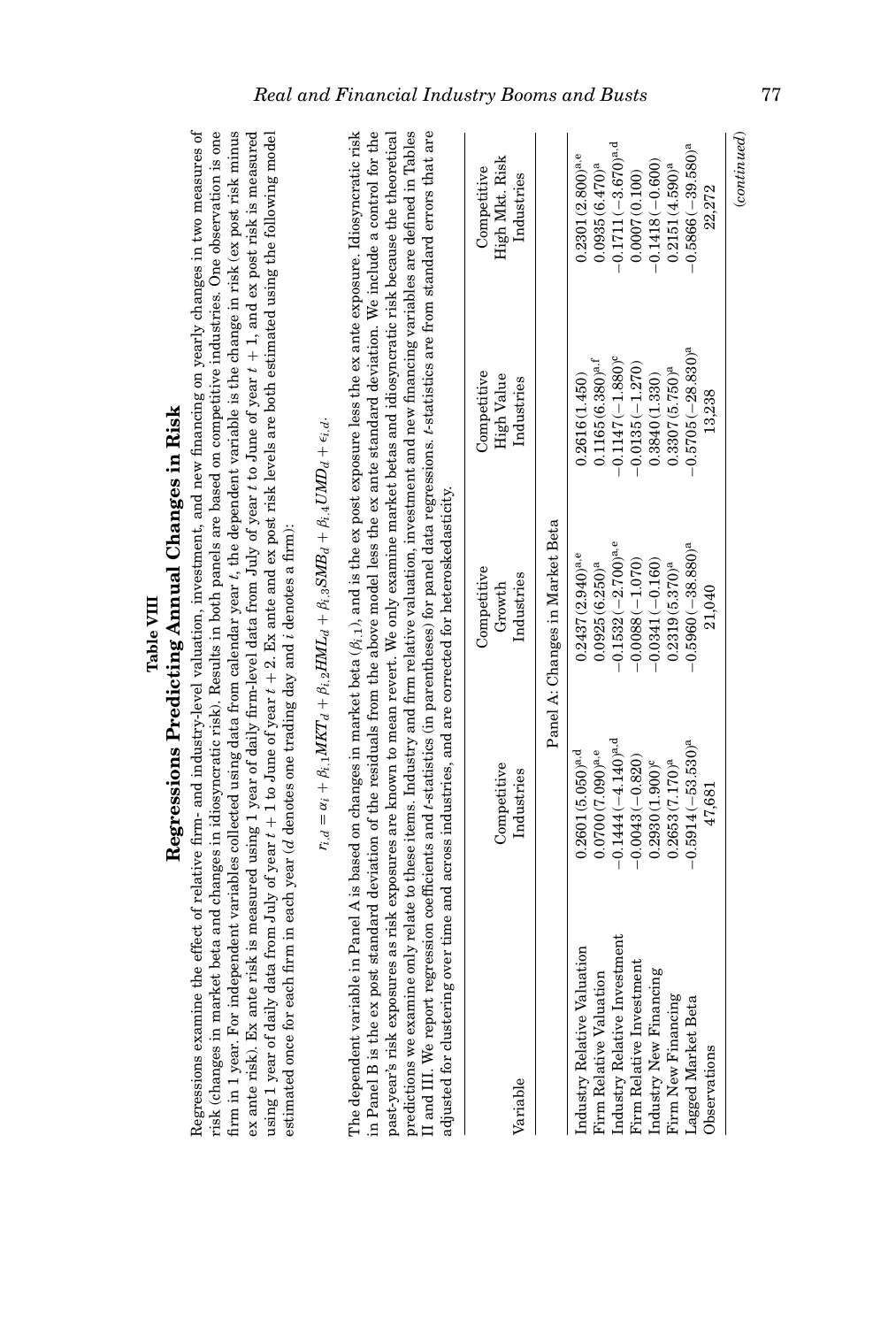| Variable                                                                                                                                                                                                   | Competitive<br>Industries                                                                                                                                         | Competitive<br>Industries<br>Growth                                                                                                                                                      | Competitive<br>High Value<br>Industries                                                                                                                      | High Mkt. Risk<br>Competitive<br>Industries                                                                                                                                                             |
|------------------------------------------------------------------------------------------------------------------------------------------------------------------------------------------------------------|-------------------------------------------------------------------------------------------------------------------------------------------------------------------|------------------------------------------------------------------------------------------------------------------------------------------------------------------------------------------|--------------------------------------------------------------------------------------------------------------------------------------------------------------|---------------------------------------------------------------------------------------------------------------------------------------------------------------------------------------------------------|
|                                                                                                                                                                                                            |                                                                                                                                                                   | Panel B: Changes in Idiosyncratic Risk                                                                                                                                                   |                                                                                                                                                              |                                                                                                                                                                                                         |
| Ë<br>Industry Relative Valuation<br>Industry Relative Investme<br>Firm Relative Investment<br>Industry New Financing<br>Firm Relative Valuation<br>Firm New Financing<br>Lagged Idio. Risk<br>Observations | $-0.0036(-4.580)^a$<br>$-0.1845(-8.760)^a$<br>$-0.0013(-4.480)^a$<br>$-0.0003(-0.430)^t$<br>$-0.0003(-1.410)$<br>$0.0128(3.650)^a$<br>$0.0090(8.270)^a$<br>47.681 | $-0.0016(-3.920)^{a,e}$<br>$-0.0023(-1.980)^{b}$<br>$-0.0005(-1.330)^e$<br>$-0.0012$ ( $-0.990$ ) $^{\circ}$<br>$0.2224(-6.510)^a$<br>$0.0131(2.280)^{p}$<br>$0.0092(6.840)^a$<br>21.040 | $-0.0012(-2.750)^{a.1}$<br>$0.2550(-7.080)^a$<br>$0.0190(2.950)^{a.e}$<br>$-0.0003(-0.300)$<br>$0.0085(6.070)^a$<br>0.0003(0.150)<br>0.0001(0.320)<br>13.238 | $-0.0033(-2.790)^a$<br>$0.2499$ ( $-7.500$ ) <sup>a</sup><br>$-0.0017(-4.190)^a$<br>$-0.0014$ ( $-1.090$ ) $^{\rm e}$<br>$-0.0006(-1.620)$<br>0.0099(7.330) <sup>a</sup><br>$0.0135(2.220)^p$<br>22,272 |
| $*$ a, b, and c denote significant differences from zero at the 1%, 5%, and 10% levels, respectively. d, e, and f denote significant differences from the                                                  |                                                                                                                                                                   |                                                                                                                                                                                          |                                                                                                                                                              |                                                                                                                                                                                                         |

opposing tercile (competitive versus concentrated industries) at the  $1\%, 5\%,$  and  $10\%$  levels, respectively. opposing tercile (competitive versus concentrated industries) at the  $1\%, 5\%,$  and  $10\%$  levels, respectively.

### 78 *The Journal of Finance* R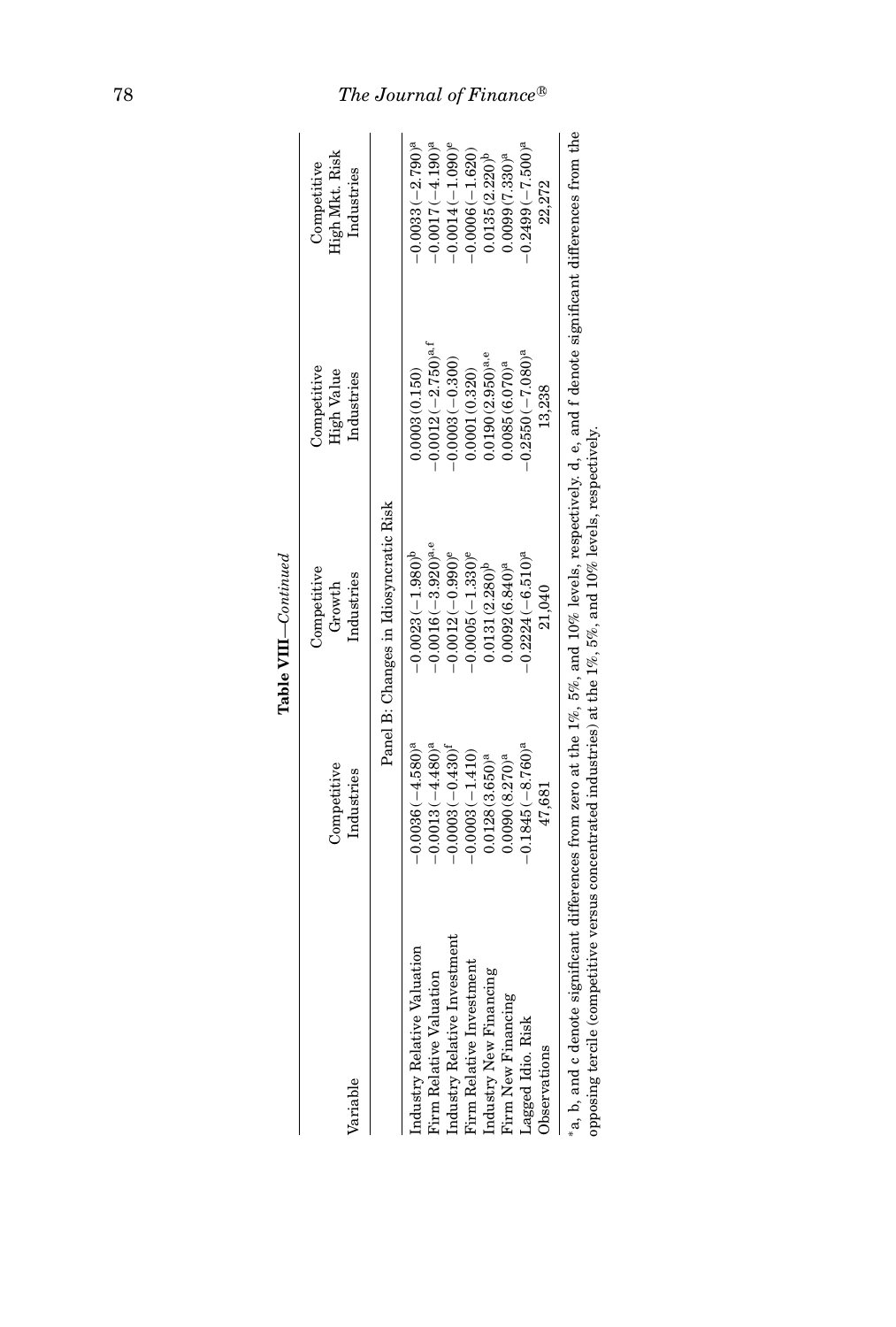valuation is not related to ex post changes in idiosyncratic risk in the high valuation subsample (column 3). We thus conclude that our results support Hypothesis 2C for broad industry groupings and for high systematic risk industries, but not for high valuation industries where valuation uncertainty is likely to be high. Results in these latter industries are most consistent with Hypothesis 1, and hence consistent with our paper's broader findings for these industries.

We do not find support for Hypothesis 2C for the high industry investment coefficient. In particular, the industry relative investment coefficient is negative instead of positive for ex post market risk and is not significant for idiosyncratic risk. We also find little support for Hypothesis 2C based on the industry new financing variable. The coefficient for industry new financing is positively related to the change in market risk in column 1 (although not in columns 2 to 4) but is only significant at the 10% level and is not significantly different from the analogous coefficient for concentrated industries.

Because a key focus of our study is industrial organization, we also examine whether an additional risk factor based on industry competition, as suggested by Hou and Robinson (2005) (Hypothesis 2A), can explain our results. We construct such a factor by first sorting industries into terciles based on their ex ante concentration levels (based on sales Herfindahl indices as discussed earlier). This new factor is then defined as the equal-weighted return of firms in the highest concentration tercile industries minus the equal-weighted return of firms in the lowest concentration tercile industries. After including a control for this competitive risk factor, we find that our results are materially unchanged. We also test whether including concentration as an additional independent variable in our return predictability regressions (i.e., concentration might be more accurately measured as a characteristic) can explain our results. Once again, our results are materially unchanged, and we conclude that this form of competitive risk cannot explain our findings. Because our paper conditions on concentration along with valuation and financing activity, and Hou and Robinson (2005) condition on industry concentration alone, these findings are not inconsistent. Rather, we conclude that our findings are distinct.

The evidence presented in this section suggests that risk-based explanations, especially theory presented by Pástor and Veronesi (2009) and Aguerrevere (2009), can explain part of the link between high industry valuations and subsequent returns in competitive industries. However, these theories are not able to explain our findings in extreme industries where price uncertainty and relative valuations are high.

Also, we conclude that some results remain unexplained. For example, because industry new financing is associated with a modest rise in systematic risk and a sharper rise in idiosyncratic risk, it appears less likely that current risk-based explanations can explain the patterns observed. Possible explanations for our industry financing results include some broader theories, including herding-based explanations and behavioral explanations such as market timing. Theoretical work has not yet examined the role that industrial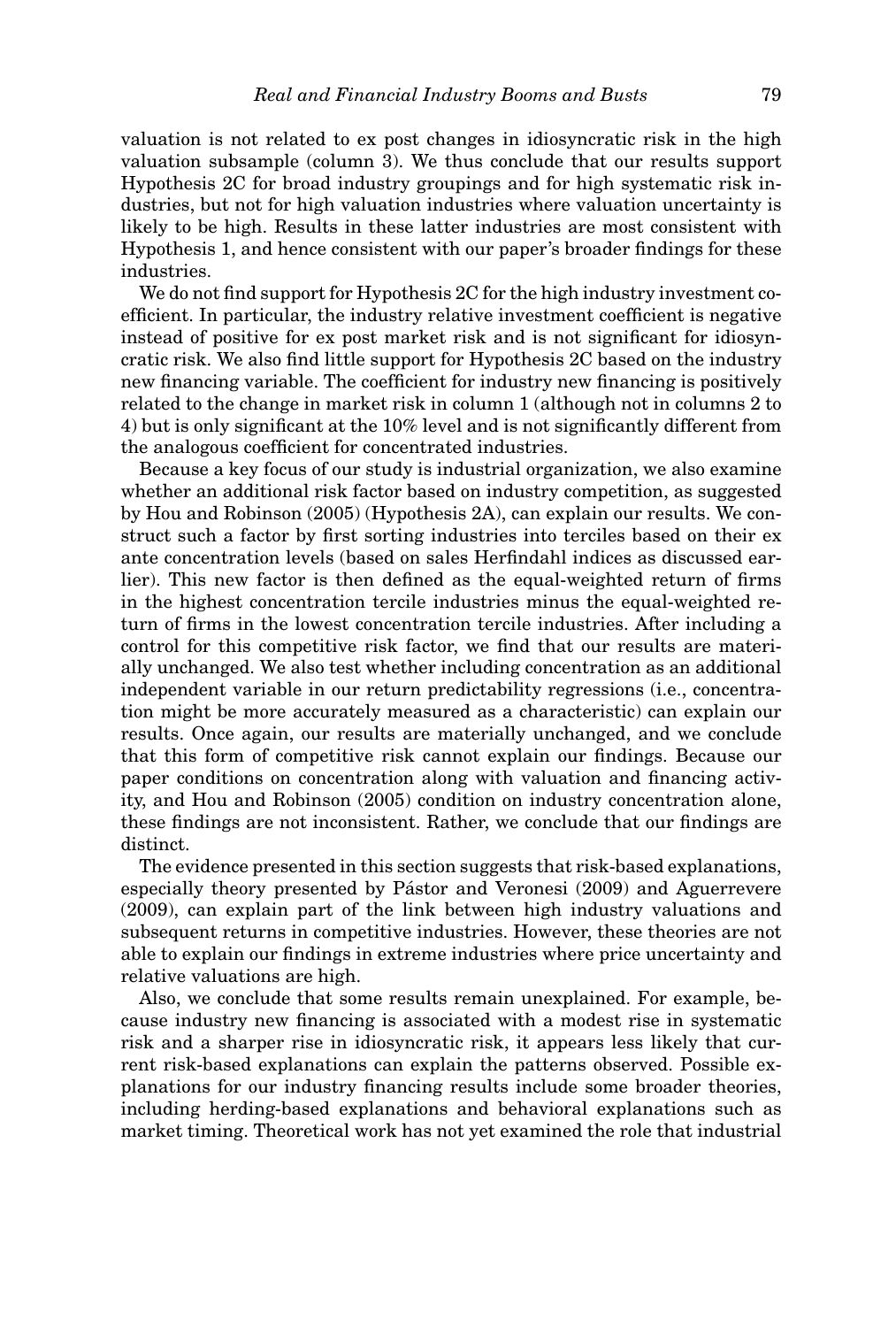organization might play in these alternative settings. What is clear throughout our findings is that large differences in changes in cash flow, risk, and returns exist based on the extent of product market competition.

### *E. Can Ex Post Changes in Risk Explain Our Results?*

In this section, we examine if ex post risk changes might explain or reduce the ability of relative industry valuation, investment, and new financing to predict ex post stock returns in competitive industries.<sup>22</sup> The idea we examine here is whether market participants anticipate future risk changes. Ex post risk changes might be important if our return results are due to market participants reacting to ex post risk changes consistent with Hypothesis 2C.

We test this hypothesis using a two-stage approach. First, for a return observation in year  $t + 1$  (given that our right-hand-side variables are indexed as year *t*), we regress our monthly firm-level style-matched abnormal returns on changes in the four risk factors (MKT, HML, SMB, UMD) and idiosyncratic risk from year  $t$  to year  $t + 2$ . We also include controls for the year  $t$  risk levels given that our previous section's results show that risk exposures are mean reverting. These regressions are nonpredictive, as we examine changes in risk across the same period in which returns are measured. Second, we take the residuals of this first-stage regression and regress them on our usual set of relative valuation, relative investment, and relative financing variables.

Table IX displays the results for competitive industries, and for subsamples based on high growth, high relative valuation, and high market risk. The coefficients in each specification can be compared to analogous models based on standard abnormal returns in Panel A of Table V. We omit concentrated industries to conserve space, and because there is no return predictability to explain in Table V for this subsample, but these results are available in the Internet Appendix. Pástor and Veronesi (2009) (Hypothesis 2C) predict that changes in risk will explain all or part of the return predictability we report in earlier tables, whereas Hypothesis 1 and other alternatives including DKK (Hypothesis 2D) predict that changes in risk will explain little of this return predictability. Hypothesis 2D predicts that underperformance will be driven by relative wealth concerns, not changes in risk attributes.

Comparing the coefficients and significance levels in Table IX with those in Table V yields some support for the Pástor and Veronesi (2009) prediction that changes in risk can explain some of the return predictability we find. In the high market risk sample in column 4, for example, we find that controlling for changes in risk reduces the industry relative valuation coefficient from 0.0125 (Table V) to 0.0070 (Table IX). However, in other extreme subsamples, changes in risk are considerably less influential. For example, the high relative industry valuation coefficient barely declines from 0.028 to just 0.026 in the high valuation subsample.

 $22$ We thank Luboš Pástor for this suggestion.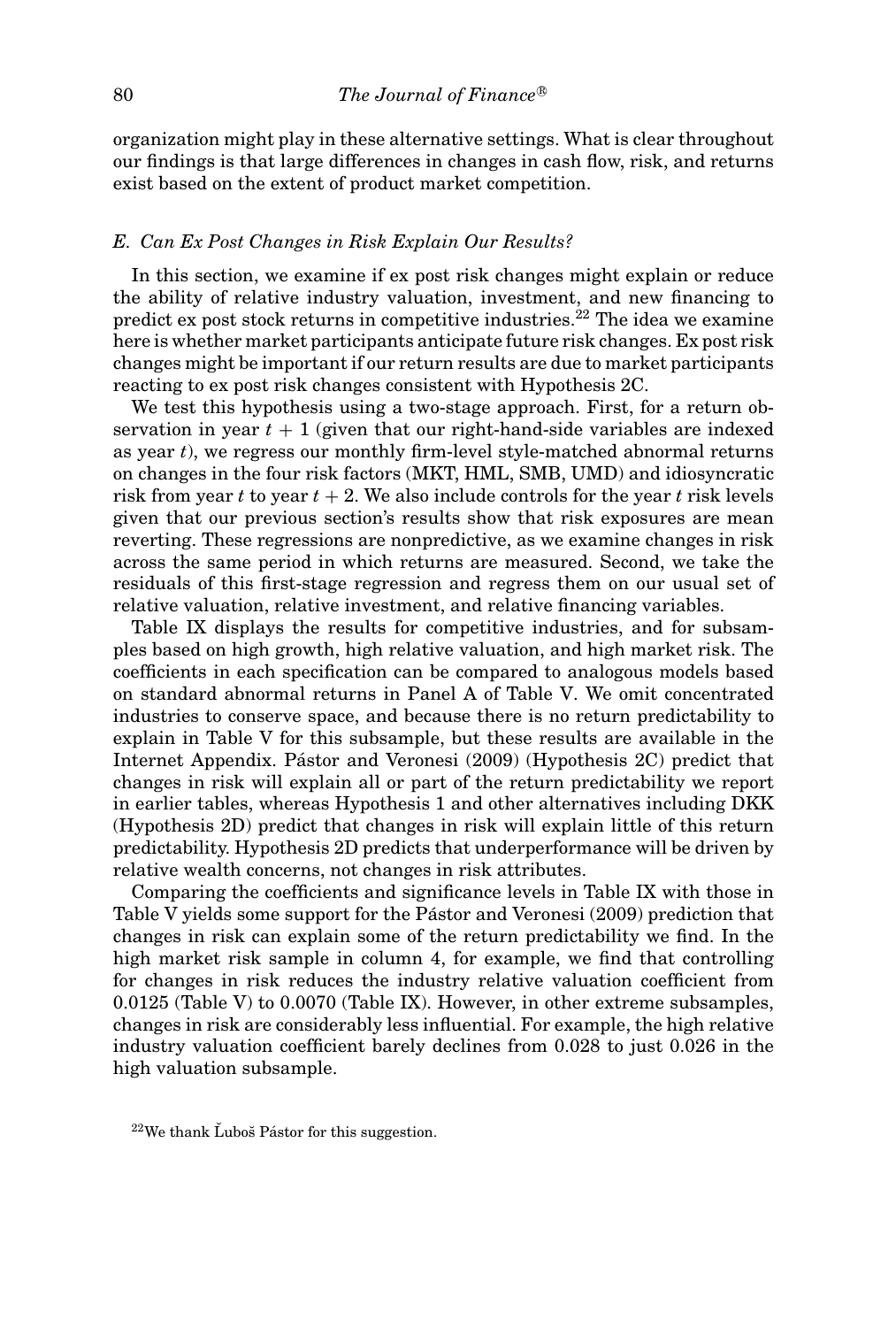| ø              |   |
|----------------|---|
| Φ              | ľ |
| $\overline{a}$ |   |
| أهم            |   |
|                |   |

# Regressions Predicting Change in Risk-Adjusted Monthly Firm-Level Stock Returns **Regressions Predicting Change in Risk-Adjusted Monthly Firm-Level Stock Returns**

returns adjusted for changes in risk. Results are based on competitive industries. One observation is one firm in 1 month, and the dependent variable Regressions examine the effect of relative firm- and industry-level valuation, investment, and new financing on monthly firm-level abnormal stock Regressions examine the effect of relative firm- and industry-level valuation, investment, and new financing on monthly firm-level abnormal stock returns adjusted for changes in risk. Results are based on competitive industries. One observation is one firm in 1 month, and the dependent variable is the firm's monthly abnormal return adjusted for changes in risk. To compute this variable, we start with the standard abnormal return, which is the firm's monthly abnormal return adjusted for changes in risk. To compute this variable, we start with the standard abnormal return, which is a firm's raw monthly return minus the monthly return of a portfolio matched on the basis of NYSE/Amex breakpoints of size, industry-adjusted is a firm's raw monthly return minus the monthly return of a portfolio matched on the basis of NYSE/Amex breakpoints of size, industry-adjusted book-to-market, and past-year returns as in Daniel et al. (1997). To adjust for changes in risk, we use a two-step procedure. First, we regress our monthly firm-level style-matched abnormal returns on changes in the four risk factors (MKT, HML, SMB, UMD) and idiosyncratic risk from year t monthly firm-level style-matched abnormal returns on changes in the four risk factors (MKT, HML, SMB, UMD) and idiosyncratic risk from year *t* to year  $t + 2$ . We also include controls for the year t risk levels given that our previous section's results show that risk exposures are mean reverting. These regressions are nonpredictive, as we examine changes in risk across the same period in which returns are measured. Second, we take the These regressions are nonpredictive, as we examine changes in risk across the same period in which returns are measured. Second, we take the industry and firm relative valuation, investment and new financing variables are defined in Tables II and III. We report regression coefficients and Industry and firm relative valuation, investment and new financing variables are defined in Tables II and III. We report regression coefficients and t-statistics (in parentheses) for panel data regressions. t-statistics are from standard errors that are adjusted for clustering over time and across *t*-statistics (in parentheses) for panel data regressions. *t*-statistics are from standard errors that are adjusted for clustering over time and across book-to-market, and past-year returns as in Daniel et al. (1997). To adjust for changes in risk, we use a two-step procedure. First, we regress our to year *t* + 2. We also include controls for the year *t* risk levels given that our previous section's results show that risk exposures are mean reverting. residuals of this first-stage regression and regress them on our usual set of relative valuation, relative investment, and relative financing variables. residuals of this first-stage regression and regress them on our usual set of relative valuation, relative investment, and relative financing variables. industries, and are corrected for heteroskedasticity. industries, and are corrected for heteroskedasticity.

| Variable                            | Overall                 | Industries<br>Growth    | High Value<br>Industries                                                                                                                                                                                                      | High Mkt. Risk<br>Industries |
|-------------------------------------|-------------------------|-------------------------|-------------------------------------------------------------------------------------------------------------------------------------------------------------------------------------------------------------------------------|------------------------------|
|                                     |                         | Competitive Industries  |                                                                                                                                                                                                                               |                              |
| Industry Relative Valuation         | $-0.0012(-0.400)$       | $-0.0090(-2.200)^{b,0}$ | $-0.0261 (-4.190)^{a,d}$                                                                                                                                                                                                      | $-0.0070(-1.720)^{c,f}$      |
| Firm Relative Valuation             | $-0.0030(-5.370)a$      | $-0.0033(-3.920)^{a}$   | $-0.0034(-3.270)$                                                                                                                                                                                                             | $0.0031(-3.700)^{a,e}$       |
| Industry Relative Investment        | $-0.0054(-2.110)^b$     | $-0.0088(-2.470)^{b,f}$ | $-0.0060(-1.340)$                                                                                                                                                                                                             | $-0.0158(-3.900)^{a,e}$      |
| Firm Relative Investment            | $-0.0010(-2.540)^b$     | $-0.0012(-1.850)^c$     | $-0.0002(-0.310)$                                                                                                                                                                                                             | $0.0007(-1.080)$             |
| Industry New Financing              | $-0.0414(-3.610)^{a,f}$ | $-0.0519(-3.160)^{a,e}$ | $-0.0462$ $(-2.580)$ <sup>a.1</sup>                                                                                                                                                                                           | $0.0620 (-3.410)^{a,e}$      |
| Firm New Financing                  | $-0.0199(-5.510)^a$     | $0.0175(-3.800)^a$      | $0.0253(-4.330)a$                                                                                                                                                                                                             | $(0.0223(-4.720)^a$          |
| <b>Jbservations</b>                 | 523,380                 | 225,506                 | 142,428                                                                                                                                                                                                                       | 243,094                      |
| $rac{1}{2}$<br>$\ddot{\phantom{a}}$ |                         | - 124 - 124 - 125 -     | contract contract contract of the contract of the contract of the contract of the contract of the contract of the contract of the contract of the contract of the contract of the contract of the contract of the contract of |                              |

a, b, and c denote significant differences from zero at the  $1\%$ ,  $5\%$ , and  $10\%$  levels, respectively, d, e, and i denote significant differences from the ∗a, b, and c denote significant differences from zero at the 1%, 5%, and 10% levels, respectively. d, e, and f denote significant differences from the opposing tercile (competitive versus concentrated industries) at the  $1\%$ ,  $5\%$ , and  $10\%$  levels, respectively. opposing tercile (competitive versus concentrated industries) at the  $1\%, 5\%,$  and  $10\%$  levels, respectively.

### *Real and Financial Industry Booms and Busts* 81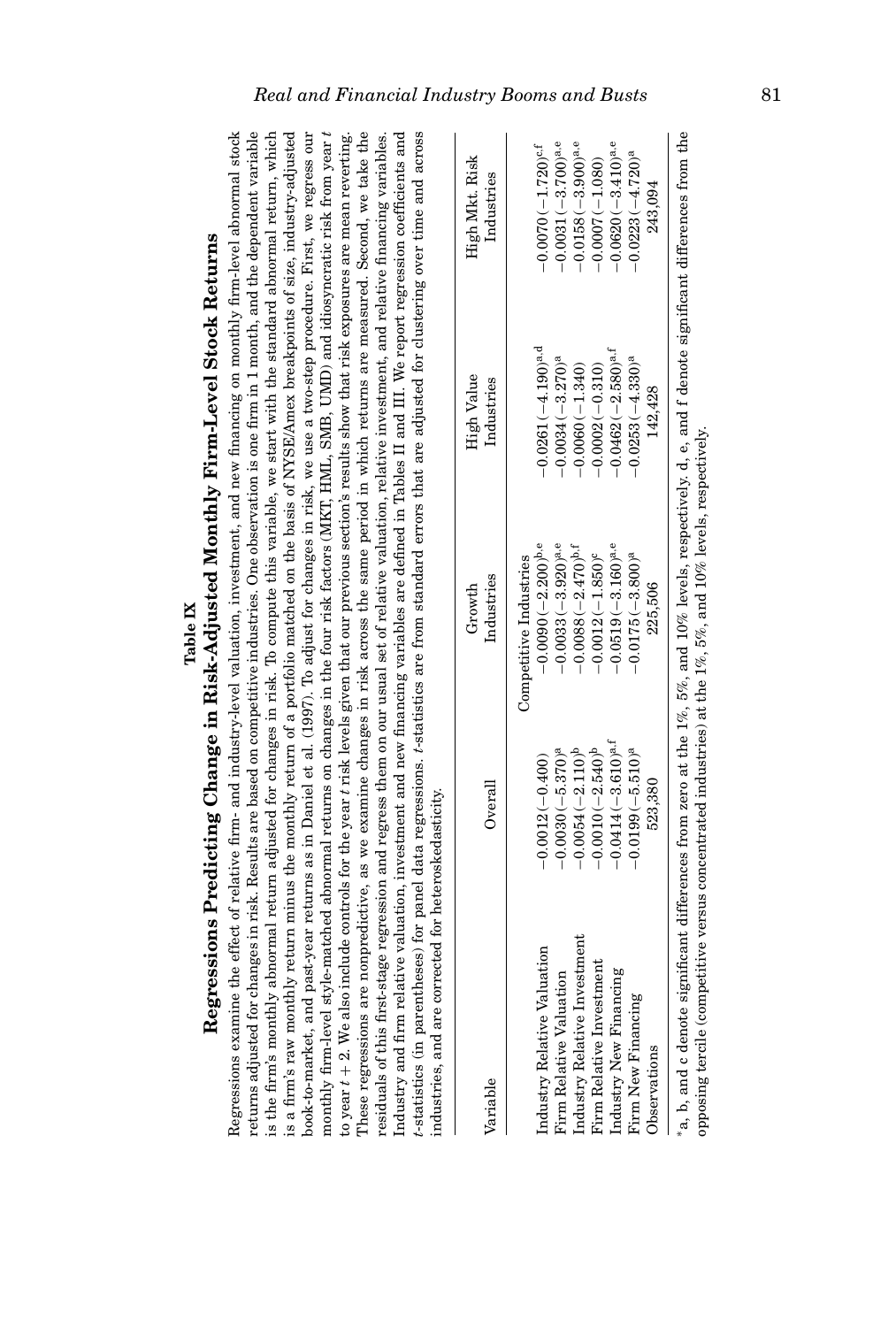Overall, our findings support Hypothesis 1 in competitive industries where valuation uncertainty is high, and support Hypothesis 2C in broader industry groupings and in samples where systematic risk (ex ante market beta) is high.

Table IX also shows that accounting for changes in risk does not explain the return predictability of other variables including industry relative investment. Because DKK attribute lower returns in industries with high investment to relative wealth concerns, we expect that changes in risk will not be able to explain returns if DKK's predictions hold. Our findings show that there is still a large negative coefficient on industry relative valuation in column 4, consistent with Hypothesis 2D (and Hypothesis 1, which is also silent regarding whether changes in ex post risk explain stock returns cross-sectionally). Regarding the industry new financing term, we also continue to see unchanged strong negative coefficients when we adjust returns for changes in risk.

### *F. Economic Magnitude of Stock Market Returns*

We examine the economic magnitude of firm-level stock returns in the year following our ex ante measures of relative industry valuation, investment, and financing.

In Table X, we calculate abnormal returns for quintile portfolios based on ex ante relative industry valuation, industry investment, and industry new financing. One observation is one firm, and a firm's abnormal return is its raw monthly return minus the monthly return of a portfolio matched on the basis of NYSE/Amex breakpoints of size, industry-adjusted book-to-market, and past-year returns as in Daniel et al. (1997).

Table X shows that the magnitude of stock price underperformance in competitive industries with high relative industry valuation is economically relevant, especially within the high growth subsample where price uncertainty is high. For example, in Panel B, the highest quintile of relative industry valuation underperforms the lowest quintile by over 5 percentage points annually. The results are more than twice as large in Panel C, where we further condition on the high growth subsample. Here, relative industry valuation creates a more than 13 percentage point spread in annual returns in competitive industries. We find similar results for relative industry investment and industry new financing.

Although we do not report results for concentrated industries to conserve space (see the Internet Appendix for the results), we do not find economically meaningful return differences across quintiles in concentrated industries. Although also not reported to conserve space (again, see the Internet Appendix), we compute quintile returns at the industry level. These results are analogous to our firm-level results with smaller magnitudes. The differences between high and low valuation quintiles exceed 3 percentage points. It is also relevant to note that in most specifications, we find the most extreme return differences in the outermost quintiles. This finding is consistent with our earlier results, in which predictable booms and busts are most profound in more extreme industry groupings.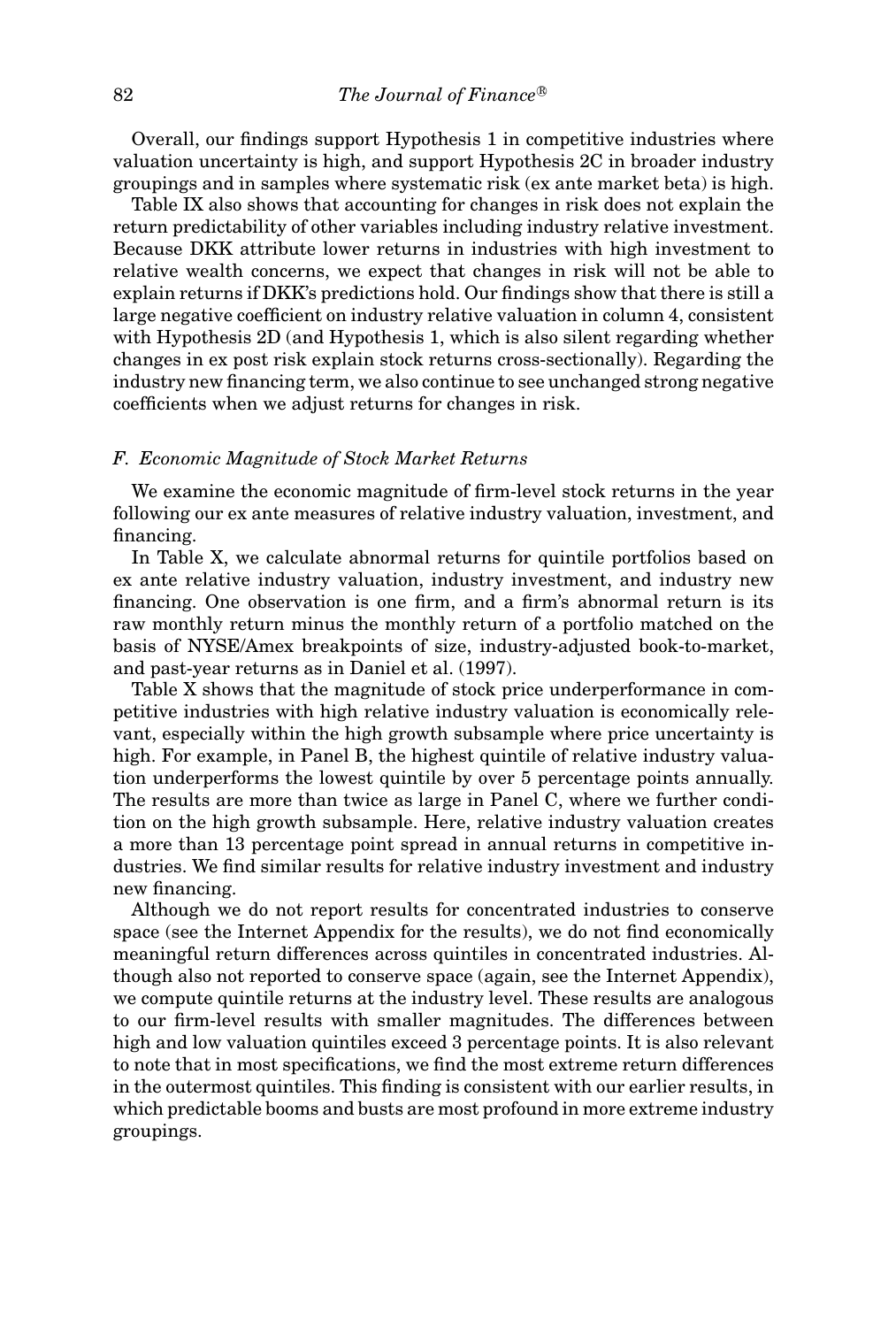### **Table X Average Quintile Portfolio Abnormal Returns**

The table presents average risk-adjusted stock returns for various portfolios based on quintiles of key boom and bust variables noted in the first column. Reported abnormal returns are monthly returns (multiplied by 12 for convenience) reported as percentages. Results are based on the entire sample (1972 to 2004). One observation is one firm in 1 month, and quintiles are formed in each month. A firm's abnormal return is its raw monthly return minus the monthly return of a portfolio matched on the basis of NYSE/Amex breakpoints of size, industry-adjusted bookto-market, and past-year returns as in Daniel et al. (1997). For monthly abnormal return observations between July of year  $t + 1$  and June of year  $t + 2$ , portfolio assignments are constructed using accounting data with fiscal years ending in year *t*. Panel A includes all industries, Panel B includes competitive industries only, and Panel C includes competitive growth industries only. Industry and firm relative valuation, investment and new financing variables are defined in Tables II and III.

| Variable                            | Lowest                                 | $\mathbf{2}$ | 3        | 4        | Highest  |
|-------------------------------------|----------------------------------------|--------------|----------|----------|----------|
|                                     | Panel A: Sample-wide Results           |              |          |          |          |
| <b>Industry Relative Valuation</b>  | $-0.010$                               | 1.504        | 3.403    | 0.532    | $-2.482$ |
| Firm Relative Valuation             | 2.843                                  | 1.212        | 1.175    | 0.442    | $-0.963$ |
| <b>Industry Relative Investment</b> | 1.767                                  | 2.885        | 0.959    | $-0.285$ | $-2.093$ |
| Firm Relative Investment            | 2.925                                  | 2.318        | 1.083    | 0.205    | $-1.802$ |
| <b>Industry New Financing</b>       | 0.819                                  | 0.840        | 3.490    | 0.581    | $-2.611$ |
| Firm New Financing                  | 3.297                                  | 2.839        | 2.619    | 0.539    | $-4.566$ |
|                                     | Panel B: Competitive Industries        |              |          |          |          |
| <b>Industry Relative Valuation</b>  | $-0.471$                               | 2.671        | 6.616    | 1.385    | $-5.597$ |
| Firm Relative Valuation             | 3.881                                  | 2.269        | 2.375    | 0.888    | $-0.612$ |
| <b>Industry Relative Investment</b> | 2.138                                  | 5.211        | 1.664    | $-0.164$ | $-4.396$ |
| Firm Relative Investment            | 3.389                                  | 3.159        | 2.002    | 1.505    | $-1.105$ |
| <b>Industry New Financing</b>       | 0.821                                  | 1.629        | 5.941    | 1.517    | $-3.781$ |
| Firm New Financing                  | 3.522                                  | 4.156        | 4.550    | 1.392    | $-4.455$ |
|                                     | Panel C: Competitive Growth Industries |              |          |          |          |
| <b>Industry Relative Valuation</b>  | 4.199                                  | 8.116        | 3.462    | $-4.823$ | $-9.242$ |
| Firm Relative Valuation             | 4.383                                  | 3.171        | 4.023    | 1.401    | $-0.968$ |
| <b>Industry Relative Investment</b> | 8.564                                  | 5.058        | $-0.229$ | $-0.862$ | $-9.559$ |
| Firm Relative Investment            | 3.964                                  | 3.743        | 3.422    | 1.310    | $-0.358$ |
| <b>Industry New Financing</b>       | 3.198                                  | 2.415        | 7.718    | 1.062    | $-8.401$ |
| Firm New Financing                  | 4.175                                  | 3.355        | 6.119    | 2.392    | $-3.678$ |

### *G. Additional Robustness Tests*

We also examine whether our results are robust to using abnormal returns based on an adjustment proposed by Mitchell and Stafford (2000). We first define a firm year as July to June. We then regress each firm year's 12-monthly stock returns on four factors: the three Fama and French (1993) factors plus momentum.<sup>23</sup> From these time-series regressions, we extract a database of yearly firm-specific intercepts describing each firm's abnormal return in the given year. We define a firm's "Mitchell/Stafford alpha" as its yearly intercept

23We thank Ken French for providing these factors on his website.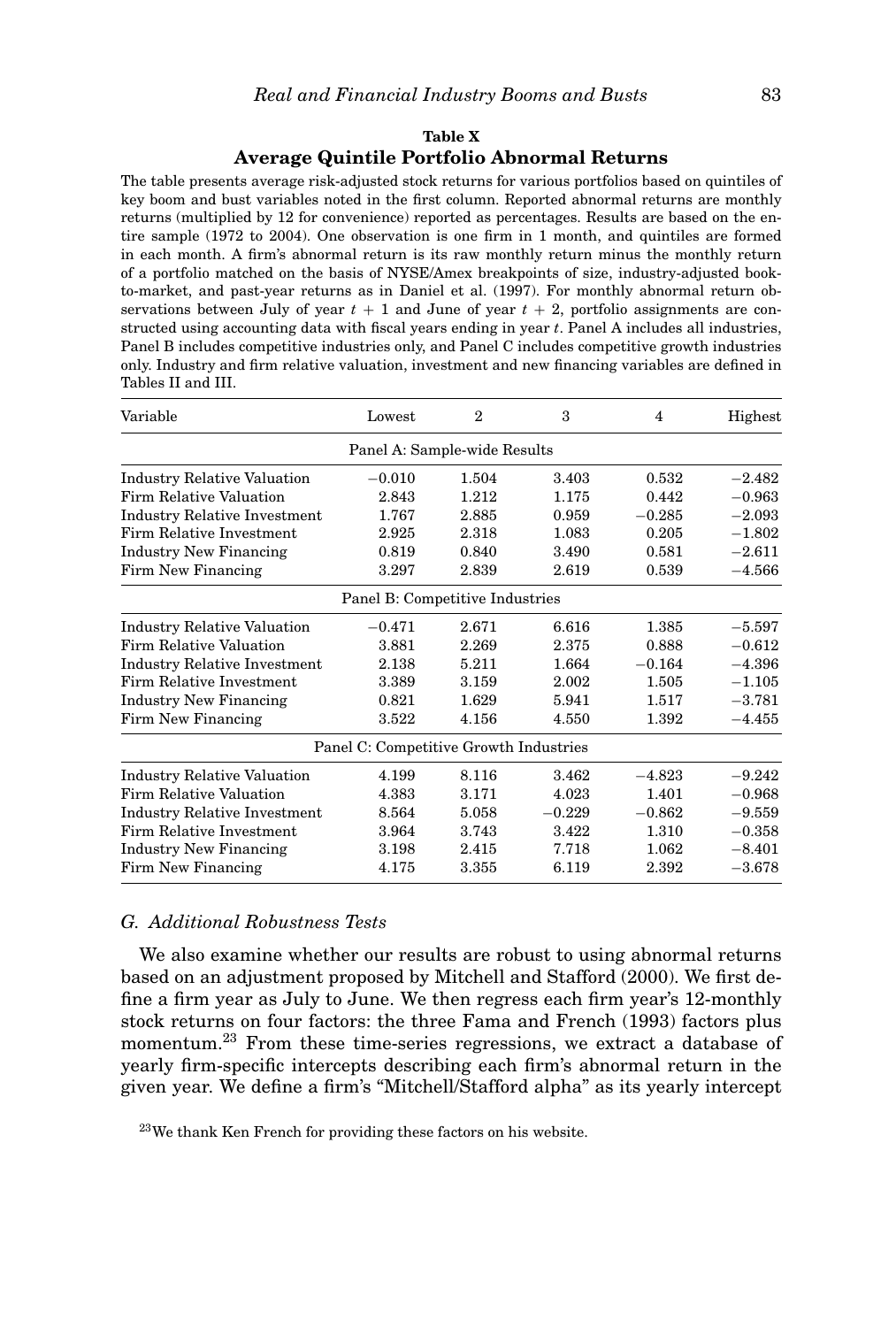minus the average yearly intercept of firms residing in the given firm's benchmark portfolio based on size, book-to-market, and past 12-month return (based on 125 portfolios as described earlier). This two-stage method ensures that returns are sufficiently adjusted for known risk factors even when the relationship between factor loadings and returns is nonlinear. The results from these tests reveal that our main findings are robust.

To further ensure robustness, we also repeat our tests using three regression methods: (1) OLS with year fixed effects and industry clustering adjustments, (2) OLS with year fixed effects and both industry and year clustering adjustments, and (3) the Fama and MacBeth (1973) method. Our inferences do not depend on the chosen specification.

### **V. Conclusions**

Our paper examines real and financial outcomes of industry booms and busts and analyzes whether these outcomes are related to industry-level competition. We document significant industry booms and subsequent busts in the economy. Our results show how real and financial components impact industry business cycles. We find that in competitive industries, increases in industry valuations above predicted levels are followed by significantly lower operating cash flows and stock returns. Firms in competitive industries, and in particular in competitive growth industries, have especially negative cash flows and negative abnormal stock returns following episodes of high industry financing and high relative industry valuation. We also find that analyst forecasts of future EPS are biased upwards in these industries. In concentrated industries these relations are weak and generally insignificant.

These findings are economically significant, both for operating cash flows and stock returns. In competitive industries, a one standard deviation increase in industry financing is associated with a 5.5% ex post decline in operating cash flows. In the stock market, risk-adjusted abnormal stock returns for a competitive high growth industry portfolio in the highest quintile of ex ante relative industry valuation are over 3 percentage points lower than a similar portfolio in the lowest quintile using industry-weighted returns. Using firmweighted returns, abnormal stock returns in competitive growth industries are more than 10 percentage points lower in the highest industry valuation quintile than in the lowest quintile.

Additional adjustments for contemporaneous changes in risk do explain some of our findings, as predicted by recent theories of booms and busts. However, in industries with the highest valuations, nearly all of the return predictability persists after adjusting for these changes. Hence, change in risk-based explanations do not explain our findings for the most highly valued competitive industries.

Our results are most consistent with managers, analysts, and investors relying on common industry signals in competitive industries. The resulting lack of coordination and the externality of high investment and financing on all firms generates poor ex post outcomes in these competitive industries. This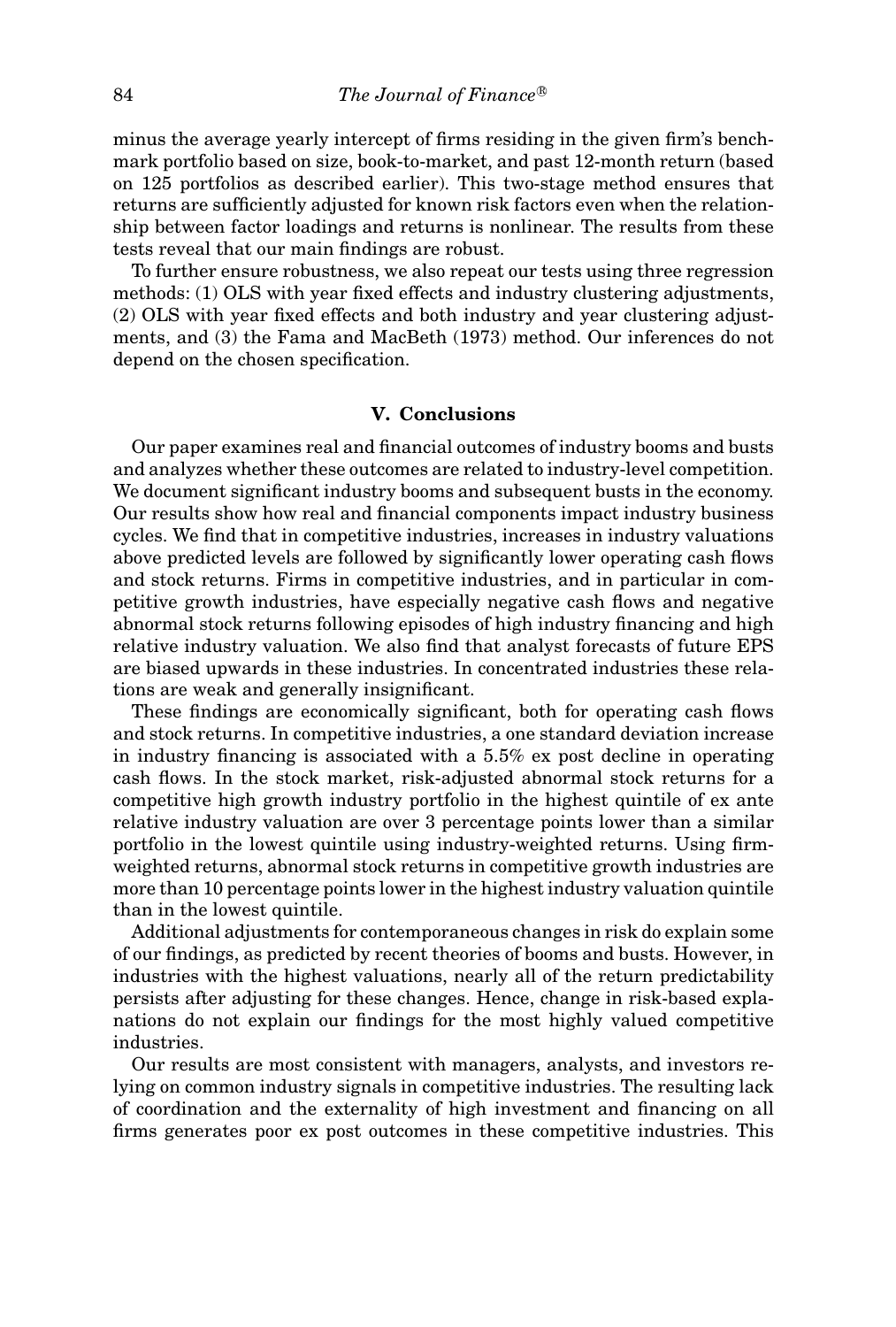effect is likely to be greatest if industry participants fail to consider, or do not have incentives to consider, the effect of competition when making investment and financing decisions. In contrast, in concentrated industries, these relations are weak and generally insignificant, consistent with market participants internalizing the effects of competition on industry-wide prices, cash flows, and stock returns.

### **REFERENCES**

- Aguerrevere, Felipe, 2009, Real options, product market competition and asset returns, *Journal of Finance* 64, 957–983.
- Baker, Malcolm, and Jeffrey Wurgler, 2000, The equity share in new issues and aggregate stock returns, *Journal of Finance* 55, 2219–2257.
- Barberis, Nicholas, and Andrei Shleifer, 2003, Style investing, *Journal of Financial Economics* 68, 161–199.
- Barberis, Nicholas, and Jeffrey Wurgler, 2005, Comovement, *Journal of Financial Economics* 75, 283–317.
- Beneish, Messod D., and Craig Nichols, 2008, Identifying overvalued equity, Working paper, Cornell University.
- Campbell, John, Martin Lettau, Burton Malkiel, and Yexiao Xu, 2001, Have individual stocks become more volatile? An empirical exploration of idiosyncratic risk, *Journal of Finance* 56, 1–43.
- Carlson, Murray, Adlai Fisher, and Ron Giammarino, 2004, Corporate investment and asset price dynamics: Implications for the cross-section of returns, *Journal of Finance* 61, 171–194.
- Chen, Qi, Itay Goldstein, and Wei Jiang, 2007, Price informativeness and investment sensitivity to stock prices, *Review of Financial Studies* 20, 619–650.
- Daniel, Kent, Mark Grinblatt, Sheridan Titman, and Russ Wermers, 1997, Measuring mutual fund performance with characteristic-based benchmarks, *Journal of Finance* 52, 1035–1058.
- DeMarzo, Peter, Ron Kaniel, and Ilan Kremer, 2007, Technological innovation and real investment booms and busts, *Journal of Financial Economics* 85, 735–754.
- DeMarzo, Peter, Ron Kaniel, and Ilan Kremer, 2008, Relative wealth concerns and financial bubbles, *Review of Financial Studies* 21, 19–50.
- Durnev, Art, Randall Morck, and Bernard Yeung, 2004, Value enhancing capital budgeting and firm-specific stock return variation, *Journal of Finance* 59, 65–105.
- Fama, Eugene, and Ken French, 1993, Common risk factors in stock and bond returns, *Journal of Financial Economics* 33, 3–56.
- Fama, Eugene, and J. MacBeth, 1973, Risk, return and equilibrium: Empirical tests, *Journal of Political Economy* 71, 607–636.
- Gasper, Jose, and Massimo Massa, 2006, Idiosyncratic volatility and product market competition, *Journal of Business* 79, 3125–3152.
- Grenadier, Steven R., 2002, Option exercise games: An application to the equilibrium investment strategies of firms, *Review of Financial Studies* 15, 691–721.
- Hennessy, Christopher, 2004, Tobin's *q*, debt overhang, and investment, *Journal of Finance* 59, 1717–1742.
- Hong, Harrison, and Jeffrey Kubik, 2003, Analyzing the analysts: Career concerns and biased earnings forecasts, *Journal of Finance* 58, 313–351.
- Hou, Kewei, and David Robinson, 2005, Industry concentration and average stock returns, *Journal of Finance* 61, 1927–1956.
- Kyle, Albert, and Wei Xiong, 2001, Contagion as a wealth effect, *Journal of Finance* 56, 1401– 1440.
- Lamont, Owen, 2000, Investment plans and stock returns, *Journal of Finance* 55, 2719–2745.
- Li, Jin, and Stewart Myers, 2006, *R*-squared around the world: New theory and tests, *Journal of Financial Economics* 79, 257–292.